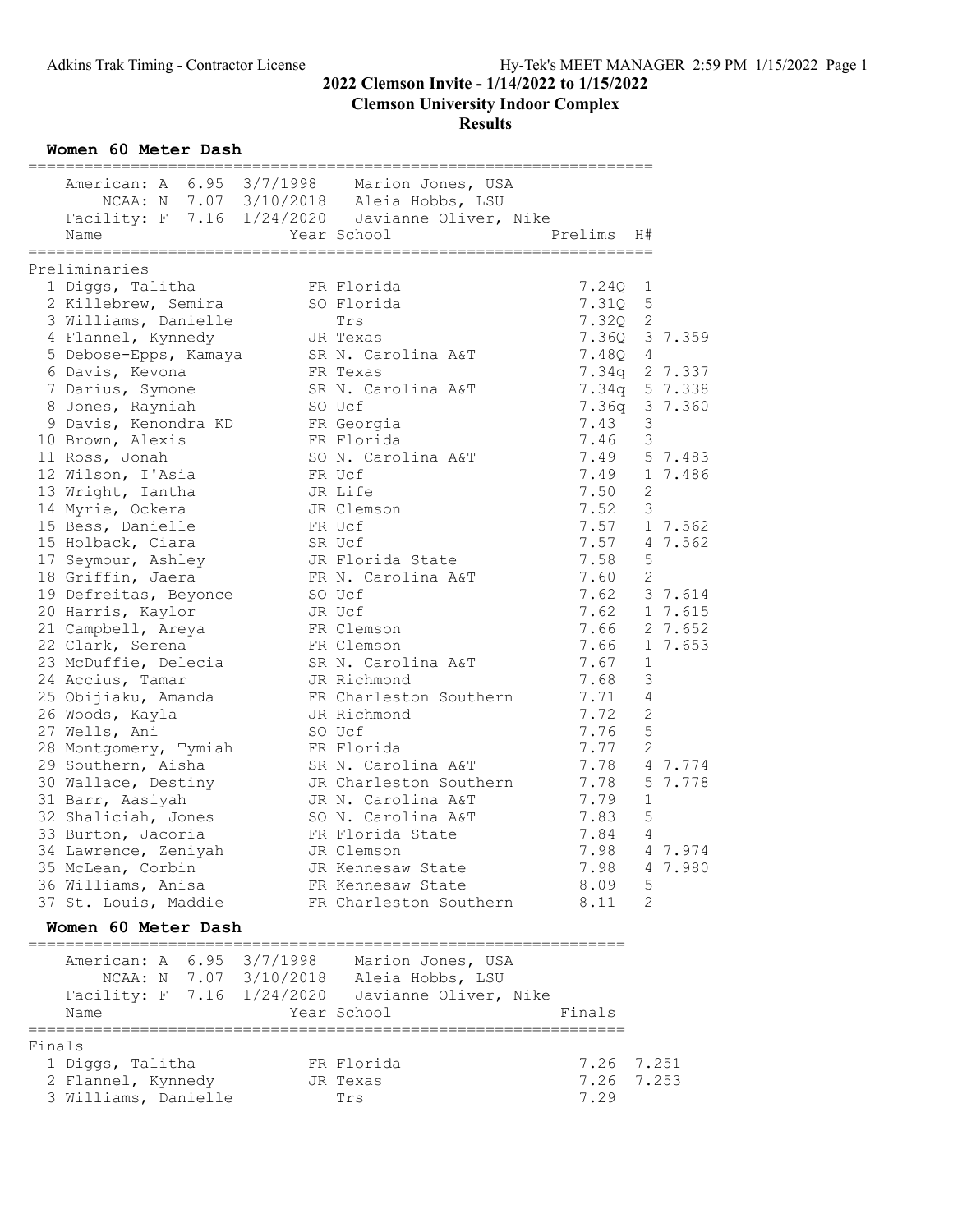**Clemson University Indoor Complex**

#### **Results**

#### **....Women 60 Meter Dash**

| 4 Killebrew, Semira   | SO Florida         | 7.30       |  |
|-----------------------|--------------------|------------|--|
| 5 Davis, Kevona       | FR Texas           | 7.31       |  |
| 6 Darius, Symone      | SR N. Carolina A&T | 7.32 7.318 |  |
| 7 Jones, Rayniah      | SO Ucf             | 7.32 7.320 |  |
| 8 Debose-Epps, Kamaya | SR N. Carolina A&T | 7.37       |  |

#### **Women 200 Meter Dash**

========================================================================== American: A 22.33 3/2/2016 Gwen Torrence, USA NCAA: N 22.38 3/10/2018 Gabby Thomas, Harvard Facility: F 22.52 2/13/2021 Abby Steiner, Kentucky Name Year School Finals H# Points ========================================================================== 1 Odiong, Edidiong SR Florida State 23.34 2 2 Ross, Jonah SO N. Carolina A&T 23.55 1 3 Davis, Kenondra KD FR Georgia 23.62 3 4 Seymour, Ka'Tia SR Florida State 23.69 1 5 Killebrew, Semira SO Florida 23.74 3 6 Darius, Symone SR N. Carolina A&T 23.83 3 23.821 7 Debose-Epps, Kamaya SR N. Carolina A&T 23.83 1 23.827 8 Jones, Rayniah SO Ucf 24.01 2 9 Defreitas, Beyonce SO Ucf 24.22 6 10 Chatfield, Emelia FR Texas 24.23 4 11 Holback, Ciara SR Ucf 24.32 6 12 Hemmings, Trishauna SR Clemson 24.41 11 13 Wright, Iantha JR Life 24.42 5 14 Seymour, Ashley JR Florida State 24.65 2 15 Wilson, I'Asia FR Ucf 24.68 4 16 Scott, Pebbles FR N. Carolina A&T 24.70 6 17 Van der Merwe, Antoinett FR Clemson 24.85 7 18 Obijiaku, Amanda FR Charleston Southern 24.86 4 19 Frye, Eddiyah FR Georgia 24.94 7 20 Wells, Ani SO Ucf 25.00 8 24.994 21 Florence, Nilaja SR N. Carolina A&T 25.00 7 24.995 22 Frederick, Nia SO N. Carolina A&T 25.11 10 23 Ash, Jewel **FR** Charleston Southern 25.28 8 24 Southern, Aisha SR N. Carolina A&T 25.31 4 25 Osher, Mackenzie FR Clemson 25.36 9 26 Griffin, Jaera FR N. Carolina A&T 25.40 5 27 McLean, Corbin JR Kennesaw State 25.64 6 28 Daley, Ariana FR Clemson 25.73 10 29 Harris, Chaneal JR Charleston Southern 25.76 10 30 Shaliciah, Jones SO N. Carolina A&T 25.78 8 31 Wallace, Destiny JR Charleston Southern 25.79 9 32 Barr, Aasiyah JR N. Carolina A&T 25.93 9 33 Mobley, Jayla SR Kennesaw State 26.12 8 34 Cupp, Sophia FR Charleston Southern 26.22 11 26.218 35 Lawrence, Zeniyah JR Clemson 26.22 9 26.220 36 St. Louis, Maddie FR Charleston Southern 26.31 10 37 Williams, Anisa FR Kennesaw State 26.36 11 38 Tunti, Laysha FR Kennesaw State 28.36 11 39 Huntsinger, Cadence FR Kennesaw State 28.56 10 40 White, London FR Kennesaw State 28.89 11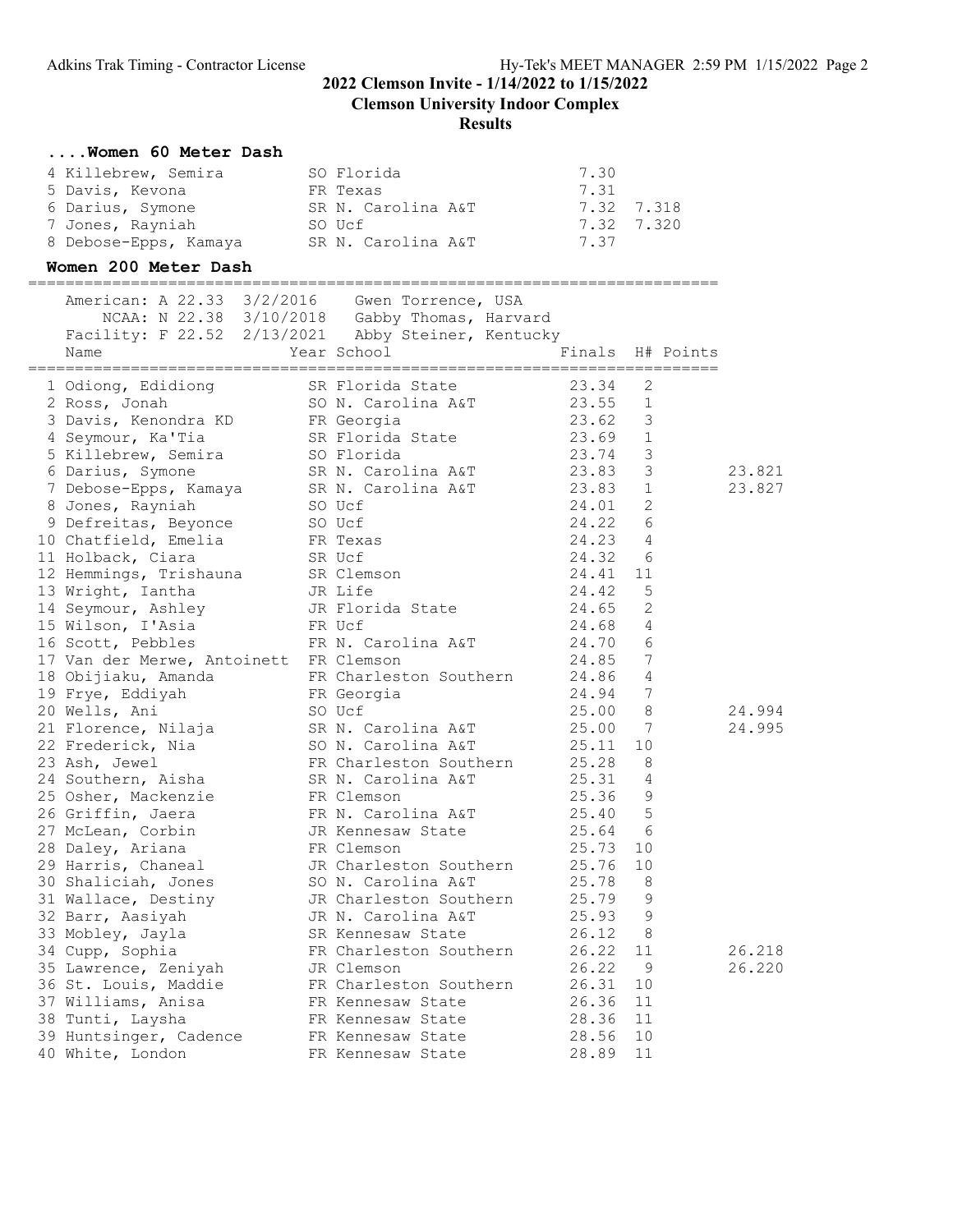**Clemson University Indoor Complex**

#### **Results**

**Women 300 Meter Dash**

| American: A 35.71 1/7/2017 Quanera Hayes, Under Armour<br>NCAA: N 36.12 12/8/2017 Sydney McLaughlin, Kentucky<br>Facility: F 35.71 1/7/2017 Quanera Hayes, Life Speed TC<br>Name | Year School | ============================<br>Finals H# Points |                |  |
|----------------------------------------------------------------------------------------------------------------------------------------------------------------------------------|-------------|--------------------------------------------------|----------------|--|
| 1 Diggs, Talitha               FR Florida                                                                                                                                        |             | 36.37                                            | $\mathbf{1}$   |  |
| 2 Adeleke, Rhasidat FR Texas                                                                                                                                                     |             | 36.87                                            | $\mathbf{1}$   |  |
| 3 Williams, Stacey Ann JR Texas                                                                                                                                                  |             | 36.95                                            | 2              |  |
| 4 Simon, Kennedy                                                                                                                                                                 | JR Texas    | 37.22                                            | $1\,$          |  |
| 5 Manson, Taylor                                                                                                                                                                 | SR Florida  | 37.48                                            | $\overline{c}$ |  |
| 6 Smith, Latasha SO Ucf                                                                                                                                                          |             | 37.81                                            | 5              |  |
| 7 Tate, Caitlan<br>SR Florida                                                                                                                                                    |             | 38.01                                            | 3              |  |
| SR Texas<br>8 Young, Milan                                                                                                                                                       |             | 38.20                                            | $\overline{4}$ |  |
| 9 Davis, Kevona                                                                                                                                                                  | FR Texas    | 38.32                                            | $\overline{c}$ |  |
| 10 Myrie, Ockera<br>JR Clemson                                                                                                                                                   |             | 38.47                                            | 3              |  |
| 11 Anderson, Doneisha (JR Florida                                                                                                                                                |             | 38.80                                            | 3              |  |
| 12 Williams, Kiah                                                                                                                                                                | FR Ucf      | 38.83                                            | 7              |  |
| 13 Bess, Danielle                                                                                                                                                                | FR Ucf      | 38.97                                            | 6              |  |
| 14 Bradwell, Samieryah JR Ucf                                                                                                                                                    |             | 39.12                                            | 6              |  |
| SR Clemson<br>15 Foster, Andrea                                                                                                                                                  |             | 39.34                                            | 5              |  |
| 16 Campbell, Areya                                                                                                                                                               | FR Clemson  | 39.54                                            | $\overline{4}$ |  |
| 17 Helbling, Rachel                                                                                                                                                              | JR Richmond | 39.58                                            | 5              |  |
| 18 Ezewuzie, Favor                                                                                                                                                               | Unattached  | 40.01                                            | 7              |  |
| 19 Mallard, Aliyah JR Clemson                                                                                                                                                    |             | 40.32                                            | 5              |  |
| 20 Accius, Tamar<br>JR Richmond                                                                                                                                                  |             | 40.34                                            | 7              |  |
| 21 Woods, Kayla                                                                                                                                                                  | JR Richmond | 40.63                                            | 8              |  |
| 22 Kinloch, Amanda KR N. Carolina A&T                                                                                                                                            |             | 40.65                                            | $\overline{4}$ |  |
| 23 Ross, Kamryn                                                                                                                                                                  | SO Richmond | 41.21                                            | 6              |  |
| 24 Wright, Selena SR Ucf                                                                                                                                                         |             | 41.36 7                                          |                |  |
| 25 Badal, Tamia<br>so ucf                                                                                                                                                        |             | 41.63                                            | 8              |  |
| -- Clark, Serena                                                                                                                                                                 | FR Clemson  | DNF                                              | 4              |  |
| Women 400 Meter Dash                                                                                                                                                             |             |                                                  |                |  |

|                                     | American: A 50.34 3/10/2018 Kendall Ellis, USC<br>NCAA: N 50.34 3/10/2018 Kendall Ellis, USC<br>Facility: F 51.53 2/10/2017 Shakima Wimbley, Miami |                  |   |  |
|-------------------------------------|----------------------------------------------------------------------------------------------------------------------------------------------------|------------------|---|--|
| Name                                | Year School                                                                                                                                        | Finals H# Points |   |  |
| 1 Smith, Latasha                    | SO Ucf<br>24.948 (24.948) 53.151 (28.203)                                                                                                          | 53.16 1          |   |  |
| 2 Williams, Kiah                    | <b>ER</b> Ucf<br>24.777 (24.777) 54.454 (29.677)                                                                                                   | 54.46 3          |   |  |
| 3 Williams, Courtney FR Clemson     | 26.025 (26.025) 54.661 (28.636)                                                                                                                    | 54.67 1          |   |  |
| 4 Ash, Jewel                        | FR Charleston Southern<br>25.817 (25.817) 55.607 (29.790)                                                                                          | 55.61 2          |   |  |
| 5 Toombs, Savyon<br>25.833 (25.833) | SR Florida State<br>55.665 (29.832)                                                                                                                | 55.67 1          |   |  |
| 6 Thompson, Kenya                   | FR Clemson<br>25.886 (25.886) 55.805 (29.919)                                                                                                      | 55.81            | 3 |  |
| 7 Scott, Pebbles                    | FR N. Carolina A&T<br>25.005 (25.005) 55.946 (30.941)                                                                                              | 55.95            | 3 |  |
| 8 Bradwell, Samieryah               | JR Ucf<br>26.294 (26.294) 56.226 (29.932)                                                                                                          | 56.23            | 2 |  |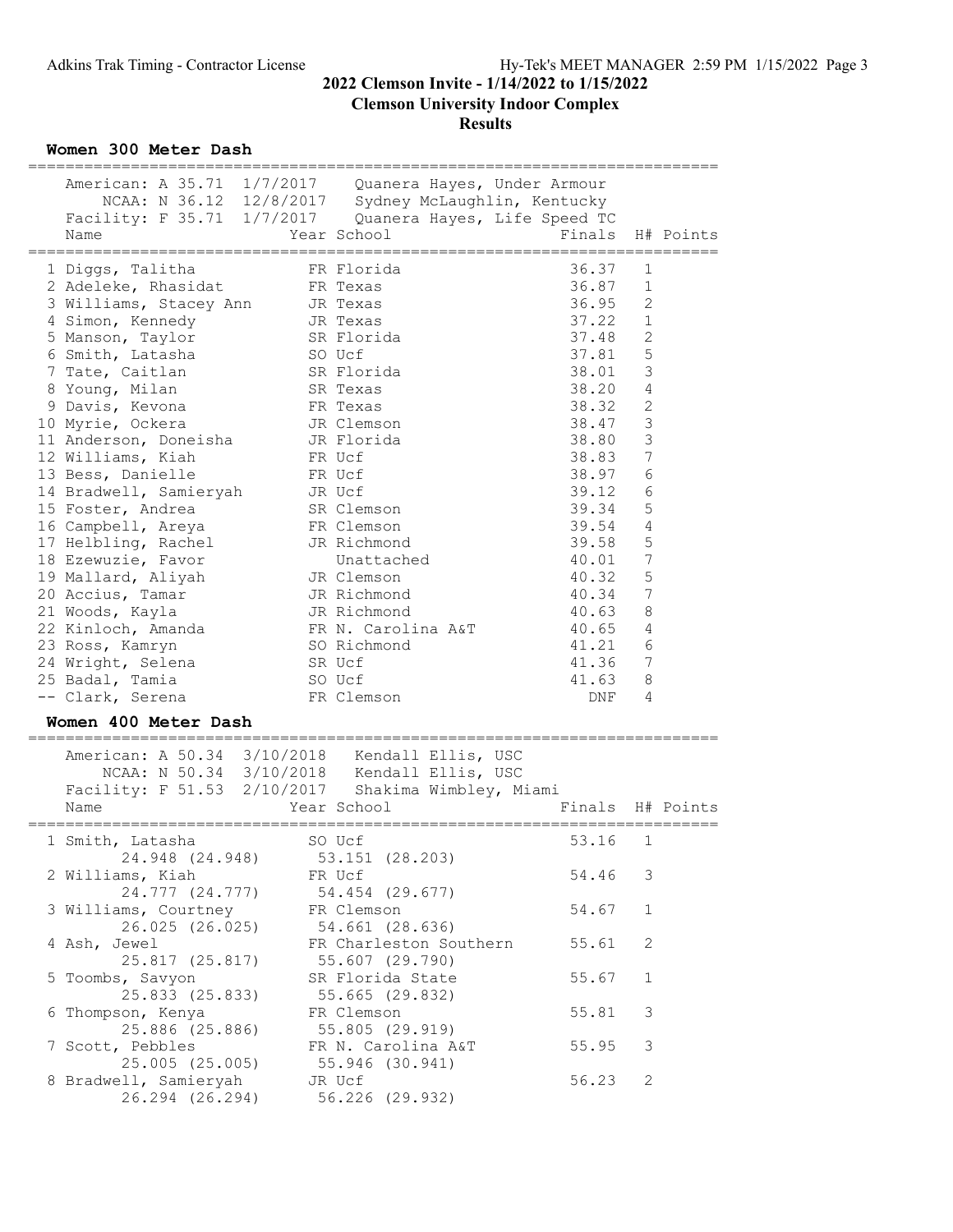**Clemson University Indoor Complex**

| Women 400 Meter Dash            |                        |         |                |
|---------------------------------|------------------------|---------|----------------|
| 9 Gadson, Ken'naria             | FR Clemson             | 56.28 1 |                |
| 26.319 (26.319)                 | 56.278 (29.959)        |         |                |
| 10 Kirkland, Kai'lyn            | FR Ucf                 | 56.51   | $\mathcal{L}$  |
| 26.081 (26.081)                 | 56.503 (30.422)        |         |                |
| 11 Perry, Mykayla               | SO N. Carolina A&T     | 56.61   | $\overline{2}$ |
| 25.217 (25.217)                 | 56.606 (31.389)        |         |                |
| 12 Osher, Mackenzie             | FR Clemson             | 57.22   | $\overline{4}$ |
| 26.678 (26.678)                 | 57.211 (30.533)        |         |                |
| 13 Klein, Ava                   | FR Florida State       | 57.29   | $\overline{4}$ |
| 27.667 (27.667)                 | 57.288 (29.621)        |         |                |
| 14 Daley, Ariana                | FR Clemson             | 57.32   | 5              |
| 26.677 (26.677)                 | 57.316 (30.639)        |         |                |
| 15 Frederick, Nia               | SO N. Carolina A&T     | 57.62   | 3              |
| 25.954 (25.954)                 | 57.617 (31.663)        |         |                |
| 16 Disher, Leah                 | SO Clemson             | 59.28   | 4              |
| 28.675 (28.675) 59.271 (30.596) |                        |         |                |
| 17 Petit-Pointe, Michelle       | FR Florida State       | 59.42   | $\overline{5}$ |
| 27.590 (27.590)                 | 59.414 (31.824)        |         |                |
| 18 Senior, Eden                 | JR Charleston Southern | 59.74   | $\overline{5}$ |
| 27.513 (27.513)                 | 59.736 (32.223)        |         |                |
| 19 Christian, Imani             | JR Kennesaw State      | 1:00.32 | $\overline{4}$ |
| 28.441 (28.441)                 | 1:00.312(31.871)       |         |                |
| 20 Scruggs, Jasmine             | FR Kennesaw State      | 1:01.58 | - 5            |
| 27.786 (27.786)                 | $1:01.578$ (33.792)    |         |                |
| Women 600 Meter Run             |                        |         |                |
|                                 |                        |         |                |

| Name                                | American: A 1:23.57 2/24/2019 Athing Mu, Unattached<br>NCAA: N 1:25.80 1/23/2021<br>Facility: F 1:25.35 1/28/2017 Natoya Goule, Adidas                                    | Athing Mu, Texas A&M<br>Year School Sand School | Finals                           |                  |
|-------------------------------------|---------------------------------------------------------------------------------------------------------------------------------------------------------------------------|-------------------------------------------------|----------------------------------|------------------|
| 1 Hendrick, Sarah                   |                                                                                                                                                                           |                                                 | JR Kennesaw State 1:28.49        |                  |
| 2 Jaworski, Brooke                  | 28.577 (28.577) 58.391 (29.814) 1:28.490 (30.099)<br>SO Texas<br>27.987 (27.987) 58.148 (30.161) 1:29.157 (31.009)                                                        |                                                 | 1:29.16                          |                  |
| 3 Helbling, Rachel                  | JR Richmond<br>28.302 (28.302) 59.152 (30.850)                                                                                                                            |                                                 | 1:31.55<br>$1:31.543$ (32.391)   |                  |
| 4 Ascosta, Maria<br>28.961 (28.961) |                                                                                                                                                                           | Unattached<br>59.395 (30.434)                   | 1:31.84<br>$1:31.832$ $(32.437)$ |                  |
| 5 Disher, Leah                      | SO Clemson<br>29.360 (29.360)                                                                                                                                             | $1:00.608$ (31.248)                             | 1:33.97<br>$1:33.963$ (33.355)   |                  |
| 6 Block, Anna Marian                | JR Georgia<br>30.920 (30.920) 1:02.437 (31.517)                                                                                                                           |                                                 | 1:34.25<br>$1:34.246$ (31.809)   |                  |
| 7 Barrett, Jadae                    | <b>Example 18 FR</b> Ucf<br>29.420 (29.420) 1:01.124 (31.704)                                                                                                             |                                                 | 1:35.89<br>1:35.885(34.761)      |                  |
| Women 800 Meter Run                 |                                                                                                                                                                           |                                                 |                                  |                  |
| Name                                | American: A 1:58.60 2/9/2019 Aje Wilson, Adidas<br>NCAA: N 2:00.69 2/11/2017 Jazmine Fray, Texas A&M<br>Facility: F 1:59.86 1/20/2018 Natoya Goule, Adidas<br>Year School |                                                 |                                  | Finals H# Points |
|                                     |                                                                                                                                                                           |                                                 |                                  |                  |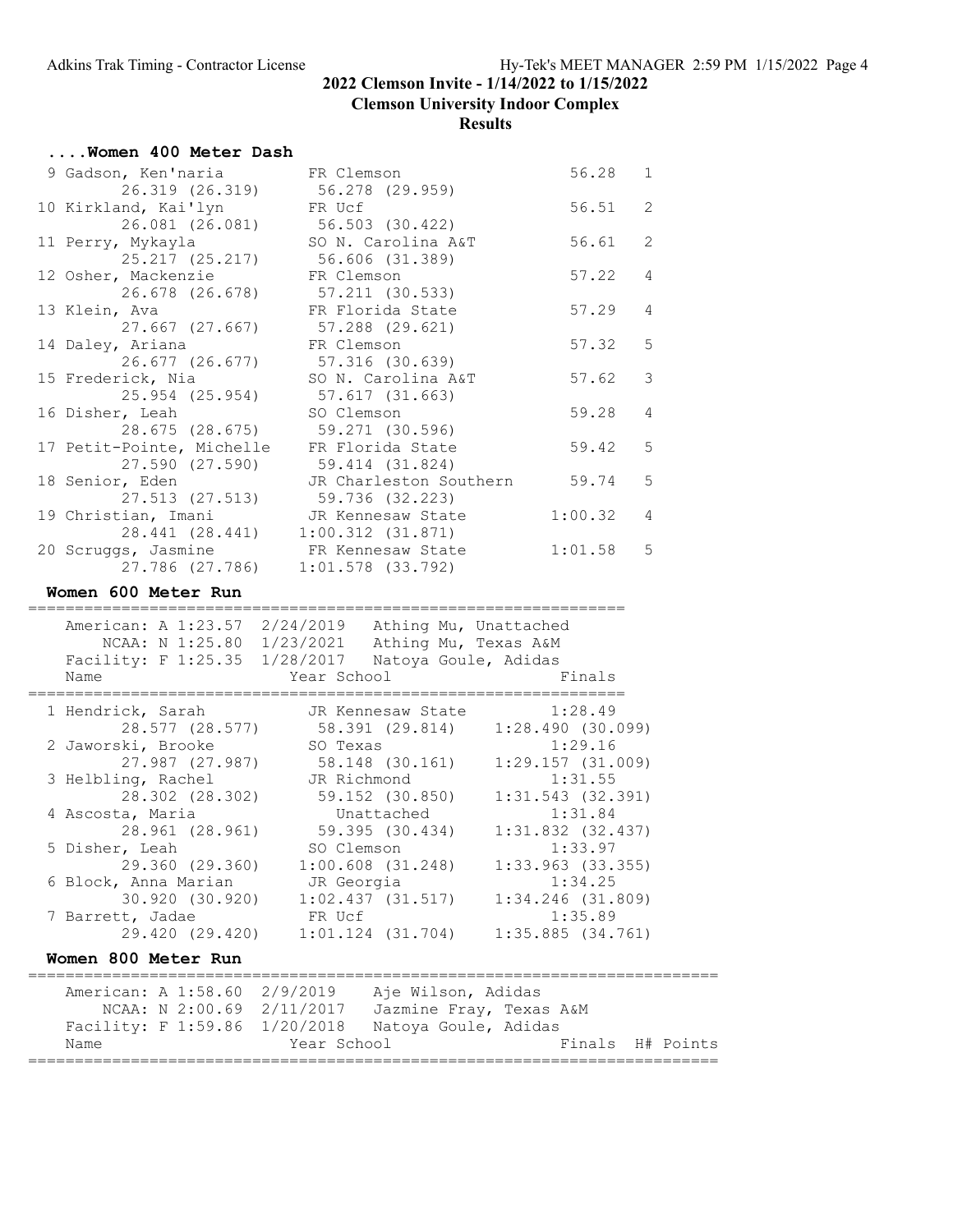**Clemson University Indoor Complex**

#### **Results**

#### **....Women 800 Meter Run**

| 1 Barrett, Imogen                       | JR Florida                                               | $2:05.64$ 1                                                |                       |  |
|-----------------------------------------|----------------------------------------------------------|------------------------------------------------------------|-----------------------|--|
| 29.372 (29.372)                         | 1:00.237(30.865)                                         | $1:32.857$ (32.620)                                        | 2:05.640(32.783)      |  |
| 2 Tobias, Valery                        | JR Texas                                                 | 2:06.09<br>$\overline{1}$                                  |                       |  |
| 29.211 (29.211)                         | $1:00.268$ (31.057)                                      | $1:33.546$ (33.278)                                        | $2:06.083$ $(32.537)$ |  |
| 3 Stauber, Ruby                         | SR Florida State                                         | $2:07.68$ 1                                                |                       |  |
| 29.481 (29.481)                         | 1:00.445(30.964)                                         | $1:33.153$ $(32.708)$                                      | $2:07.679$ $(34.526)$ |  |
| 4 McClintock, Halle                     | SR Georgia                                               | 2:09.85<br>$\overline{2}$                                  |                       |  |
| 29.960 (29.960)                         | $1:00.804$ (30.844)                                      | $1:34.374$ (33.570)                                        | $2:09.841$ (35.467)   |  |
| 5 O'Connell, Kayla                      | JR Richmond                                              | 2:11.45 1                                                  |                       |  |
| 29.706 (29.706)                         | 1:00.811(31.105)                                         | $1:34.938$ $(34.127)$                                      | $2:11.442$ (36.504)   |  |
| 6 McAndrew, Kate                        | SO Richmond                                              | 2:12.50<br>$\overline{2}$                                  |                       |  |
| 31.244 (31.244)                         | $1:04.223$ $(32.979)$                                    | $1:38.365$ $(34.142)$                                      | 2:12.491(34.126)      |  |
| 7 Ascosta, Maria                        | Unattached                                               | 2:12.52<br>$\overline{1}$                                  |                       |  |
| 29.134 (29.134)                         | $1:00.036$ (30.902)                                      | $1:32.732$ (32.696)                                        | $2:12.513$ (39.781)   |  |
| 8 Ebarb, Amity                          | FR Texas                                                 | 2:12.90 2                                                  |                       |  |
| $30.056$ (30.056)                       | 1:01.611(31.555)                                         | $1:36.926$ (35.315)                                        | $2:12.897$ (35.971)   |  |
| 9 Smither, Kendra                       | JR Richmond                                              | 2:14.09<br>2                                               |                       |  |
| $31.255$ $(31.255)$                     | $1:03.849$ (32.594)                                      | $1:38.267$ $(34.418)$                                      | 2:14.090(35.823)      |  |
| 10 Cummings, Natalie                    | FR Kennesaw State                                        | 2:16.32 2                                                  |                       |  |
| $31.471$ $(31.471)$                     | $1:04.664$ (33.193)                                      | 1:40.437(35.773)                                           | $2:16.319$ (35.882)   |  |
| 11 Pinnell, Caitlin                     | JR Ucf                                                   | 2:16.94<br>2                                               |                       |  |
| 31.700 (31.700)                         | 1:04.519(32.819)                                         | $1:40.139$ (35.620)                                        | 2:16.939(36.800)      |  |
| 12 Barrett, Jadae                       | FR Ucf                                                   | 2:17.92 3                                                  |                       |  |
| 32.524 (32.524)                         | $1:07.747$ (35.223)                                      | $1:43.108$ $(35.361)$                                      | 2:17.917(34.809)      |  |
| 13 Turner, Cydni<br>$31.525$ $(31.525)$ | SO Ucf                                                   | 2:18.77<br>$\overline{2}$                                  |                       |  |
| 14 Brewer, Anna                         | $1:04.858$ (33.333)<br>SR Clemson                        | $1:40.909$ (36.051)<br>2:19.60<br>$\overline{\phantom{a}}$ | $2:18.764$ (37.855)   |  |
| 31.833 (31.833)                         | $1:07.151$ (35.318)                                      | $1:43.914$ (36.763)                                        | 2:19.600(35.686)      |  |
| 15 Finley, Meredith                     | FR Clemson                                               | 2:19.91<br>$\overline{\phantom{a}}$                        |                       |  |
| 32.426 (32.426)                         | 1:08.147(35.721)                                         | $1:44.574$ (36.427)                                        | 2:19.910(35.336)      |  |
| 16 Hanratty, Grace                      | FR Clemson                                               | 2:20.67<br>$\overline{\phantom{a}}$                        |                       |  |
| 32.688 (32.688)                         | 1:08.520(35.832)                                         | 1:45.017(36.497)                                           | 2:20.670(35.653)      |  |
| 17 Miles, Ciara                         | FR Kennesaw State                                        | $2:21.09$ 3                                                |                       |  |
| 32.831 (32.831)                         | $1:08.209$ $(35.378)$                                    | $1:45.144$ (36.935)                                        | $2:21.081$ (35.937)   |  |
|                                         |                                                          |                                                            |                       |  |
| Women 1000 Meter Run                    |                                                          |                                                            |                       |  |
|                                         | American: A 2:34.19 2/20/2004 Jen Toomey, Nike           |                                                            |                       |  |
|                                         | NCAA: N 2:40.79 1/17/2017 Kaela Edwards, Oklahoma State  |                                                            |                       |  |
|                                         | Facility: F 2:45.27 1/11/2020 Allie Wilson, Atlanta Trac |                                                            |                       |  |
| Name                                    | Year School                                              | Finals Points                                              |                       |  |
|                                         |                                                          |                                                            |                       |  |
| 1 Goule, Natoya                         | Adidas                                                   | 2:41.03F                                                   |                       |  |
|                                         | $31.453$ (31.453) 1:02.639 (31.186) 1:34.213 (31.574)    |                                                            | $2:07.245$ (33.032)   |  |

 2:41.021 (33.776) 2 Block, Anna Marian JR Georgia 2:49.54 31.890 (31.890) 1:04.584 (32.694) 1:13.839 (9.255) 1:34.345 (20.506) 2:49.536 (1:15.191) 3 Tobias, Valery JR Texas 2:51.13 32.772 (32.772) 1:07.087 (34.315) 1:42.494 (35.407) 1:42.494 (0.000) 2:51.129 (1:08.635) 4 O'Connell, Kayla JR Richmond 2:52.11 33.496 (33.496) 1:08.449 (34.953) 1:44.493 (36.044) 2:19.360 (34.867) 2:52.107 (32.747)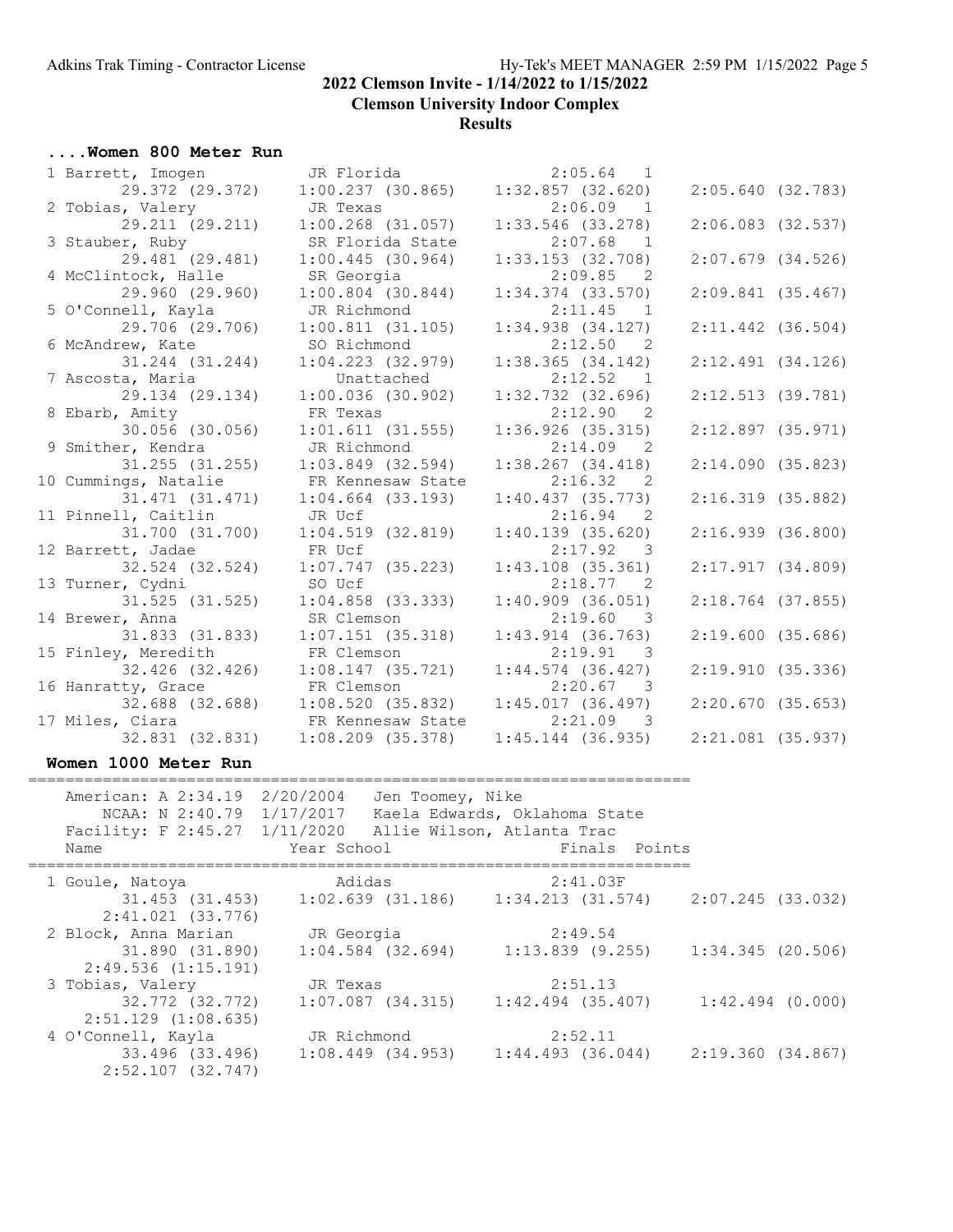**Clemson University Indoor Complex**

#### **Results**

## **....Women 1000 Meter Run**

|                              | 5 Crook, Charlotte JR Ucf 2:52.20<br>32.304 (32.304) 1:06.281 (33.977) 1:41.161 (34.880) 2:16.634 (35.473)               |                                                             |                       |
|------------------------------|--------------------------------------------------------------------------------------------------------------------------|-------------------------------------------------------------|-----------------------|
|                              |                                                                                                                          |                                                             |                       |
| 2:52.195 (35.561)            |                                                                                                                          |                                                             |                       |
|                              | 6 Smither, Kendra<br>33.083 (33.083) 1:08.227 (35.144) 1:44.025 (35.798)                                                 |                                                             |                       |
|                              |                                                                                                                          |                                                             | 2:18.805(34.780)      |
| 2:53.105(34.300)             |                                                                                                                          |                                                             |                       |
|                              | 7 Spyrou, Vasileia FR Florida (194.708) 2:54.60<br>33.620 (33.620) 1:08.328 (34.708) 1:44.758 (36.430) 2:19.809 (35.051) |                                                             |                       |
|                              |                                                                                                                          |                                                             |                       |
| 2:54.597 (34.788)            |                                                                                                                          |                                                             |                       |
|                              |                                                                                                                          |                                                             |                       |
|                              | 8 Ebarb, Amity FR Texas 2:56.94<br>32.962 (32.962) 1:07.362 (34.400) 1:42.886 (35.524)                                   |                                                             | 2:19.738 (36.852)     |
| 2:56.931(37.193)             |                                                                                                                          |                                                             |                       |
|                              | 9 McAndrew, Kate SO Richmond 2:58.03                                                                                     |                                                             |                       |
| 33.759 (33.759)              |                                                                                                                          | $1:08.710$ (34.951) $1:45.039$ (36.329) $2:21.575$ (36.536) |                       |
| 2:58.025(36.450)             |                                                                                                                          |                                                             |                       |
|                              | 10 Wallace, Madigan FR Kennesaw State 3:01.25                                                                            |                                                             |                       |
| 33.974 (33.974)              |                                                                                                                          | $1:08.949$ (34.975) $1:45.617$ (36.668)                     | $2:23.104$ (37.487)   |
| $3:01.243$ (38.139)          |                                                                                                                          |                                                             |                       |
|                              | 11 Baker, Sophia FR Georgia 3:03.90                                                                                      |                                                             |                       |
| 35.637 (35.637)              |                                                                                                                          | $1:12.791$ (37.154) $1:51.104$ (38.313) $2:28.257$ (37.153) |                       |
| $3:03.891$ (35.634)          |                                                                                                                          |                                                             |                       |
| 12 Augenstein, Charlotte     | FR Georgia 3:04.47                                                                                                       |                                                             |                       |
| 35.017 (35.017)              |                                                                                                                          | $1:12.403$ (37.386) $1:50.781$ (38.378)                     | $2:27.988$ $(37.207)$ |
| $3:04.468$ $(36.480)$        |                                                                                                                          |                                                             |                       |
|                              | 13 Schneider, Victoria FR Georgia 3:11.86<br>35.785 (35.785) 1:38.847 (1:03.062) 1:54.414 (15.567) 2:35.001 (40.587)     |                                                             |                       |
|                              |                                                                                                                          |                                                             |                       |
| 3:11.855(36.854)             |                                                                                                                          |                                                             |                       |
|                              | 14 de Castro, Aleesa FR Georgia 3:16.40                                                                                  |                                                             |                       |
|                              | 35.869 (35.869) 1:13.679 (37.810) 1:53.952 (40.273) 2:35.698 (41.746)                                                    |                                                             |                       |
| 3:16.396 (40.698)            |                                                                                                                          |                                                             |                       |
| -- Foster, Andrea SR Clemson |                                                                                                                          | DNF                                                         |                       |
|                              | Foster, Andrea SR Clemson DNF<br>31.158 (31.158) 1:02.342 (31.184) 1:33.905 (31.563)                                     |                                                             |                       |

### **Women 1 Mile Run**

| American: A 4:20.50 2/19/1982<br>Facility: F 4:31.59 2018 Yolanda Ngarambe, Atlanta Track Cl<br>Name | NCAA: N 4:25.91 2/28/2009 Jenny Simpson, Colarado<br>Year School and the Marian School | Mary Slaney, Athletics West |                     | Finals Points         |                       |  |
|------------------------------------------------------------------------------------------------------|----------------------------------------------------------------------------------------|-----------------------------|---------------------|-----------------------|-----------------------|--|
| 1 Ryan, Lauren                                                                                       | JR Florida State 4:38.60                                                               |                             |                     |                       |                       |  |
|                                                                                                      | 33.773 (33.773) 1:08.015 (34.242) 1:43.331 (35.316)                                    |                             |                     |                       | 2:19.030 (35.699)     |  |
|                                                                                                      | 2:54.877 (35.847) 3:30.669 (35.792)                                                    |                             |                     | 4:06.048 (35.379)     | 4:38.600(32.552)      |  |
|                                                                                                      |                                                                                        |                             |                     |                       |                       |  |
|                                                                                                      |                                                                                        |                             |                     | 1:48.526 (37.781)     | 2:26.477 (37.951)     |  |
|                                                                                                      | $3:03.799$ (37.322) 3:41.567 (37.768)                                                  |                             |                     | $4:19.579$ (38.012)   | 4:55.525(35.946)      |  |
| 3 Duhart, Alyssa KR Texas                                                                            |                                                                                        |                             | 5:03.96             |                       |                       |  |
| 35.036 (35.036)                                                                                      |                                                                                        | 1:10.520 (35.484)           |                     | 1:48.307 (37.787)     | 2:27.320 (39.013)     |  |
| 3:06.525(39.205)                                                                                     |                                                                                        | 3:46.507 (39.982)           |                     | $4:25.993$ (39.486)   | $5:03.959$ $(37.966)$ |  |
| 4 Holtery, Lillian                                                                                   | FR Ucf                                                                                 |                             |                     | 5:04.83               |                       |  |
| 35.952 (35.952)                                                                                      |                                                                                        | $1:12.075$ (36.123)         |                     | 1:49.784 (37.709)     | $2:28.749$ (38.965)   |  |
| $3:07.726$ (38.977)                                                                                  |                                                                                        | 3:47.357 (39.631)           | $4:27.086$ (39.729) |                       | $5:04.829$ $(37.743)$ |  |
| 5 Cummings, Natalie FR Kennesaw State                                                                |                                                                                        |                             | 5:07.13             |                       |                       |  |
|                                                                                                      | 35.542 (35.542) 1:11.063 (35.521)                                                      |                             |                     | 1:48.910 (37.847)     | 2:27.236 (38.326)     |  |
| 3:06.670(39.434)                                                                                     | $3:47,227$ (40.557)                                                                    |                             |                     | $4:29.155$ $(41.928)$ | $5:07.124$ (37.969)   |  |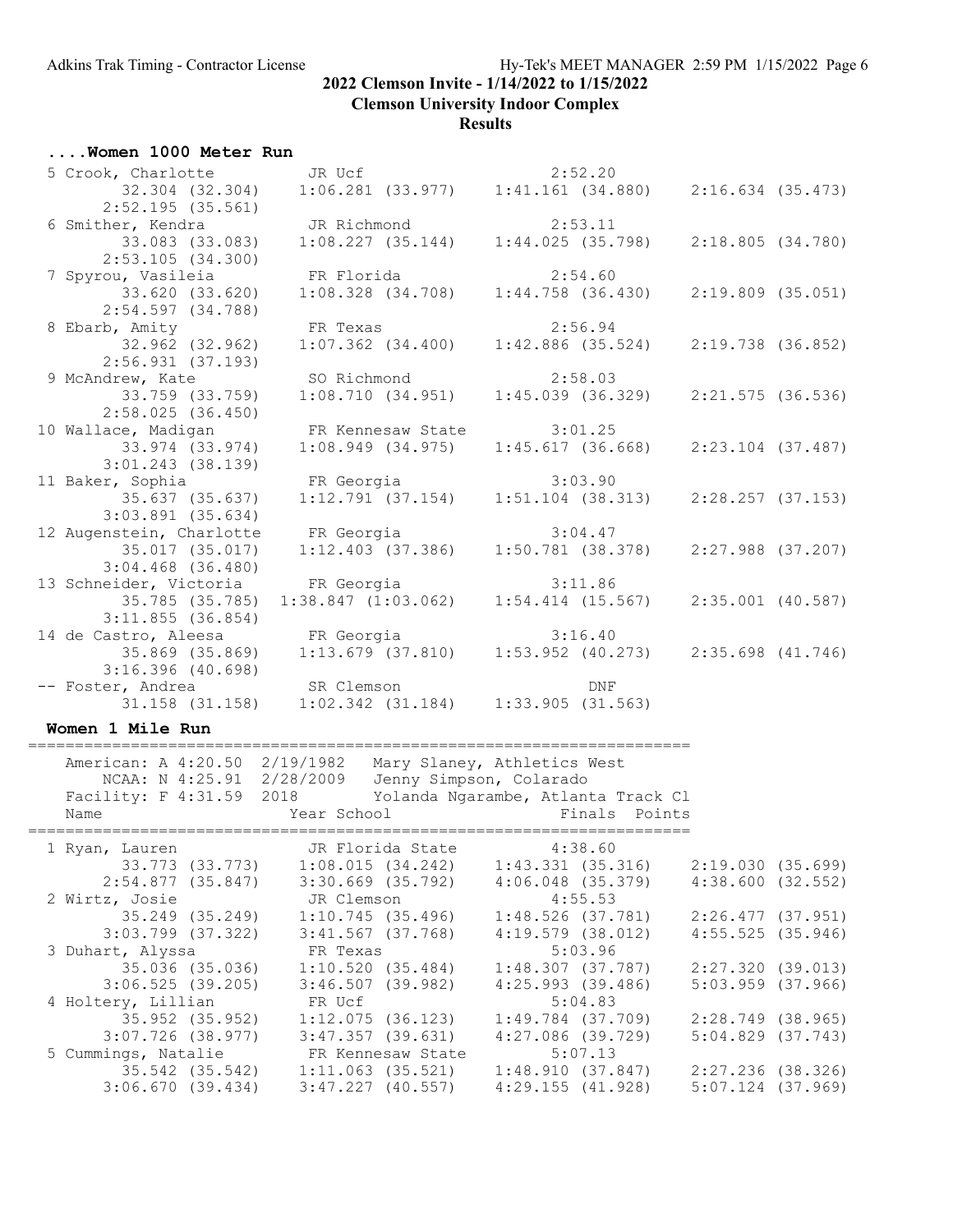**Clemson University Indoor Complex**

#### **Results**

**....Women 1 Mile Run**

| 6 James, Anna                                                                                                          | FR Kennesaw State                                                       |                                         | 5:07.94                             |                                         |                 |
|------------------------------------------------------------------------------------------------------------------------|-------------------------------------------------------------------------|-----------------------------------------|-------------------------------------|-----------------------------------------|-----------------|
|                                                                                                                        |                                                                         |                                         |                                     | $1:54.191$ (38.614) $2:32.729$ (38.538) |                 |
| $3:11.181$ (38.452)                                                                                                    | $3:50.607$ (39.426)                                                     | 4:30.250(39.643)                        |                                     | 5:07.935(37.685)                        |                 |
| 7 Miles, Ciara                                                                                                         | FR Kennesaw State                                                       |                                         | 5:08.40                             |                                         |                 |
| 38.116 (38.116)                                                                                                        | 1:52.875(1:14.759)                                                      | $2:31.126$ (38.251)                     |                                     | $3:10.321$ (39.195)                     |                 |
| $3:50.246$ (39.925)                                                                                                    | $4:30.565$ (40.319)                                                     | 5:08.397(37.832)                        |                                     |                                         | 5:08.397(0.000) |
| 8 Steele, Mackenzie                                                                                                    | FR Clemson                                                              |                                         | 5:13.16                             |                                         |                 |
|                                                                                                                        |                                                                         |                                         |                                     |                                         |                 |
| 37.703 (37.703)                                                                                                        | $1:15.662$ (37.959)                                                     | 1:55.300(39.638)                        |                                     | $2:36.084$ $(40.784)$                   |                 |
| $3:17.344$ $(41.260)$                                                                                                  | $3:56.962$ (39.618)                                                     | 4:35.485(38.523)                        |                                     | $5:13.156$ $(37.671)$                   |                 |
| 9 Williams, Camryn                                                                                                     | FR Ucf                                                                  |                                         | 5:13.86                             |                                         |                 |
| 37.779 (37.779)                                                                                                        | $1:16.118$ (38.339)                                                     | $1:55.739$ (39.621)                     |                                     | $2:36.364$ (40.625)                     |                 |
| $3:17.775$ $(41.411)$                                                                                                  | $3:57.864$ (40.089)                                                     | $4:37.215$ (39.351)                     |                                     | $5:13.853$ (36.638)                     |                 |
| 10 Finley, Meredith                                                                                                    | FR Clemson                                                              |                                         | 5:15.99                             |                                         |                 |
| 37.945 (37.945)                                                                                                        | $1:16.207$ (38.262)                                                     |                                         |                                     | $1:55.530$ (39.323) $2:36.309$ (40.779) |                 |
| $3:17.500$ $(41.191)$                                                                                                  | $3:57.509$ (40.009)                                                     | $4:36.967$ $(39.458)$                   |                                     | $5:15.987$ (39.020)                     |                 |
| 11 Hanratty, Grace                                                                                                     | FR Clemson                                                              |                                         | 5:18.46                             |                                         |                 |
| 37.938 (37.938)                                                                                                        | 1:16.800(38.862)                                                        | $1:56.154$ (39.354)                     |                                     | $2:37.092$ (40.938)                     |                 |
| $3:18.684$ (41.592)                                                                                                    | $3:59.452$ (40.768)                                                     | $4:40.328$ $(40.876)$                   |                                     | 5:18.456(38.128)                        |                 |
| 12 Wadas, Grace                                                                                                        | Unattached                                                              |                                         | 5:18.80                             |                                         |                 |
| 37.435 (37.435)                                                                                                        | 1:15.906(38.471)                                                        | $1:55.066$ (39.160)                     |                                     | $2:35.965$ (40.899)                     |                 |
|                                                                                                                        |                                                                         | 4:36.811(39.456)                        |                                     | $5:18.798$ $(41.987)$                   |                 |
| $3:17.202$ $(41.237)$                                                                                                  | $3:57.355$ (40.153)                                                     |                                         |                                     |                                         |                 |
| 13 Dodsworth, Rachel                                                                                                   | FR Kennesaw State                                                       |                                         | 5:25.07                             |                                         |                 |
| 37.588 (37.588)                                                                                                        | $1:15.249$ (37.661)                                                     | $1:54.489$ (39.240)                     |                                     | $2:35.461$ (40.972)                     |                 |
| 3:17.875(42.414)                                                                                                       | 4:00.475(42.600)                                                        | $4:43.568$ $(43.093)$                   |                                     | $5:25.067$ $(41.499)$                   |                 |
| 14 Farishian, Courtney                                                                                                 | FR Clemson                                                              |                                         | 5:33.19                             |                                         |                 |
| 37.769 (37.769)                                                                                                        | $1:15.289$ (37.520) $1:55.234$ (39.945) $2:36.989$ (41.755)             |                                         |                                     |                                         |                 |
|                                                                                                                        |                                                                         |                                         |                                     |                                         |                 |
| 3:20.870(43.881)                                                                                                       | $4:06.054$ (45.184)                                                     | 4:50.395(44.341)                        |                                     | $5:33.186$ (42.791)                     |                 |
|                                                                                                                        |                                                                         |                                         |                                     |                                         |                 |
| Women 3000 Meter Run                                                                                                   |                                                                         |                                         |                                     |                                         |                 |
|                                                                                                                        |                                                                         |                                         |                                     |                                         |                 |
| American: A 8:33.25 1/27/2007 Shalane Flanagan, Nike                                                                   |                                                                         |                                         |                                     |                                         |                 |
|                                                                                                                        | NCAA: N 8:41.60 2/3/2018 Karissa Schweizer, Missouri                    |                                         |                                     |                                         |                 |
| Facility: F 9:13.56 1/30/2021 Maudie Skyring, Florida Stat                                                             |                                                                         |                                         |                                     |                                         |                 |
| Name                                                                                                                   | Year School                                                             |                                         | Finals H# Points                    |                                         |                 |
|                                                                                                                        |                                                                         |                                         |                                     |                                         |                 |
|                                                                                                                        |                                                                         |                                         |                                     |                                         |                 |
| 1 Hendrick, Sarah JR Kennesaw State 9:44.98 1<br>37.257 (37.257) 1:19.012 (41.755) 1:59.334 (40.322) 2:38.138 (38.804) |                                                                         |                                         |                                     |                                         |                 |
|                                                                                                                        | 3:17.699 (39.561) 3:57.488 (39.789) 4:36.512 (39.024) 5:16.219 (39.707) |                                         |                                     |                                         |                 |
| $5:55.426$ (39.207)                                                                                                    | 6:35.148 (39.722) 7:15.269 (40.121)                                     |                                         |                                     | $7:54.800$ (39.531)                     |                 |
| $8:33.321$ $(38.521)$                                                                                                  | $9:11.648$ (38.327)                                                     | 9:44.978 (33.330)                       |                                     |                                         |                 |
| 2 Trippett, Madison                                                                                                    | FR Richmond                                                             |                                         | $9:50.84$ 1                         |                                         |                 |
| 37.891 (37.891)                                                                                                        | $1:19.978$ (42.087)                                                     | $1:59.986$ (40.008)                     |                                     | 2:38.778 (38.792)                       |                 |
| 3:18.639(39.861)                                                                                                       | $3:58.439$ (39.800)                                                     | 4:37.815(39.376)                        |                                     | 5:15.930(38.115)                        |                 |
| $5:52.739$ (36.809)                                                                                                    | 6:29.924 (37.185)                                                       | $7:09.482$ (39.558)                     |                                     |                                         |                 |
|                                                                                                                        |                                                                         |                                         |                                     | $7:50.903$ $(41.421)$                   |                 |
| $8:32.419$ $(41.516)$                                                                                                  | $9:13.729$ (41.310)                                                     | 9:50.840(37.111)                        |                                     |                                         |                 |
| 3 Meyer, Katie                                                                                                         | SR Kennesaw State                                                       |                                         | $9:54.59$ 1                         |                                         |                 |
| 38.139 (38.139)                                                                                                        | $1:20.252$ $(42.113)$                                                   | $1:59.679$ (39.427)                     |                                     | 2:38.971 (39.292)                       |                 |
| $3:18.889$ (39.918)                                                                                                    | 3:58.718 (39.829)                                                       | $4:38.386$ $(39.668)$                   |                                     | $5:17.216$ (38.830)                     |                 |
| $5:56.654$ (39.438)                                                                                                    | $6:36.331$ $(39.677)$                                                   | 7:16.075(39.744)                        |                                     | $7:56.036$ (39.961)                     |                 |
| 8:37.045(41.009)                                                                                                       | $9:17.432$ (40.387)                                                     | $9:54.582$ (37.150)                     |                                     |                                         |                 |
| 4 Hernandez, Nyah                                                                                                      | FR Kennesaw State                                                       |                                         | 9:55.96<br>$\overline{\phantom{1}}$ |                                         |                 |
| 37.606 (37.606)                                                                                                        | 1:19.820(42.214)                                                        | $1:59.465$ (39.645)                     |                                     | 2:38.298 (38.833)                       |                 |
| $3:17.655$ (39.357)                                                                                                    | $3:57.314$ (39.659)                                                     | 4:35.955(38.641)                        |                                     | 5:14.991(39.036)                        |                 |
| $5:54.508$ (39.517)<br>8:37.377 (41.627)                                                                               | $6:33.598$ (39.090)<br>$9:18.243$ (40.866)                              | 7:15.171(41.573)<br>$9:55.958$ (37.715) |                                     | 7:55.750(40.579)                        |                 |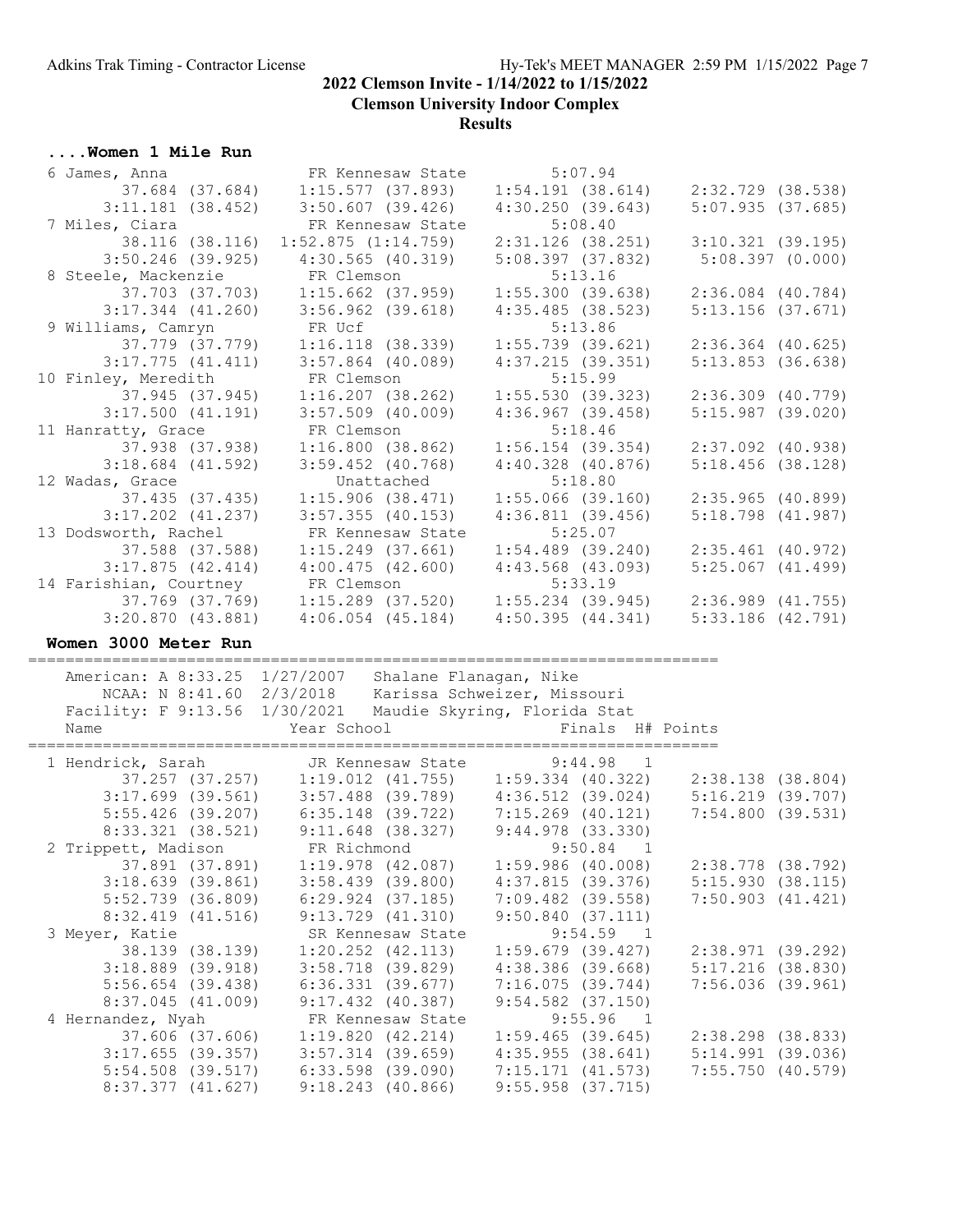**Clemson University Indoor Complex**

#### **Results**

## **....Women 3000 Meter Run**

| 5 Stockman, Elizabeth    | FR Richmond            | $10:00.16$ 1                                                                                                                                                          |                       |
|--------------------------|------------------------|-----------------------------------------------------------------------------------------------------------------------------------------------------------------------|-----------------------|
| 37.537 (37.537)          |                        | $1:19.309$ (41.772) $1:59.441$ (40.132) $2:38.465$ (39.024)                                                                                                           |                       |
| $3:18.046$ (39.581)      | $3:57.786$ (39.740)    | 4:36.791(39.005)                                                                                                                                                      | $5:15.759$ $(38.968)$ |
| $5:55.093$ (39.334)      | 6:35.135(40.042)       | 7:15.016(39.881)                                                                                                                                                      | 7:56.623(41.607)      |
| $8:38.885$ (42.262)      | 9:20.963(42.078)       | $10:00.156$ (39.193)                                                                                                                                                  |                       |
| 6 Lastra, Valerie        | FR Ucf                 | $10:05.54$ 1                                                                                                                                                          |                       |
| 38.176 (38.176)          | 1:20.071(41.895)       | $2:00.303$ (40.232)                                                                                                                                                   | $2:39.581$ (39.278)   |
| $3:19.377$ (39.796)      | $3:59.051$ (39.674)    | 4:39.298 (40.247)                                                                                                                                                     | 5:18.780(39.482)      |
| 6:00.070(41.290)         | $6:42.032$ $(41.962)$  | $7:24.234$ $(42.202)$                                                                                                                                                 | 8:05.696(41.462)      |
| $8:47.002$ $(41.306)$    | 9:28.280(41.278)       | 10:05.537(37.257)                                                                                                                                                     |                       |
|                          | FR Florida State       |                                                                                                                                                                       |                       |
| 7 Bahr, Riley            |                        | $10:06.49$ 1                                                                                                                                                          |                       |
| 38.375 (38.375)          | $1:19.271$ (40.896)    | 1:59.562 (40.291)                                                                                                                                                     | 2:38.485(38.923)      |
| $3:18.302$ (39.817)      | $3:58.291$ (39.989)    | $4:38.132$ $(39.841)$                                                                                                                                                 | 5:17.373(39.241)      |
| $5:57.393$ $(40.020)$    | $6:38.171$ (40.778)    | 7:20.660 (42.489)                                                                                                                                                     | $8:03.879$ $(43.219)$ |
| 8:47.290(43.411)         | 9:28.617(41.327)       | $10:06.487$ (37.870)                                                                                                                                                  |                       |
| 8 Snow, Lily             | SO Richmond            | $10:13.96$ 1<br>SO Richmond 10:13.96 1<br>1:19.760 (41.994) 1:59.752 (39.992)<br>3:58.172 (39.811) 4:37.575 (39.403)                                                  |                       |
| 37.766 (37.766)          |                        |                                                                                                                                                                       | $2:38.677$ (38.925)   |
| $3:18.361$ (39.684)      |                        |                                                                                                                                                                       | $5:16.502$ (38.927)   |
| $5:56.382$ (39.880)      | 6:37.820(41.438)       | 7:20.366 (42.546)                                                                                                                                                     | 8:03.625(43.259)      |
| $8:47.565$ (43.940)      | 9:31.220(43.655)       | $10:13.954$ $(42.734)$                                                                                                                                                |                       |
| 9 McCartney, Sarah       |                        | FR Charleston Southern 10:16.93 1                                                                                                                                     |                       |
| 38.539 (38.539)          |                        | $\begin{array}{cccc} 1:20.116 & (41.577) & 2:00.541 & (40.425) \\ 3:58.836 & (39.347) & 4:38.845 & (40.009) \\ 6:42.249 & (41.802) & 7:24.827 & (42.578) \end{array}$ | 2:39.927 (39.386)     |
| $3:19.489$ (39.562)      |                        |                                                                                                                                                                       | $5:19.214$ $(40.369)$ |
| $6:00.447$ $(41.233)$    | $6:42.249$ $(41.802)$  |                                                                                                                                                                       | $8:07.387$ $(42.560)$ |
| 8:50.836(43.449)         | 9:34.390(43.554)       | 10:16.921(42.531)                                                                                                                                                     |                       |
| 10 McIver, Evie          | FR Florida State       | $10:17.89$ 1                                                                                                                                                          |                       |
| 37.527 (37.527)          | 1:19.573(42.046)       | $1:59.885$ (40.312)                                                                                                                                                   | 2:39.314(39.429)      |
| $3:19.721$ (40.407)      | $4:00.102$ $(40.381)$  | 4:41.425(41.323)                                                                                                                                                      | $5:23.012$ $(41.587)$ |
| $6:05.297$ $(42.285)$    | $6:47.996$ $(42.699)$  | $7:31.086$ (43.090)                                                                                                                                                   | 8:14.389 (43.303)     |
| $8:57.334$ $(42.945)$    | $9:39.679$ $(42.345)$  | $10:17.889$ (38.210)                                                                                                                                                  |                       |
| 11 Steele, Mackenzie     | FR Clemson             | $10:18.16$ 1                                                                                                                                                          |                       |
| 37.347 (37.347)          |                        | $2:00.183$ (40.636)                                                                                                                                                   |                       |
|                          | 1:19.547(42.200)       |                                                                                                                                                                       | $2:39.797$ $(39.614)$ |
| $3:19.648$ (39.851)      | 4:00.310(40.662)       | 4:41.555(41.245)                                                                                                                                                      | 5:22.725(41.170)      |
| 6:05.185(42.460)         | $6:47.952$ $(42.767)$  | $7:31.404$ (43.452)                                                                                                                                                   | 8:15.239 (43.835)     |
| 8:58.422 (43.183)        | $9:41.964$ (43.542)    | 10:18.156(36.192)                                                                                                                                                     |                       |
| 12 Augenstein, Charlotte | FR Georgia             | 10:20.61 1                                                                                                                                                            |                       |
| 37.944 (37.944)          |                        | $1:20.532$ (42.588) $2:02.290$ (41.758)                                                                                                                               | $2:43.212$ $(40.922)$ |
| $3:25.196$ (41.984)      | 4:07.577(42.381)       | $4:50.132$ $(42.555)$                                                                                                                                                 | $5:32.314$ $(42.182)$ |
| 6:14.170(41.856)         | 6:55.805(41.635)       | $7:38.097$ $(42.292)$                                                                                                                                                 | $8:21.463$ (43.366)   |
| $9:04.689$ $(43.226)$    | $9:45.649$ (40.960)    | $10:20.604$ $(34.955)$                                                                                                                                                |                       |
| 13 Baker, Sophia         | FR Georgia             | 10:23.90 1                                                                                                                                                            |                       |
| 37.651 (37.651)          | 1:20.835(43.184)       | 2:02.725(41.890)                                                                                                                                                      | $2:43.519$ (40.794)   |
| $3:25.542$ (42.023)      | $4:07.753$ $(42.211)$  | 4:49.963(42.210)                                                                                                                                                      | $5:31.988$ (42.025)   |
| $6:13.894$ $(41.906)$    | $6:55.484$ $(41.590)$  | 7:37.613(42.129)                                                                                                                                                      | 8:21.195(43.582)      |
| $9:04.412$ $(43.217)$    | 9:46.203(41.791)       | 10:23.900 (37.697)                                                                                                                                                    |                       |
| 14 James, Anna           | FR Kennesaw State      | 10:26.14<br>- 2                                                                                                                                                       |                       |
| $1:19.859$ $(1:19.859)$  | $2:02.446$ (42.587)    | 2:46.605(44.159)                                                                                                                                                      | $3:29.943$ $(43.338)$ |
| 4:12.115(42.172)         | $4:54.761$ $(42.646)$  | $5:38.163$ $(43.402)$                                                                                                                                                 | 5:38.175(0.012)       |
| $6:20.516$ $(42.341)$    | $7:02.179$ $(41.663)$  | $7:43.757$ $(41.578)$                                                                                                                                                 | 8:25.220(41.463)      |
| 9:06.480(41.260)         | $9:47.088$ (40.608)    | 10:26.133(39.045)                                                                                                                                                     |                       |
| 15 Akagi, Anne           | SO Charleston Southern | 10:29.91<br>$\overline{\phantom{0}}^2$                                                                                                                                |                       |
| 38.988 (38.988)          | 1:20.136(41.148)       | $2:02.852$ (42.716)                                                                                                                                                   | $2:46.904$ $(44.052)$ |
| $3:30.667$ $(43.763)$    | $4:12.709$ $(42.042)$  | 4:55.253(42.544)                                                                                                                                                      | $5:38.699$ $(43.446)$ |
| $6:21.154$ $(42.455)$    | $7:03.108$ $(41.954)$  | 7:44.933(41.825)                                                                                                                                                      | $8:27.272$ $(42.339)$ |
| $9:10.231$ $(42.959)$    | $9:52.343$ $(42.112)$  | 10:29.902 (37.559)                                                                                                                                                    |                       |
|                          |                        |                                                                                                                                                                       |                       |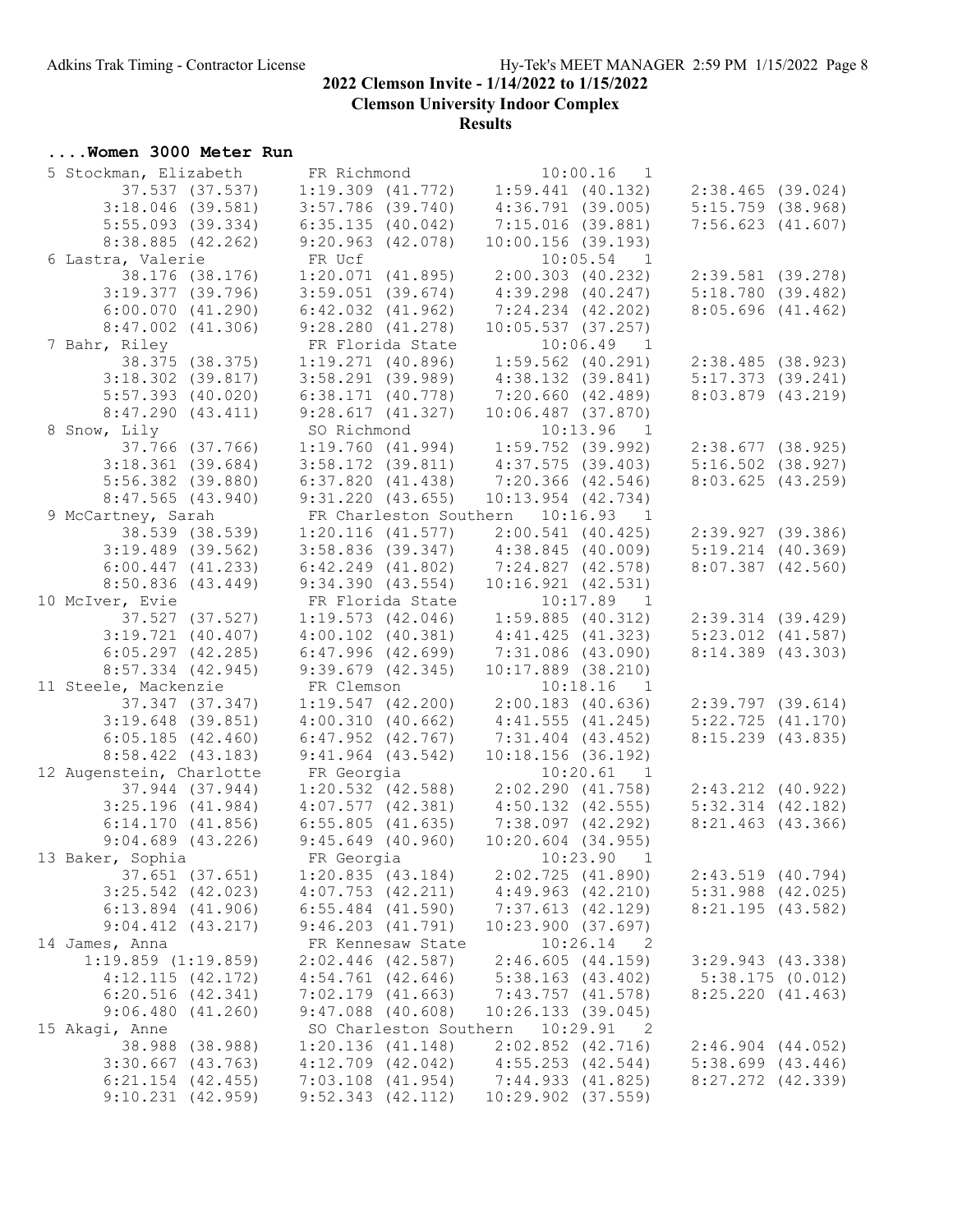**Clemson University Indoor Complex**

#### **Results**

## **....Women 3000 Meter Run**

| 16 White, Taylor       |                                                                                  | FR Kennesaw State 10:36.02 2                                                                        |                       |
|------------------------|----------------------------------------------------------------------------------|-----------------------------------------------------------------------------------------------------|-----------------------|
| 39.925 (39.925)        |                                                                                  | $1:21.055$ (41.130) $3:30.276$ (2:09.221) $4:12.336$ (42.060)                                       |                       |
| 4:54.973(42.637)       |                                                                                  | $5:38.452$ (43.479) 6:20.790 (42.338)                                                               | $7:02.563$ $(41.773)$ |
| $7:44.518$ $(41.955)$  | $8:28.028$ $(43.510)$                                                            | $9:12.549$ $(44.521)$                                                                               | $9:55.161$ (42.612)   |
| 10:36.011(40.850)      | $10:36.012$ $(0.001)$                                                            |                                                                                                     |                       |
| 17 Bobak, Faith        | FR Kennesaw State                                                                | $10:36.33$ 2                                                                                        |                       |
| 38.446 (38.446)        |                                                                                  | $1:19.955$ (41.509) $2:02.606$ (42.651)                                                             | 2:46.830(44.224)      |
| $3:30.433$ $(43.603)$  | 4:12.417(41.984)                                                                 | $4:55.047$ (42.630)                                                                                 | $5:38.531$ $(43.484)$ |
| $6:21.339$ $(42.808)$  | 7:03.214 (41.875)                                                                | 7:46.068 (42.854)                                                                                   | $8:29.628$ $(43.560)$ |
| $9:13.579$ $(43.951)$  | 9:57.127(43.548)                                                                 | 10:36.325(39.198)                                                                                   |                       |
| 18 Wadas, Grace        |                                                                                  |                                                                                                     |                       |
| 39.236 (39.236)        |                                                                                  |                                                                                                     | $2:47.111$ $(43.816)$ |
| $3:30.934$ $(43.823)$  |                                                                                  | Unattached 10:36.53 2<br>1:20.606 (41.370) 2:03.295 (42.689)<br>4:12.930 (41.996) 4:55.465 (42.535) | $5:38.887$ $(43.422)$ |
| $6:21.438$ $(42.551)$  |                                                                                  | $7:04.000$ (42.562) $7:46.716$ (42.716)                                                             | 8:29.405(42.689)      |
| $9:12.908$ $(43.503)$  | 9:55.293 (42.385)                                                                | 10:36.525(41.232)                                                                                   |                       |
| 19 Mullaney, Brenna    | FR Ucf                                                                           |                                                                                                     |                       |
| 39.298 (39.298)        |                                                                                  | FR Ucf 10:39.50 2<br>1:20.865 (41.567) 2:03.801 (42.936)<br>4:13.720 (42.294) 4:56.407 (42.687)     | $2:47.339$ $(43.538)$ |
| $3:31.426$ (44.087)    |                                                                                  |                                                                                                     | 5:39.290(42.883)      |
| $6:22.925$ $(43.635)$  | 7:07.517(44.592)                                                                 | 7:51.829 (44.312)                                                                                   | 8:36.139(44.310)      |
| 9:20.173(44.034)       | $10:01.563$ $(41.390)$                                                           | $10:39.491$ (37.928)                                                                                |                       |
| 20 Willemse, Zanelle   |                                                                                  | JR Charleston Southern 10:41.62 2                                                                   |                       |
| 38.278 (38.278)        | $1:19.655$ (41.377)                                                              | 2:02.333(42.678)                                                                                    | 2:46.665(44.332)      |
| $3:30.440$ $(43.775)$  |                                                                                  |                                                                                                     | $5:38.599$ $(43.437)$ |
| $6:21.611$ $(43.012)$  | 4:12.621 (42.181)  4:55.162 (42.541)<br>7:04.354 (42.743)  7:48.206 (43.852)     |                                                                                                     | $8:32.391$ $(44.185)$ |
| $9:17.292$ $(44.901)$  | 10:01.259(43.967)                                                                | 10:41.613(40.354)                                                                                   |                       |
| 21 Dodsworth, Rachel   | FR Kennesaw State 10:44.87 2                                                     |                                                                                                     |                       |
| 39.773 (39.773)        | $1:22.127$ (42.354) $2:04.905$ (42.778)                                          |                                                                                                     | 2:48.095(43.190)      |
| $3:31.465$ (43.370)    | $4:13.494$ (42.029) $4:57.057$ (43.563)                                          |                                                                                                     | 5:38.751(41.694)      |
| $6:21.078$ $(42.327)$  |                                                                                  |                                                                                                     | $8:31.474$ $(44.135)$ |
| 9:16.965(45.491)       | $7:03.709$ (42.631) $7:47.339$ (43.630)<br>10:02.060 (45.095) 10:44.861 (42.801) |                                                                                                     |                       |
| 22 Babilonia, Isabella | FR Ucf                                                                           | 10:46.90 1                                                                                          |                       |
| 38.670 (38.670)        | $1:21.106$ (42.436) $2:03.027$ (41.921)                                          |                                                                                                     | $2:44.114$ $(41.087)$ |
| $3:25.904$ $(41.790)$  | $4:08.028$ $(42.124)$                                                            | $4:50.958$ $(42.930)$                                                                               | 5:34.075(43.117)      |
| $6:17.998$ $(43.923)$  | $7:02.712$ $(44.714)$                                                            | 7:47.635(44.923)                                                                                    | 8:32.954 (45.319)     |
| $9:18.078$ (45.124)    | 10:02.600(44.522)                                                                | 10:46.900(44.300)                                                                                   |                       |
| 23 Augustin, Keerstin  |                                                                                  | FR Charleston Southern 10:47.82 2                                                                   |                       |
| 39.155 (39.155)        | $1:20.381$ (41.226) $2:03.000$ (42.619)                                          |                                                                                                     | $2:47.083$ $(44.083)$ |
|                        | $3:31.202$ (44.119) $4:13.227$ (42.025) $4:55.752$ (42.525)                      |                                                                                                     | 5:39.080(43.328)      |
|                        | $6:21.899$ (42.819) 7:05.086 (43.187) 7:49.038 (43.952)                          |                                                                                                     | $8:33.697$ $(44.659)$ |
| $9:18.802$ $(45.105)$  | 10:03.904 (45.102) 10:47.815 (43.911)                                            |                                                                                                     |                       |
| 24 Palmer, Morgan      | SO Florida State                                                                 | $10:52.86$ 2                                                                                        |                       |
| 39.597 (39.597)        | $1:19.899$ (40.302)                                                              | 2:02.720(42.821)                                                                                    | 2:46.861(44.141)      |
| $3:29.634$ $(42.773)$  | 4:11.985(42.351)                                                                 | $4:54.738$ $(42.753)$                                                                               | $5:38.329$ $(43.591)$ |
| $6:22.098$ $(43.769)$  | $7:06.467$ $(44.369)$                                                            | 7:52.160(45.693)                                                                                    | 8:37.799 (45.639)     |
| $9:23.096$ (45.297)    | $10:09.069$ $(45.973)$                                                           | $10:52.857$ $(43.788)$                                                                              |                       |
| 25 Sanchez, Zoe        | FR Kennesaw State                                                                | $11:12.54$ 2                                                                                        |                       |
| 39.651 (39.651)        | $1:22.236$ $(42.585)$                                                            | 2:05.185(42.949)                                                                                    | $2:48.454$ (43.269)   |
| $3:32.266$ $(43.812)$  | 4:17.105(44.839)                                                                 | $5:04.084$ $(46.979)$                                                                               | $5:50.976$ (46.892)   |
| $6:36.667$ $(45.691)$  | 7:22.166 (45.499)                                                                | 8:07.914 (45.748)                                                                                   | $8:54.084$ $(46.170)$ |
| $9:40.978$ (46.894)    | $10:27.309$ $(46.331)$                                                           | $11:12.534$ (45.225)                                                                                |                       |
| 26 Castro, Melanie     | FR Florida State                                                                 | $11:16.20$ 2                                                                                        |                       |
| 40.189 (40.189)        | 1:19.140(38.951)                                                                 | 2:02.111 (42.971)                                                                                   | 2:46.572(44.461)      |
| $3:31.040$ $(44.468)$  | $4:14.542$ $(43.502)$                                                            | 4:59.716(45.174)                                                                                    | 5:46.400(46.684)      |
| $6:32.433$ $(46.033)$  | 7:19.770 (47.337)                                                                | 8:06.869 (47.099)                                                                                   | $8:54.332$ $(47.463)$ |
| 9:42.550(48.218)       | 10:30.779 (48.229)                                                               | $11:16.199$ $(45.420)$                                                                              |                       |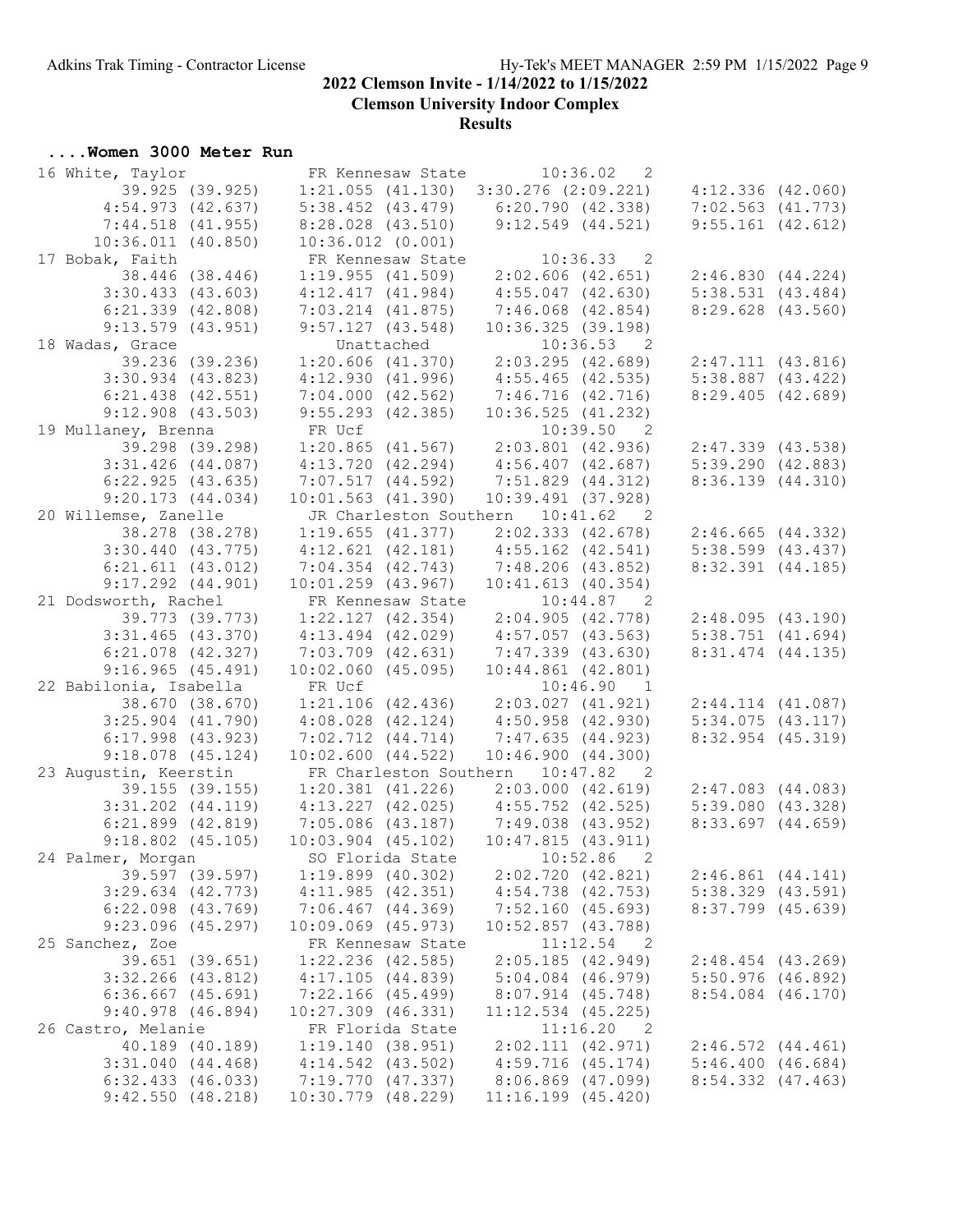**Clemson University Indoor Complex**

**Results**

### **....Women 3000 Meter Run**

| FR Florida State      | $11:55.37$ 2         |                     |
|-----------------------|----------------------|---------------------|
| $1:20.321$ $(41.769)$ | 2:03.743(43.422)     | $2:47.489$ (43.746) |
| 4:16.860(44.867)      | 5:04.047(47.187)     | $5:52.767$ (48.720) |
| 7:33.145(50.425)      | 8:26.112 (52.967)    | 9:18.170(52.058)    |
| $11:03.564$ (53.206)  | $11:55.361$ (51.797) |                     |
| FR Texas              | DNF 1                |                     |
| $1:18.708$ $(41.464)$ | 1:59.185(40.477)     | 2:38.217 (39.032)   |
| $3:58.016$ (39.934)   | $4:37.299$ (39.283)  | $5:16.883$ (39.584) |
| $6:37.972$ $(41.052)$ | 7:20.604 (42.632)    | 8:05.423(44.819)    |
|                       |                      |                     |

#### **Women 60 Meter Hurdles**

=================================================================== American: A 7.68 2/10/2008 Susanna Kallur, Unattached NCAA: N 7.78 1/11/2013 Brianna Rollins, Clemson Facility: F 7.72 2018 Kendra Harrison, Nike Name Year School Prelims H# =================================================================== Preliminaries 1 Harrison, Kendra Adidas 7.91Q 5 2 Williams, Danielle Trs 7.92Q 3 3 Brissett, Chanel SR Texas 8.07Q 4 4 Stark, Grace SO Florida 8.11Q 2 5 Chatfield, Emelia FR Texas 8.19Q 1 8.187 6 Salmon, Paula SR N. Carolina A&T 7.96q 3 7 Young, Milan SR Texas 8.14q 2 8 Jones, Rayniah SO Ucf 8.19q 5 8.184 9 Frye, Eddiyah FR Georgia 8.25 1 10 Carothers, Imani JR Georgia 8.26 1 11 Hall, Anna SO Florida 8.41 4 12 Bygrave, Breanne Unattached 8.42 3 13 Wells, Sasha SR Florida 8.43 4 14 Harris, Kaylor JR Ucf 8.53 5 15 Blazevica, Kristine FR Texas 8.54 1 16 Ezewuzie, Favor Unattached 8.58 3 8.574 17 Van der Merwe, Antoinett FR Clemson 198.58 58.577 18 Lester, Sterling JR Florida 8.63 2 19 Badal, Tamia SO Ucf 8.69 1 20 Smith, Asia SR Florida 8.72 3 21 Harris, Chaneal JR Charleston Southern 8.73 3 22 Wright, Selena SR Ucf 8.78 5 23 Ross, Kamryn SO Richmond 8.91 4 24 Floyd, Brittany SR Ucf 8.93 4 25 McLean, Corbin JR Kennesaw State 8.96 5 26 Tunti, Laysha FR Kennesaw State 9.17 1 27 Kinloch, Amanda FR N. Carolina A&T 9.34 2 28 Huntsinger, Cadence FR Kennesaw State 9.47 1 29 Newton, Kyarra SO Kennesaw State 9.95 2 30 White, London **FR Kennesaw State** 10.16 2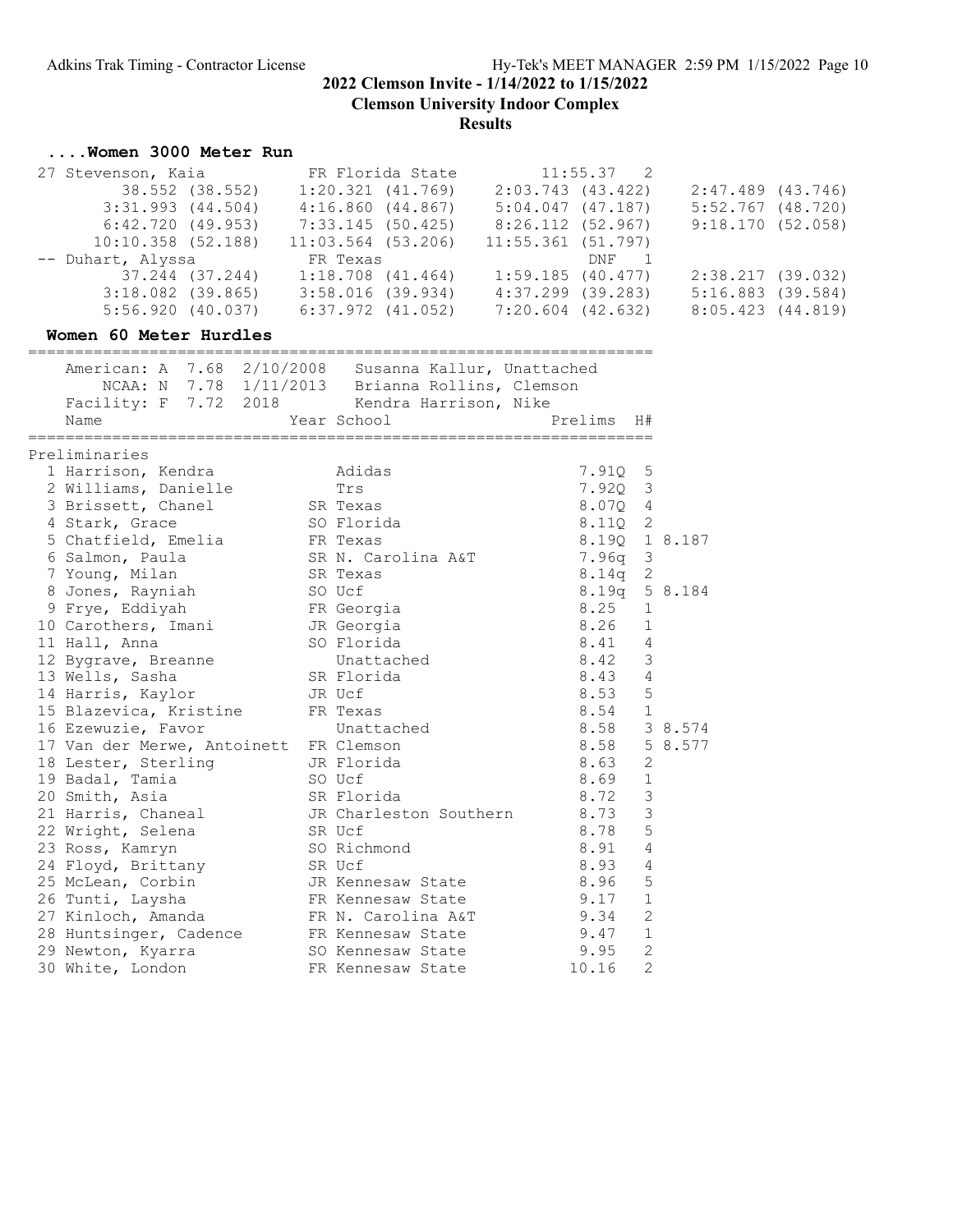**Clemson University Indoor Complex**

### **Results**

**Women 60 Meter Hurdles** ======================================================================= American: A 7.68 2/10/2008 Susanna Kallur, Unattached NCAA: N 7.78 1/11/2013 Brianna Rollins, Clemson Facility: F 7.72 2018 Kendra Harrison, Nike Name The Year School The Finals Points ======================================================================= Finals 1 Harrison, Kendra Adidas 7.81 2 Stark, Grace SO Florida 7.86 3 Salmon, Paula SR N. Carolina A&T 7.91 4 Brissett, Chanel SR Texas 8.04 5 Young, Milan SR Texas 3.14 6 Jones, Rayniah SO Ucf 8.19 7 Chatfield, Emelia FR Texas 8.39 **Women 4x400 Meter Relay** ========================================================================== American: A 3:23.84 3/4/2018 , USA Quanera, Hayes, Moline, Shakima NCAA: N 3:27.03 3/11/2017 , USC C. Pettigrew, A. Luel', D. Hill, K. Ellis Facility: F 3:27.56 2/10/2018 USC, USC K Constantine, A Cockrell, D Hill, K Ellis School **Finals** H# Points ========================================================================== 1 Florida 'A' 3:33.11 1 1) Manson, Taylor SR 2) Lester, Sterling JR 3) Anderson, Doneisha JR 4) Watson, Vanessa FR 52.837 (52.837) 1:46.513 (53.676) 2:40.412 (53.899) 3:33.105 (52.693) 2 Texas 'A' 3:36.18 1 1) Jaworski, Brooke SO 2) Simon, Kennedy JR 3) Adeleke, Rhasidat FR 4) Young, Milan SR 56.682 (56.682) 1:49.044 (52.362) 2:42.006 (52.962) 3:36.175 (54.169) 3 Clemson 'A' 3:38.11 1 1) Thompson, Kenya FR 2) Williams, Courtney FR 3) Gadson, Ken'naria FR 4) Foster, Andrea SR 56.177 (56.177) 1:49.779 (53.602) 2:44.465 (54.686) 3:38.108 (53.643) 4 Ucf 'A' 3:41.77 2 1) Bradwell, Samieryah JR 2) Williams, Kiah FR 3) Kirkland, Kai'lyn FR 4) Smith, Latasha SO 57.097 (57.097) 1:51.464 (54.367) 2:48.044 (56.580) 3:41.763 (53.719) 5 Florida State 'A' 3:43.22 2 1) Klein, Ava FR 2) Toombs, Savyon SR 3) Stauber, Ruby SR 4) Seymour, Ka'Tia SR 58.426 (58.426) 1:53.594 (55.168) 2:49.343 (55.749) 3:43.211 (53.868) 6 N. Carolina A&T 'A' 3:43.44 2 1) Perry, Mykayla SO 2) Frederick, Nia SO 3) Frederick, Nia SO<br>3) Florence, Nilaja SR 4) Scott, Pebbles FR<br>56.845 (56.845) 1.52.076 (56.845) 56.845 (56.845) 1:52.076 (55.231) 2:48.718 (56.642) 3:43.436 (54.718) 7 Clemson Elite 'A' 56.136 (56.136) 1:50.884 (54.748) 2:49.197 (58.313) 3:43.878 (54.681)<br>8 Clemson 'B' 3:48.78 3 8 Clemson 'B' 3:48.78 3 1) Osher, Mackenzie FR 2) Myrie, Ockera JR 3) Campbell, Areya FR 4) Disher, Leah SO 57.244 (57.244) 1:53.848 (56.604) 2:49.436 (55.588) 3:48.772 (59.336)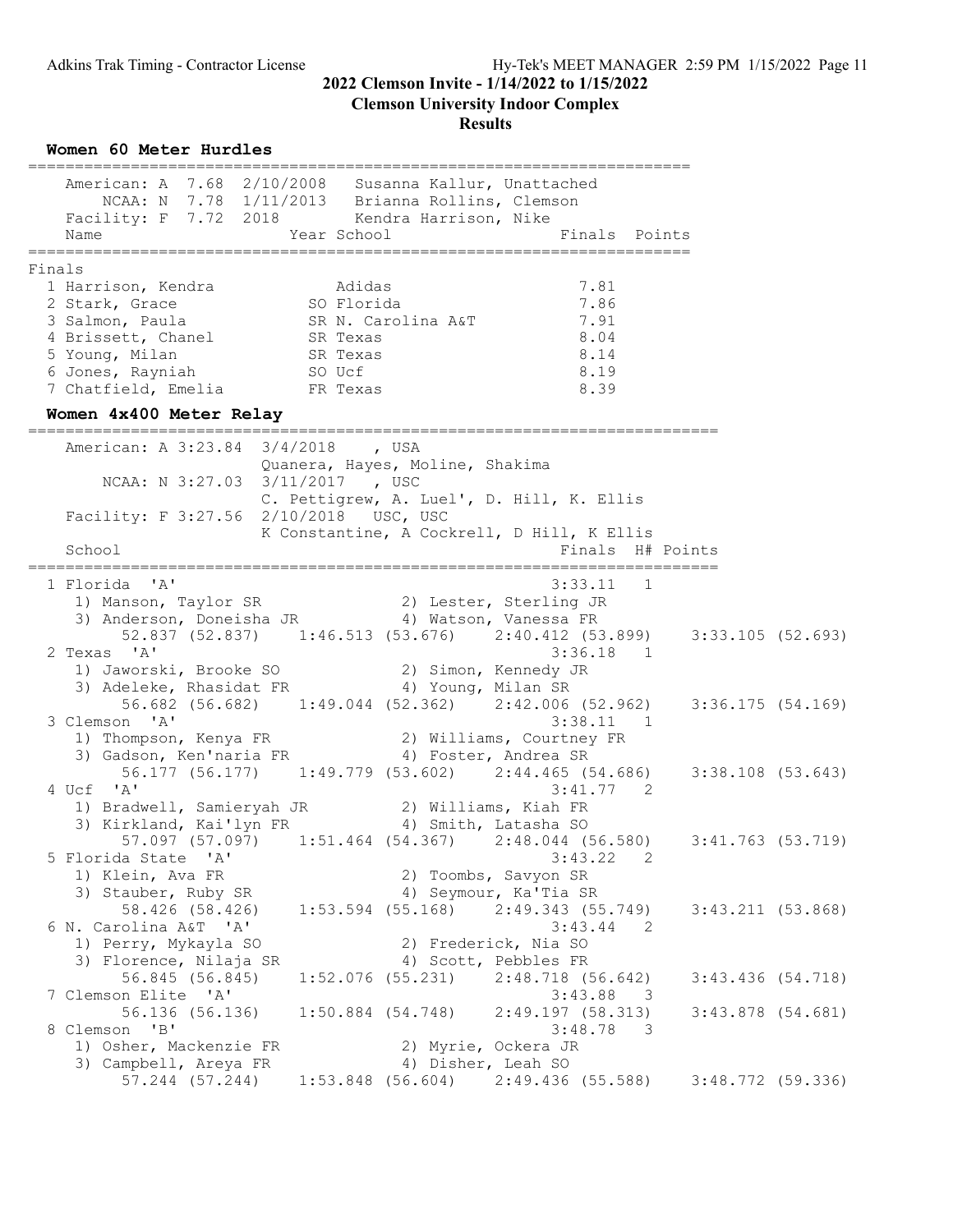# **Clemson University Indoor Complex**

## **Results**

**....Women 4x400 Meter Relay**

| 57.993 (57.993) 1:54.736 (56.743) 2:54.462 (59.726) 3:53.482 (59.020)           |
|---------------------------------------------------------------------------------|
|                                                                                 |
|                                                                                 |
|                                                                                 |
| 59.432 (59.432) 1:55.747 (56.315) 2:57.340 (1:01.593) 3:56.404 (59.064)         |
|                                                                                 |
|                                                                                 |
|                                                                                 |
| $1:00.852$ (1:00.852) $2:00.042$ (59.190) 3:04.950 (1:04.908) 4:04.573 (59.623) |
|                                                                                 |
|                                                                                 |
|                                                                                 |
|                                                                                 |
|                                                                                 |

**Women High Jump**

================================================================================= Opening Hight: 1.55m 1.55m, 1.60m, 1.65m, 1.70m, 1.73m, 1.76m, 1.79m, 1.82m, (+0.3m) American: A 2.02m 2/26/2012 Chaute Lowe, USA

| American: A 2.02m 2/26/2012 Chaute Lowe, USA                                         | NCAA: N 1.98m 3/16/2016 Akela Jones', Kansas State<br>Facility: F 1.91m 2019 Levern Spencer, Unattached |                    |
|--------------------------------------------------------------------------------------|---------------------------------------------------------------------------------------------------------|--------------------|
| Name                                                                                 | Year School Theory                                                                                      | Finals Points      |
|                                                                                      | 1 Smith, Amina Chattached<br>1.55 1.60 1.65 1.70 1.73 1.76 1.79 1.82 1.85 1.88                          | 1.85m 6-00.75      |
| 2 Kulichenko, Elena Kara FR Georgia<br>1.55 1.60 1.65 1.70 1.73 1.76 1.79 1.82       | PPP PPP PPP PPP PPP 0 0 0 XO XXX                                                                        | $1.79m$ $5-10.50$  |
| PPP PPP PPP 0 0 0 XO XXX<br>1.55 1.60 1.65 1.70 1.73 1.76 1.79                       | 3 Reddick, Nazah           SR N. Carolina A&T         1.76m     5-09.25                                 |                    |
| PPP 0 0 0 0 XXO XXX<br>4 Foreman, Shante FR Clemson<br>1.55 1.60 1.65 1.70 1.73 1.76 |                                                                                                         | $1.73m$ $5-08.00$  |
| PPP PPP 0 0 0 XXX<br>5 Blazevica, Kristine FR Texas<br>1.55 1.60 1.65 1.70 1.73 1.76 |                                                                                                         | $J1.73m$ $5-08.00$ |
| PPP PPP O XO O XXX<br>6 Hall, Anna (1988) SO Florida<br>1.55 1.60 1.65 1.70 1.73     |                                                                                                         | $1.70m$ $5-07.00$  |
| PPP PPP XO OXXX<br>7 Guerrero, Marleen SR Texas<br>1.55 1.60 1.65 1.70 1.73          |                                                                                                         | J1.70m 5-07.00     |
| PPP PPP 0 XO XXX<br>8 Madison, Natalia FR Ucf<br>1.55 1.60 1.65 1.70                 |                                                                                                         | $1.65m$ $5-05.00$  |
| O O O XXX<br>1.55 1.60 1.65 1.70<br>XO O O XXX                                       | 9 Joseph, Jania $F$ R Kennesaw State J1.65m 5-05.00                                                     |                    |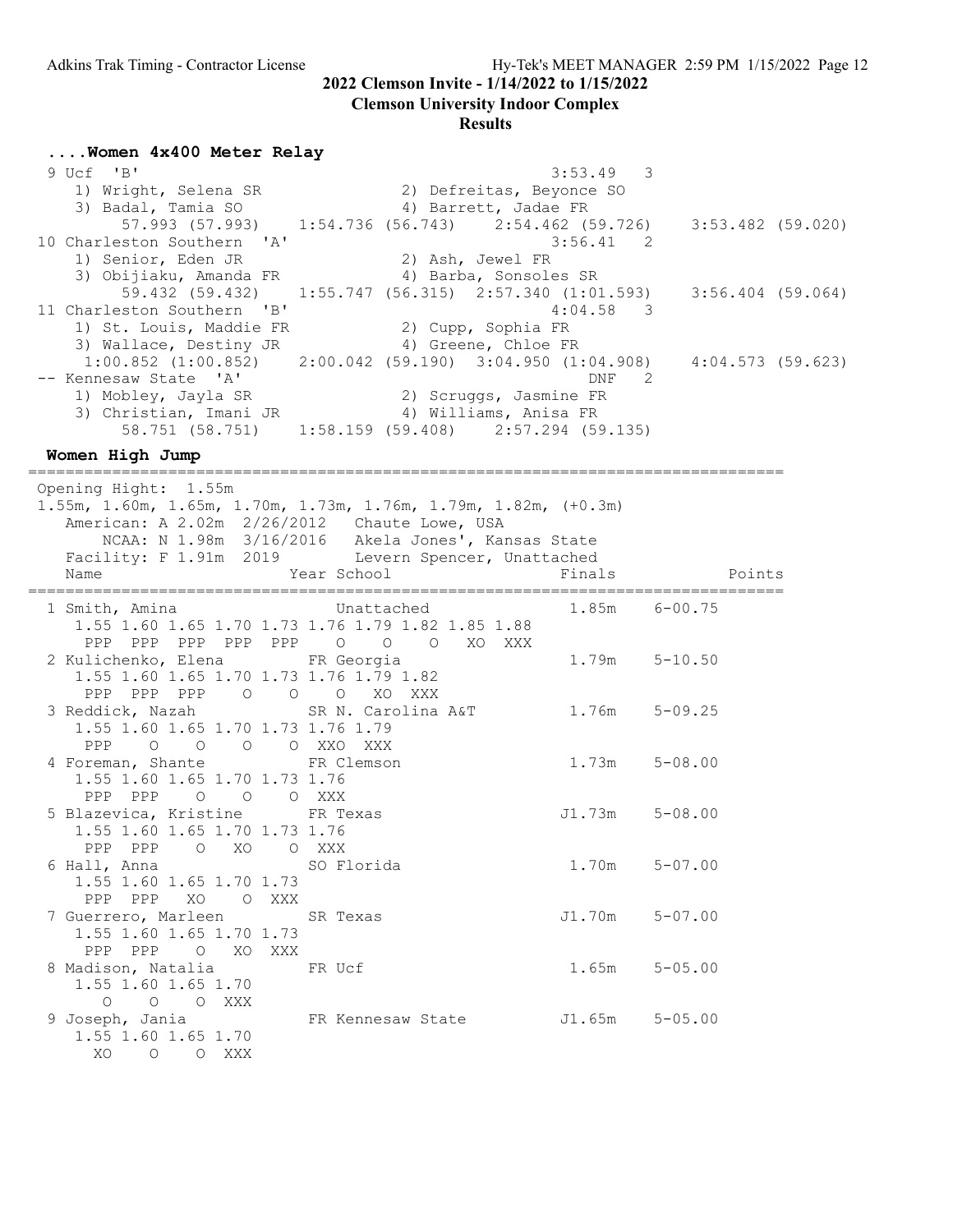**....Women High Jump**

# **2022 Clemson Invite - 1/14/2022 to 1/15/2022**

**Clemson University Indoor Complex**

| 10 Livingston, Kenya<br>1.55 1.60 1.65 1.70<br>O XXO XXX<br><b>PPP</b>                                                                                                                                                      | SR Clemson                                                           | J1.65m | $5 - 05.00$        |        |
|-----------------------------------------------------------------------------------------------------------------------------------------------------------------------------------------------------------------------------|----------------------------------------------------------------------|--------|--------------------|--------|
| 11 De Coteau, Sofia<br>1.55 1.60 1.65 1.70<br>XXO XXO XXO XXX                                                                                                                                                               | SO Clemson                                                           | J1.65m | $5 - 05.00$        |        |
| 12 Jones, Kaliah<br>1.55 1.60 1.65<br>PPP<br>O XXX                                                                                                                                                                          | SO Ucf                                                               | 1.60m  | $5 - 03.00$        |        |
| 12 Newton, Kyarra<br>1.55 1.60 1.65<br>$\Omega$<br>O XXX                                                                                                                                                                    | SO Kennesaw State                                                    | 1.60m  | $5 - 03.00$        |        |
| 14 Johnson, Jessica<br>1.55 1.60 1.65<br>XXO<br>O XXX                                                                                                                                                                       | SO Clemson                                                           | J1.60m | $5 - 03.00$        |        |
| 15 Cassels, Holly<br>1.55 1.60 1.65<br>O XXO XXX                                                                                                                                                                            | FR Ucf                                                               | J1.60m | $5 - 03.00$        |        |
| 16 Smith, Asia<br>1.55 1.60<br>O XXX                                                                                                                                                                                        | SR Florida                                                           | 1.55m  | $5 - 01.00$        |        |
| 16 Greene, Chloe<br>1.55 1.60<br>O XXX                                                                                                                                                                                      | FR Charleston Southern 1.55m                                         |        | $5 - 01.00$        |        |
| 18 Christie, Nia<br>1.55 1.60<br>XO XXX                                                                                                                                                                                     | FR Clemson                                                           |        | J1.55m 5-01.00     |        |
| Women Pole Vault                                                                                                                                                                                                            |                                                                      |        |                    |        |
| Opening Height: 3.06m<br>3.06m, 3.21m, 3.36m, 3.51m, 3.66m, 3.81m, 3.91m, 4.01m,<br>$4.11m, 4.16m, (+0.5m)$<br>American: A 5.03m 1/30/2016 Jenn Suhr, Adidas<br>Facility: F 4.50m 1/29/2021 Bridget Guy, Unattached<br>Name | NCAA: N 4.75m 1/24/2015 Demi Payne, Stephen F. Austin<br>Year School | Finals |                    | Points |
| 1 D'Alessandro, Alison SR Clemson                                                                                                                                                                                           |                                                                      | 3.81m  | $12 - 06.00$       |        |
| 3.06 3.21 3.36 3.51 3.66 3.81 3.91<br>PPP PPP PPP XXO O<br>2 Thompson, Kaeli SO Texas<br>3.06 3.21 3.36 3.51 3.66 3.81                                                                                                      | O XXX                                                                |        | $3.66m$ $12-00.00$ |        |
| PPP PPP PPP PPP O XXX<br>3 Smith, Jada<br>3.06 3.21 3.36 3.51 3.66 3.81                                                                                                                                                     | SR Kennesaw State J3.66m 12-00.00                                    |        |                    |        |
| PPP PPP PPP 0 XO XXX<br>4 Brewer, Jessica<br>3.06 3.21 3.36 3.51 3.66<br>PPP PPP XO<br>O XXX                                                                                                                                | SR Clemson                                                           |        | $3.51m$ $11-06.25$ |        |
| 5 Tilton, Chloe<br>3.06 3.21 3.36 3.51<br>PPP<br>$\circ$<br>O XXX                                                                                                                                                           | SO Kennesaw State 3.36m 11-00.25                                     |        |                    |        |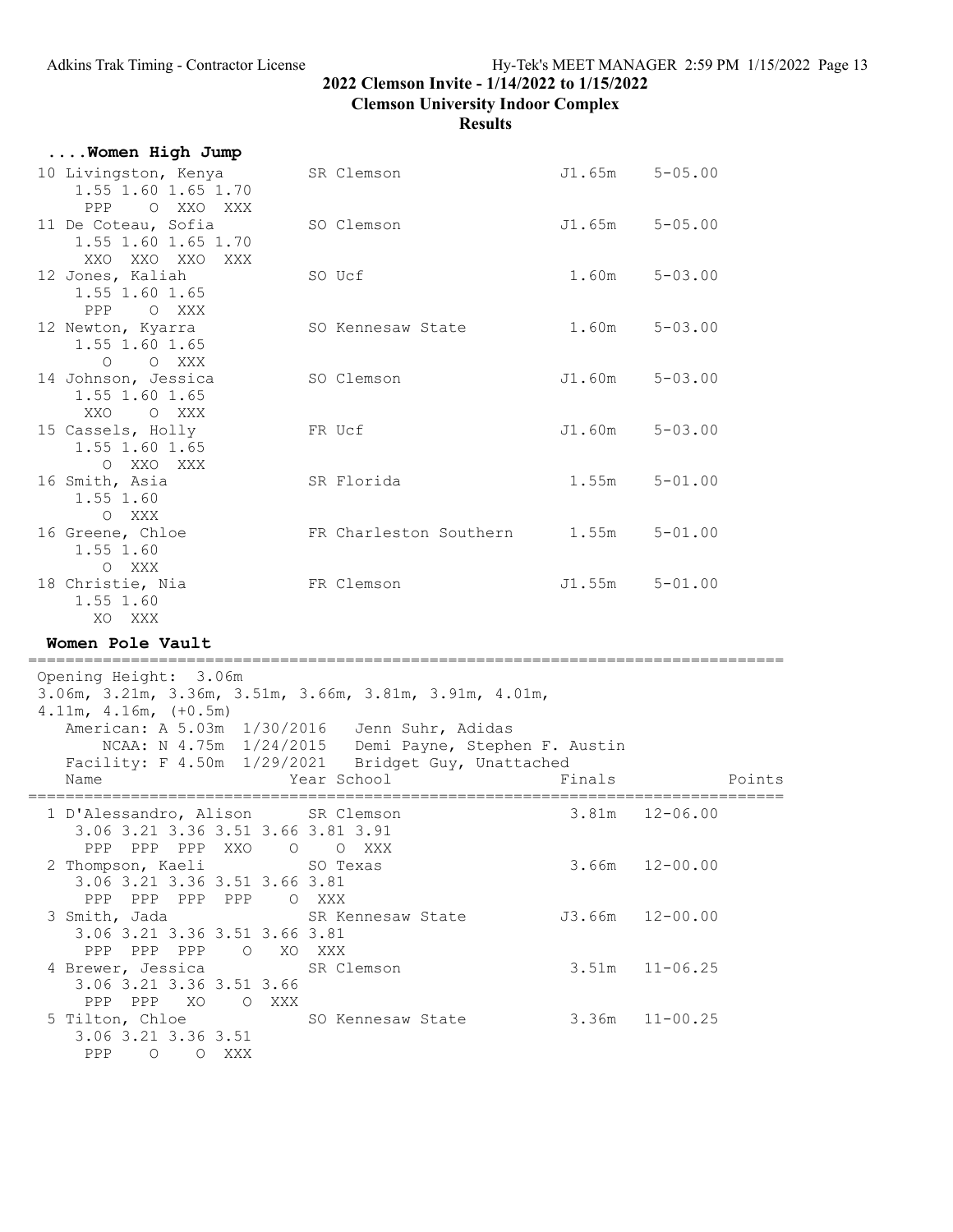**Clemson University Indoor Complex**

| Women Pole Vault                                                                                                                                                                           |                          |                     |                |                |
|--------------------------------------------------------------------------------------------------------------------------------------------------------------------------------------------|--------------------------|---------------------|----------------|----------------|
| -- Svacha, Alex<br>3.06 3.21                                                                                                                                                               | JR Clemson               | ΝH                  |                |                |
| PPP XXX<br>-- Buntin, Olivia JR Texas<br>3.06 3.21 3.36 3.51 3.66<br>PPP PPP PPP PPP XXX                                                                                                   |                          | NH                  |                |                |
| Women Long Jump                                                                                                                                                                            |                          |                     |                |                |
| TOP 9 ADVANCE TO FINALS<br>American: A 7.23m 3/11/2012 Brittney Reese, Nike<br>NCAA: N 6.91m 3/9/2012 Whitney Gipson, TCU<br>Facility: F 6.74m 1/17/2020 Lorraine Ugen, The Winners Circle |                          |                     |                |                |
| Name                                                                                                                                                                                       | Year School              | Finals              |                | H# Points      |
| 1 Moore, Jasmine SO Florida<br>6.48m 6.38m 6.58m 6.27m 6.31m 6.57m                                                                                                                         |                          | 6.58m               | $21 - 07.25$   | 2              |
| 2 Marsh, Titiana Margia<br>FOUL 6.27m 6.28m FOUL 6.23m PASS                                                                                                                                |                          | $6.28m$ $20-07.25$  |                | 2              |
| 3 Scott-Kilgo, Jasmine<br>5.86m 6.02m 6.04m 6.03m 6.12m 5.86m                                                                                                                              | JR Ucf                   | 6.12m               | $20 - 01.00$   | 2              |
| 4 Hall, Anna<br>5.97m 5.89m 5.79m 5.78m 5.66m 5.65m                                                                                                                                        | SO Florida               | 5.97m               | 19-07.00       | 2              |
| 5 Green, Leiya<br>5.74m 5.88m 5.90m 5.92m FOUL 4.87m                                                                                                                                       | FR Ucf                   | 5.92m               | $19 - 05.25$   | 2              |
| 6 Woods, Kayla<br>5.77m 5.86m 5.63m 5.59m 5.68m 5.55m                                                                                                                                      | JR Richmond              | 5.86m               | 19-02.75       | 2              |
| 7 Lester, Sterling<br>5.84m 5.63m 5.58m 5.62m 5.61m 5.82m                                                                                                                                  | JR Florida               | 5.84m               | $19 - 02.00$   | 2              |
| 8 Floyd, Brittany<br>5.74m 5.64m 5.80m 4.32m FOUL 5.74m                                                                                                                                    | SR Ucf                   | 5.80m               | $19 - 00.50$   | 2              |
| 9 Lee, Kiara<br>FOUL 5.80m 5.67m FOUL FOUL 5.52m                                                                                                                                           | SO Ucf                   | J5.80m              | 19-00.50       | 2              |
| 10 Albright, Jozalyn<br>5.50m 5.80m FOUL                                                                                                                                                   | JR Kennesaw State        | J5.80m              | $19 - 00.50$   | 1              |
| 11 Frye, Eddiyah<br>5.77m 5.78m FOUL                                                                                                                                                       | FR Georgia               | 5.78m               | $18 - 11.75$   | 2              |
| 12 Johnston, Caroline<br>5.52m 5.62m 5.78m                                                                                                                                                 | JR Clemson               | J5.78m              | 18-11.75       | 2              |
| 13 Carothers, Imani<br>5.72m 5.49m 5.68m                                                                                                                                                   | JR Georgia               | 5.72m               | $18 - 09.25$   | $\sqrt{2}$     |
| 14 Campbell, Areya<br>5.44m 5.68m 5.72m                                                                                                                                                    | FR Clemson               | $J5.72m$ $18-09.25$ |                | $\overline{1}$ |
| 15 Braxton, Alissa<br>5.72m 5.54m 5.67m                                                                                                                                                    | FR Florida               | J5.72m              | 18-09.25       | 2              |
| 16 Graham, Michelle<br>4.31m 5.54m 5.69m                                                                                                                                                   | FR Texas                 | 5.69m               | $18 - 08.00$   | 1              |
| 17 Collins, Asherah<br>5.39m FOUL 5.66m                                                                                                                                                    | FR Ucf                   | 5.66m               | $18 - 07.00$   | 1              |
| 18 Barba, Sonsoles<br>5.43m 5.49m 5.28m                                                                                                                                                    | SR Charleston Southern   | 5.49m               | $18 - 00.25$   | 1              |
| 19 Moreland, Tayla<br>FOUL 5.49m 5.16m                                                                                                                                                     | FR Kennesaw State J5.49m |                     | $18 - 00.25$   | 1              |
| 20 Greene, Chloe<br>5.10m 5.32m 4.92m                                                                                                                                                      | FR Charleston Southern   | 5.32m               | $17 - 05.50$ 1 |                |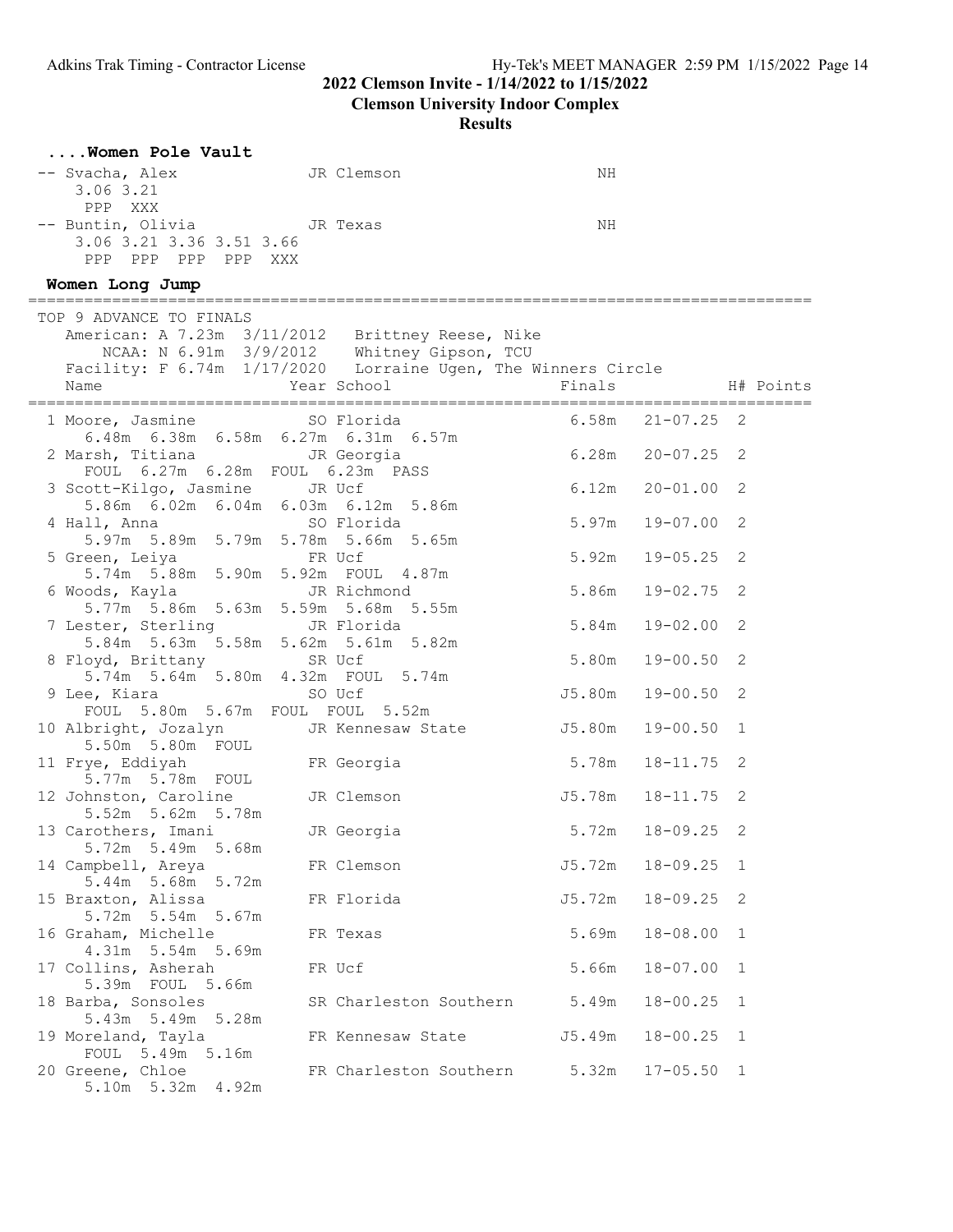FOUL 11.33m FOUL

FOUL PASS PASS

FOUL FOUL FOUL

## **2022 Clemson Invite - 1/14/2022 to 1/15/2022**

**Clemson University Indoor Complex**

## **Results**

| Women Long Jump                                                           |                                                                                                                                                                                                   |        |                     |                |
|---------------------------------------------------------------------------|---------------------------------------------------------------------------------------------------------------------------------------------------------------------------------------------------|--------|---------------------|----------------|
| 21 Mittl, Grace                                                           | JR Richmond                                                                                                                                                                                       |        | 5.19m  17-00.50  1  |                |
| 5.19m FOUL FOUL                                                           |                                                                                                                                                                                                   |        |                     |                |
| 22 Huntsinger, Cadence<br>FOUL FOUL 5.17m                                 | FR Kennesaw State                                                                                                                                                                                 | 5.17m  | $16 - 11.50$ 1      |                |
| 23 Harper, Arrieya                                                        | SO N. Carolina A&T                                                                                                                                                                                | 5.12m  | $16 - 09.75$        | $\overline{1}$ |
| 4.90m 5.11m 5.12m<br>24 White, London                                     | FR Kennesaw State                                                                                                                                                                                 | 4.31m  | $14 - 01.75$        | 1              |
| 4.19m  4.30m  4.31m<br>-- Sopova, Darja                                   | FR Texas                                                                                                                                                                                          | FOUL   |                     | $\mathbf{1}$   |
| FOUL FOUL FOUL FOUL FOUL FOUL<br>-- Blazevica, Kristine<br>FOUL FOUL FOUL | FR Texas                                                                                                                                                                                          | FOUL   |                     | 2              |
| Women Triple Jump                                                         |                                                                                                                                                                                                   |        |                     |                |
|                                                                           |                                                                                                                                                                                                   |        |                     |                |
| TOP 9 ADVANCE TO FINALS<br>Name<br>========================               | American: A 14.57m 2/8/2019  Tori Franklin, Nike<br>NCAA: N 14.53m 1/20/2018 Keturah Orji, Georgia<br>Facility: F 14.53m 2018 Keturah Orji, Georgia<br>Year School<br>. = = = = = = = = = = = = = | Finals |                     | Points         |
| 1 Hooper, Natricia                                                        | SR Florida                                                                                                                                                                                        |        | $13.60m$ $44-07.50$ |                |
|                                                                           | 13.40m  13.22m  13.45m  13.37m  13.00m  13.60m                                                                                                                                                    |        |                     |                |
| 2 Marsh, Titiana                                                          | JR Georgia                                                                                                                                                                                        |        | 13.56m  44-06.00    |                |
| FOUL 13.30m 13.56m 12.76m PASS PASS                                       |                                                                                                                                                                                                   |        |                     |                |
| 3 Oliver, Imani<br>13.33m FOUL FOUL 13.55m FOUL 13.43m                    | Unattached                                                                                                                                                                                        | 13.55m | $44 - 05.50$        |                |
| 4 White, Harleigh                                                         | SR Clemson                                                                                                                                                                                        | 12.95m | $42 - 06.00$        |                |
| FOUL 12.95m FOUL FOUL FOUL 12.60m                                         |                                                                                                                                                                                                   |        |                     |                |
| 5 Scott-Kilgo, Jasmine                                                    | JR Ucf                                                                                                                                                                                            | 12.80m | $42 - 00.00$        |                |
| 12.80m FOUL FOUL 12.71m 12.09m FOUL<br>6 Lee, Kiara                       | SO Ucf                                                                                                                                                                                            | 12.52m | $41 - 01.00$        |                |
| FOUL 12.52m FOUL 12.15m FOUL FOUL                                         |                                                                                                                                                                                                   |        |                     |                |
| 7 Braxton, Alissa                                                         | FR Florida                                                                                                                                                                                        | 12.36m | $40 - 06.75$        |                |
|                                                                           | 11.95m  12.36m  12.04m  11.73m  12.19m  12.29m                                                                                                                                                    |        |                     |                |
| 8 Harper, Arrieya                                                         | SO N. Carolina A&T                                                                                                                                                                                | 12.27m | $40 - 03.25$        |                |
| FOUL 12.03m 12.18m 12.15m 12.27m FOUL<br>9 Graham, Michelle               | FR Texas                                                                                                                                                                                          | 12.25m | $40 - 02.25$        |                |
|                                                                           | FOUL 12.18m 12.07m 12.21m 12.18m 12.25m                                                                                                                                                           |        |                     |                |
| 10 Madison, Natalia                                                       | FR Ucf                                                                                                                                                                                            | 11.93m | $39 - 01.75$        |                |
|                                                                           |                                                                                                                                                                                                   |        |                     |                |
| 11 Carson, Au'Yana                                                        | SO Clemson                                                                                                                                                                                        | 11.60m | $38 - 00.75$        |                |
| 11.29m  11.60m  FOUL                                                      |                                                                                                                                                                                                   |        |                     |                |
| 12 Christie, Nia                                                          | FR Clemson                                                                                                                                                                                        | 11.33m | $37 - 02.25$        |                |

FR Clemson 11.33m 37-02.25

-- Collins, Asherah FR Ucf FOUL

-- Akins, Jasmine FR Kennesaw State FOUL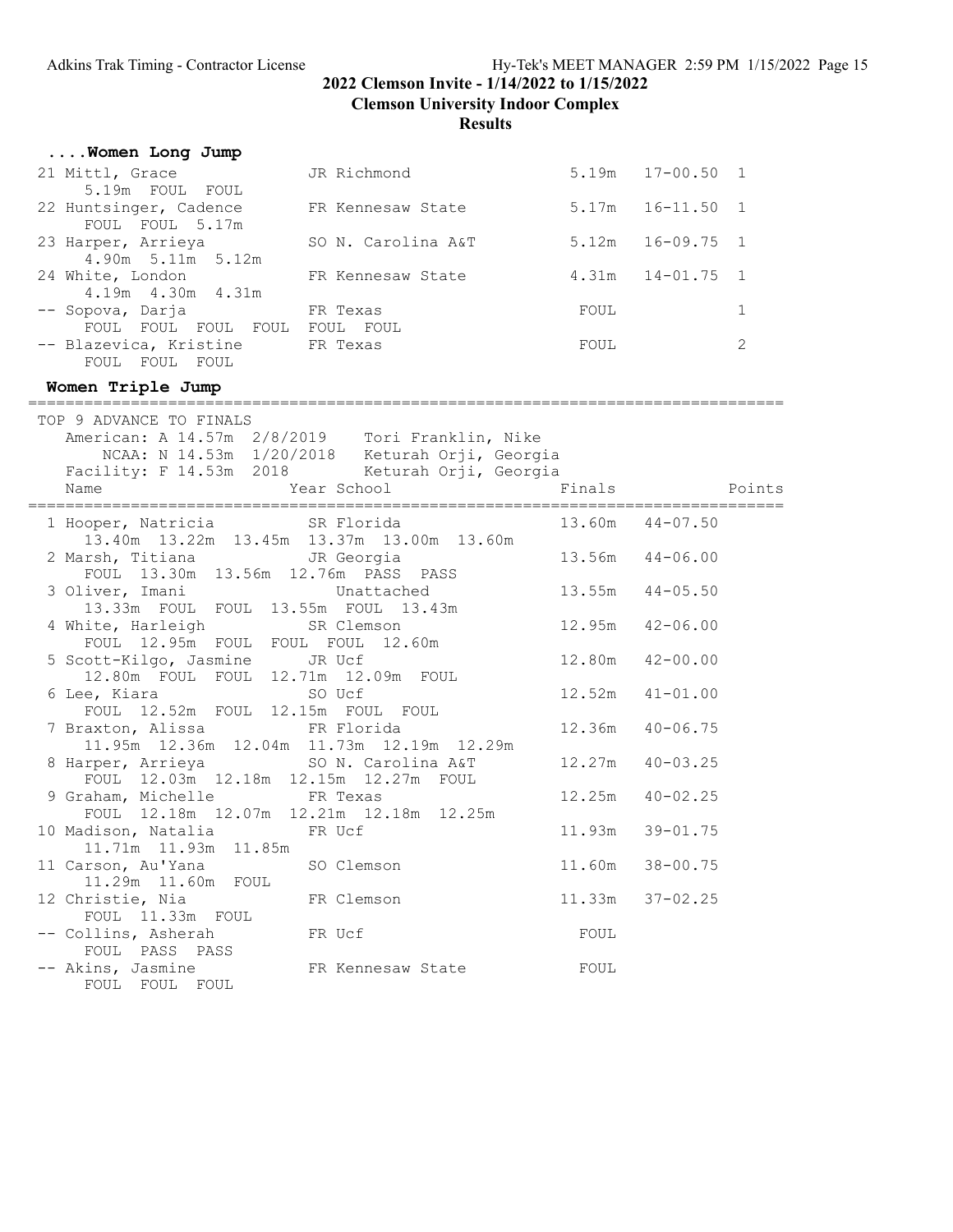**Clemson University Indoor Complex**

**Results**

**Women Shot Put**

| TOP 9 ADVANCE TO FINALS                                            | American: A 20.21m 3/19/2016 Michelle Carter, Nike<br>NCAA: N 19.56m 3/10/2017 Raven saunders, Mississippi<br>Facility: F 18.40m 2005 Cleopatra Borel-Brown, Unattached |                          |              |
|--------------------------------------------------------------------|-------------------------------------------------------------------------------------------------------------------------------------------------------------------------|--------------------------|--------------|
| Name                                                               | Year School                                                                                                                                                             | Finals                   | H# Points    |
| 1 da Silva, Ana<br>16.27m  16.53m  15.83m  FOUL  15.90m  FOUL      | JR Georgia                                                                                                                                                              | $16.53m$ $54-02.75$ 2    |              |
| 2 Jensen, Thea<br>15.77m FOUL 16.05m 15.43m 15.35m FOUL            | SO Florida                                                                                                                                                              | $16.05m$ $52-08.00$      | 2            |
| 15.40m 14.88m FOUL FOUL FOUL FOUL                                  | 3 James, Loren SR N. Carolina A&T 15.40m 50-06.25                                                                                                                       |                          | 2            |
| 4 Sloley, Danielle<br>14.21m FOUL FOUL 15.38m FOUL FOUL            | SO Clemson                                                                                                                                                              | $15.38m$ $50-05.50$      | 2            |
| 5 Nwora, Marilyn<br>14.89m  14.71m  11.97m  13.41m  13.98m  15.12m | SO Texas                                                                                                                                                                | 15.12m  49-07.25         | 2            |
| 6 Heaven, Amani<br>FOUL 13.52m FOUL FOUL FOUL 14.12m               | SO Florida State                                                                                                                                                        | 14.12m  46-04.00         | 2            |
| 7 Anderson, Mia<br>12.84m  13.58m  FOUL  FOUL  13.02m  FOUL        | SO Georgia                                                                                                                                                              | 13.58m<br>$44 - 06.75$   | 2            |
| 8 Lowery, Kiana<br>12.65m FOUL 13.19m 13.07m 13.50m FOUL           | FR Texas                                                                                                                                                                | 13.50m<br>$44 - 03.50$   | $\mathbf{2}$ |
| 12.54m  13.08m  13.41m  FOUL  12.59m  FOUL                         | 9 Migneault, Kaitlyn SO Charleston Southern 13.41m 44-00.00                                                                                                             |                          | 2            |
| 10 Herpin, Chrystal<br>FOUL 13.12m 11.69m                          | FR Texas                                                                                                                                                                | 13.12m  43-00.50         | 2            |
| 13.09m FOUL 12.49m                                                 | 11 Sanford, Eriana 6 FR Kennesaw State 13.09m                                                                                                                           | $42 - 11.50$ 1           |              |
| 12 Senter, Layla<br>12.20m  12.86m  12.82m                         | SO Charleston Southern 12.86m                                                                                                                                           | $42 - 02.25$             | $\mathbf{1}$ |
| 13 Joyner, Javon<br>FOUL 12.57m FOUL                               | SR Kennesaw State 12.57m                                                                                                                                                | $41 - 03.00$             | $\mathbf{1}$ |
| 14 Jenkins, Jasmine<br>12.11m  11.97m  12.41m                      | SR N. Carolina A&T                                                                                                                                                      | 12.41m  40-08.75         | $\mathbf{1}$ |
| 15 Hall, Anna<br>12.18m FOUL 12.31m                                | SO Florida                                                                                                                                                              | 12.31m<br>$40 - 04.75$ 1 |              |
| 16 Smith, Asia<br>10.92m  11.46m  12.23m                           | SR Florida                                                                                                                                                              | 12.23m<br>$40 - 01.50$ 1 |              |
| 17 Lester, Sterling<br>11.29m  10.74m  12.00m                      | JR Florida                                                                                                                                                              | $39 - 04.50$<br>12.00m   | $\mathbf{1}$ |
| 18 Cassels, Holly<br>9.09m 9.90m 9.22m                             | FR Ucf                                                                                                                                                                  | $9.90m$ $32-05.75$       | $\mathbf{1}$ |
| 19 Floyd, Brittany<br>9.72m 9.77m FOUL                             | SR Ucf                                                                                                                                                                  | $9.77m$ $32-00.75$       | $\mathbf{1}$ |
| -- Terza, Kali<br>FOUL FOUL FOUL                                   | FR Kennesaw State                                                                                                                                                       | FOUL                     | $\mathbf 1$  |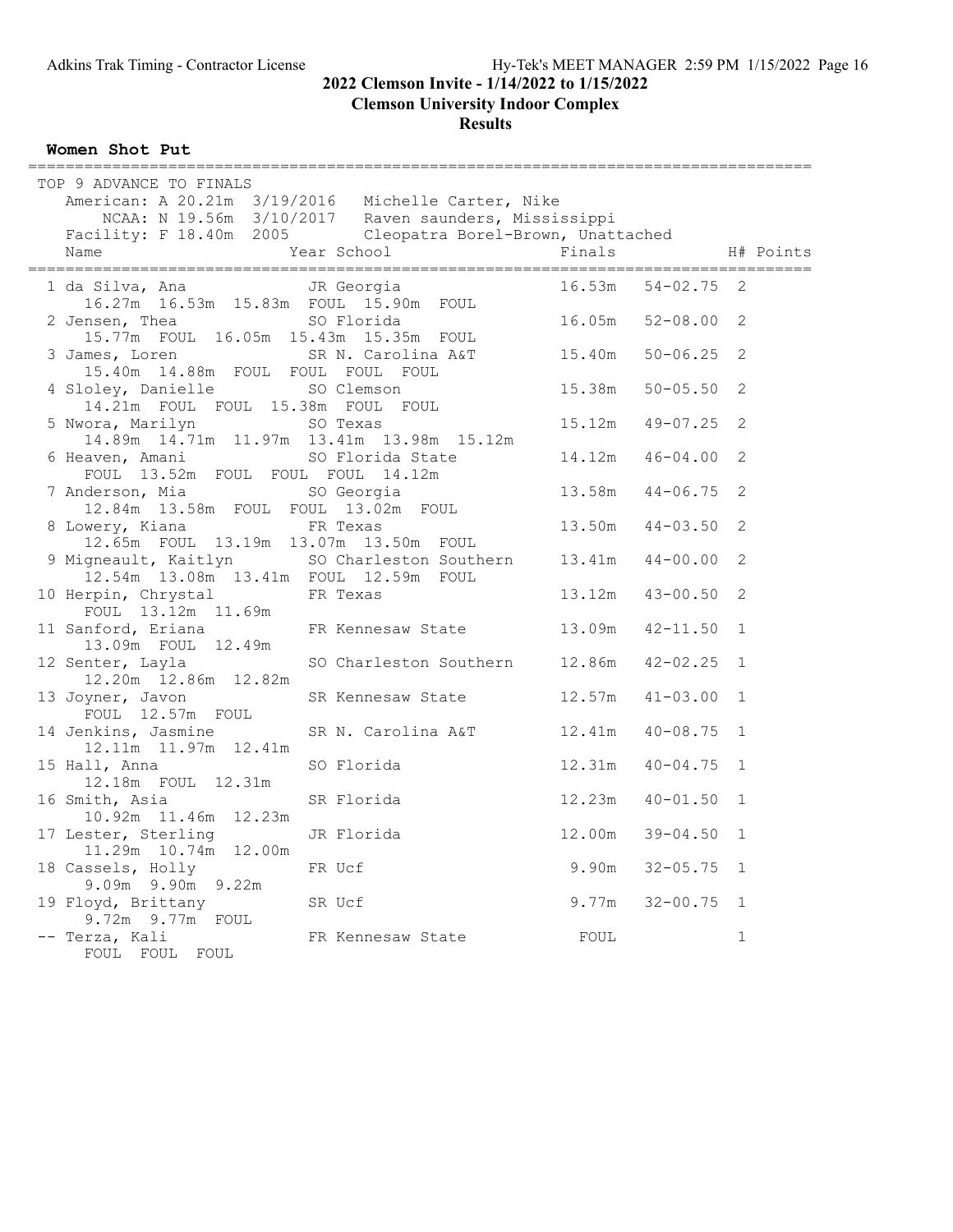# **Clemson University Indoor Complex**

**Results**

#### **Women Weight Throw**

| TOP 9 ADVANCE TO FINALS                                                                                                                                         |                                                              |                          |              |
|-----------------------------------------------------------------------------------------------------------------------------------------------------------------|--------------------------------------------------------------|--------------------------|--------------|
|                                                                                                                                                                 |                                                              |                          |              |
| American: A 25.60m 3/4/2017 Gwen Berry, Nike/NYAC<br>NCAA: N 25.56m 3/10/2007 Brittany Riley, Southern Illinois                                                 |                                                              |                          |              |
| Facility: F 23.51m 2019 Sade Olatoye, Ohio State                                                                                                                |                                                              |                          |              |
| Year School<br>Name                                                                                                                                             |                                                              | Finals                   | H# Points    |
|                                                                                                                                                                 |                                                              |                          |              |
| 1 Simmons, Whitney Unattached<br>20.34m FOUL 20.43m 21.11m 20.79m FOUL                                                                                          |                                                              | 21.11m 69-03.25 2        |              |
|                                                                                                                                                                 |                                                              |                          |              |
| 2 Forbes, Marie SO Clemson<br>19.15m FOUL 19.10m 19.75m FOUL FOUL                                                                                               |                                                              | 19.75m 64-09.75          | 2            |
|                                                                                                                                                                 |                                                              | $18.16m$ 59-07.00        | 2            |
| 3 Terza, Kali                                                                                                                                                   | FR Kennesaw State<br>17.00m FOUL 18.16m 17.27m 17.09m 17.65m |                          |              |
| 4 Joyner, Javon SR Kennesaw State                                                                                                                               |                                                              | 17.93m<br>$58 - 10.00$   | 2            |
| 16.66m  17.93m  17.90m  FOUL  FOUL  17.60m                                                                                                                      |                                                              |                          |              |
| 5 James, Loren SR N. Carolina A&T                                                                                                                               |                                                              | 17.92m<br>$58 - 09.50$   | 2            |
| 15.76m  16.12m  16.07m  16.63m  17.03m  17.92m                                                                                                                  |                                                              |                          |              |
| 6 Lowery, Kiana Mark FR Texas                                                                                                                                   |                                                              | 17.69m<br>$58 - 00.50$   | 2            |
| 17.69m FOUL 17.40m 17.24m FOUL FOUL                                                                                                                             |                                                              |                          |              |
| 7 Igberaese, Elsie FR Georgia<br>16.32m 15.82m 17.18m FOUL FOUL FOUL                                                                                            |                                                              | $17.18m$ $56-04.50$      | 2            |
|                                                                                                                                                                 |                                                              |                          |              |
| 8 Cook, Megan JR Florida State<br>16.18m  16.67m  16.76m  16.79m  16.47m  16.89m                                                                                |                                                              | $16.89m$ $55-05.00$      | 2            |
| 9 Nwora, Marilyn SO Texas                                                                                                                                       |                                                              | 16.78m 55-00.75          | 2            |
| FOUL 15.95m 16.78m 16.07m 15.54m 16.75m                                                                                                                         |                                                              |                          |              |
| 10 da Silva, Ana<br><b>JR</b> Georgia                                                                                                                           |                                                              | 16.11m 52-10.25 2        |              |
| 16.11m FOUL FOUL                                                                                                                                                |                                                              |                          |              |
| 11 Jenkins, Jasmine SR N. Carolina A&T                                                                                                                          |                                                              | $51 - 09.25$ 1<br>15.78m |              |
| 15.78m  15.72m  15.68m                                                                                                                                          |                                                              |                          |              |
| 12 Green, Ashlyn                                                                                                                                                | FR Ucf                                                       | 15.00m<br>$49 - 02.50$   | $\mathbf{1}$ |
| FOUL 15.00m FOUL                                                                                                                                                |                                                              |                          |              |
| 13 Senter, Layla                                                                                                                                                | SO Charleston Southern 14.91m                                | $48 - 11.00$ 1           |              |
| 13.47m  14.91m  14.62m                                                                                                                                          |                                                              |                          |              |
| 14 Sanford, Eriana<br>FOUL FOUL 14.78m                                                                                                                          | FR Kennesaw State                                            | 14.78m<br>$48 - 06.00$   | 1            |
| 15 Lair, Riley                                                                                                                                                  | FR Clemson                                                   | $13.61m$ $44-08.00$      | $\mathbf 1$  |
| 13.61m  13.18m  11.64m                                                                                                                                          |                                                              |                          |              |
| 16 Migneault, Kaitlyn                                                                                                                                           | SO Charleston Southern 12.73m 41-09.25 1                     |                          |              |
| 12.23m FOUL 12.73m                                                                                                                                              |                                                              |                          |              |
| Men 60 Meter Dash                                                                                                                                               |                                                              |                          |              |
|                                                                                                                                                                 |                                                              |                          |              |
|                                                                                                                                                                 |                                                              |                          |              |
|                                                                                                                                                                 |                                                              |                          |              |
| American: A 6.34 2/18/2018 Christian Coleman, Nike<br>NCAA: N 6.45 3/11/2017 Christian Coleman, Tennessee<br>Facility: F 6.37 1/19/2018 Christian Coleman, Nike |                                                              |                          |              |
| Name                                                                                                                                                            | Year School                                                  | Prelims H#               |              |
|                                                                                                                                                                 |                                                              |                          |              |
| Preliminaries                                                                                                                                                   |                                                              |                          |              |
| 1 Swint, Don'drea<br>2 Vanover, Dedrick                                                                                                                         | JR Florida State<br>JR Florida                               | $6.58Q$ 2<br>$6.67Q$ 4   |              |
| 3 Banks, Taylor                                                                                                                                                 | SO Florida State                                             | $6.71Q$ 1                |              |
| 4 Davis, Tyler                                                                                                                                                  | SO Florida                                                   | 6.730 3 6.730            |              |
| 5 Joanus, Guinove                                                                                                                                               | JR Clemson                                                   | 6.73q 1 6.725            |              |
| 6 Wright, Tavarius                                                                                                                                              | SR N. Carolina A&T                                           | 6.73q 4 6.726            |              |
| 7 Patterson, Jacory                                                                                                                                             | JR Florida                                                   | 6.74q 4 6.734            |              |

8 Harding, Javonte SO N. Carolina A&T 6.74q 1 6.740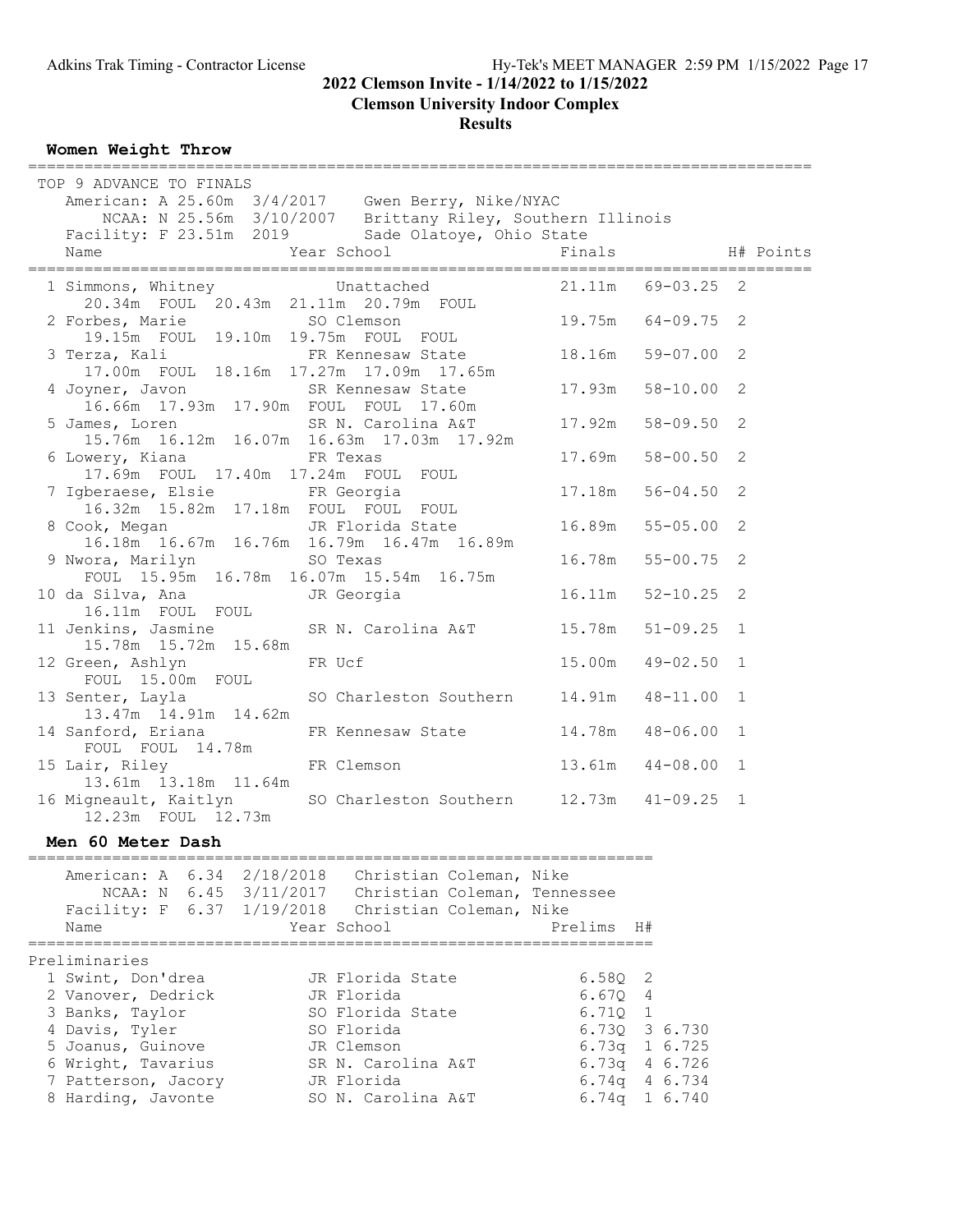#### **Clemson University Indoor Complex**

#### **Results**

#### **....Men 60 Meter Dash**

| 9 Dunkley, Delano          | SR Georgia         | 6.75 |                | 3 6.742              |
|----------------------------|--------------------|------|----------------|----------------------|
| 10 Dyer, Dashinelle        | SO Clemson         | 6.75 |                | 2 6.746              |
| 11 Hicklin, Brandon        | SR N. Carolina A&T | 6.79 | 4              |                      |
| 12 Croom-McFadden, Malcolm | SR N. Carolina A&T | 6.81 | 3              |                      |
| 13 Hewitt, Fabian          | SR Clemson         |      |                | $6.82 \quad 2.6.812$ |
| 14 Paris, Xavier           | FR Kennesaw State  | 6.82 |                | 1 6.818              |
| 15 Sirleaf, Akeem          | Atlanta Track Club | 6.85 | 3              |                      |
| 16 Hussie, Tyriq           | SO Kennesaw State  | 6.89 |                | 4 6.882              |
| 17 Turner, Kendall         | SR N. Carolina A&T | 6.89 |                | 3 6.889              |
| 18 Garland, Daniel         | FR Texas           | 6.92 |                | 4 6.912              |
| 19 Santana, Kamul          | SR Florida         | 6.92 |                | 2 6.913              |
| 20 Diaz, Omar              | SR Kennesaw State  | 6.92 |                | 2 6.920              |
| 21 Good, Diallo            | FR N. Carolina A&T | 6.94 | $\mathbf{1}$   |                      |
| 22 Borden III, Curtis      | SO Georgia         | 6.95 |                | 1 6.943              |
| 23 Sedaros, Zac            | FR Florida         |      |                | 6.95 3 6.944         |
| 24 Campbell, Lafranz       | SR Clemson         | 6.96 | 2              |                      |
| 25 Goodwin, Aaron          | SR Kennesaw State  | 7.01 | $\overline{2}$ |                      |
| 26 Maddux, Jadon           | FR Florida         | 7.04 | 3              |                      |
| -- Binnix, Ethan           | SR Clemson         | FS   |                |                      |

#### **Men 60 Meter Dash**

================================================================ American: A 6.34 2/18/2018 Christian Coleman, Nike

|        | American: A 6.34 2/18/2018<br>Facility: F 6.37 1/19/2018<br>Name | NCAA: N 6.45 3/11/2017 | Christian Coleman, Nike<br>Christian Coleman, Tennessee<br>Christian Coleman, Nike<br>Year School | Finals |
|--------|------------------------------------------------------------------|------------------------|---------------------------------------------------------------------------------------------------|--------|
| Finals |                                                                  |                        |                                                                                                   |        |
|        | 1 Swint, Don'drea                                                |                        | JR Florida State                                                                                  | 6.53   |
|        | 2 Vanover, Dedrick                                               |                        | JR Florida                                                                                        | 6.60   |
|        | 3 Harding, Javonte                                               |                        | SO N. Carolina A&T                                                                                | 6.66   |
|        | 4 Banks, Taylor                                                  |                        | SO Florida State                                                                                  | 6.67   |
|        | 5 Patterson, Jacory                                              |                        | JR Florida                                                                                        | 6.68   |
|        | 6 Davis, Tyler                                                   |                        | SO Florida                                                                                        | 6.69   |
|        | 7 Wright, Tavarius                                               |                        | SR N. Carolina A&T                                                                                | 6.71   |
|        | 8 Joanus, Guinove                                                |                        | JR Clemson                                                                                        | 6.82   |
|        |                                                                  |                        |                                                                                                   |        |

#### **Men 200 Meter Dash**

========================================================================== American: A 20.02 3/10/2018 Elijah Hall, Unattached NCAA: N 20.02 3/10/2018 Elijah Hall, Houston Facility: F 20.45 1/20/2018 Ncincilili Titi, South Caroli Name Thals H# Points (Year School Times Finals H# Points ========================================================================== 1 Boling, Matthew SO Georgia 20.49 1 2 Harding, Javonte SO N. Carolina A&T 20.71 1 3 Davis, Tyler SO Florida 20.92 2 4 Godwin, Elija JR Georgia 20.97 1 5 Sirleaf, Akeem Atlanta Track Club 21.14 2 6 Dunkley, Delano SR Georgia 21.28 4 7 Jackson, Markevus FR N. Carolina A&T 21.33 3 8 Wright, Tavarius SR N. Carolina A&T 21.57 3 9 Brooks, Devon SR Clemson 21.68 6 10 Garland, Daniel FR Texas 21.73 5 11 McCarter, Steffin Nike 21.76 5 21.754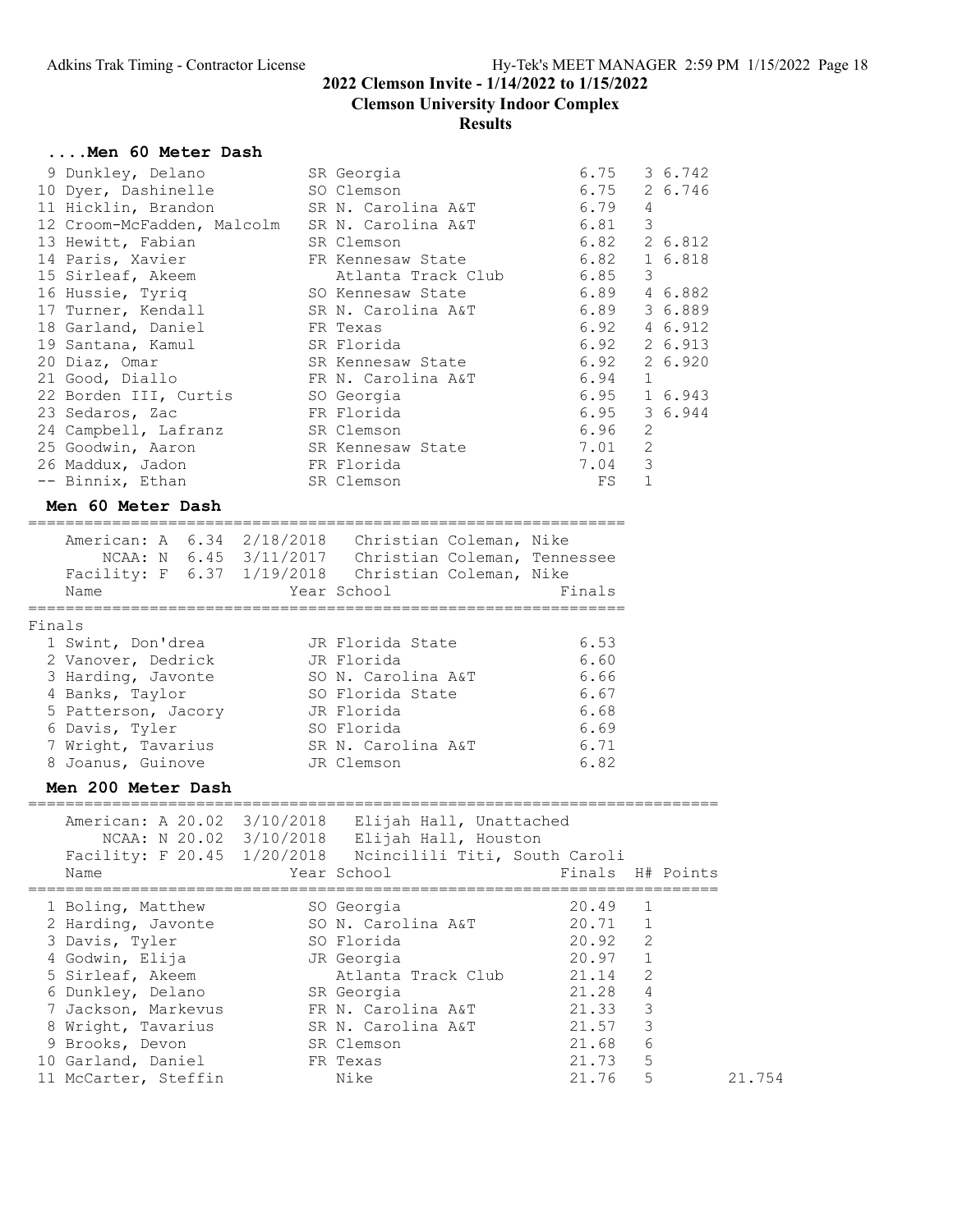**Clemson University Indoor Complex**

#### **Results**

## **....Men 200 Meter Dash**

| 12 Croom-McFadden, Malcolm<br>13 Santana, Kamul<br>14 Belaire, Jathan<br>15 Nya, Brandon<br>16 Paris, Xavier<br>17 Good, Diallo<br>18 Sedaros, Zac<br>19 Turner, Kendall SR N. Carolina A&T 22.06<br>20 Langley Jr, Shawn FR Charleston Southern | SO Texas | SR N. Carolina A&T<br>SR Florida<br>SO N. Carolina A&T<br>FR Kennesaw State<br>FR N. Carolina A&T<br>FR Florida | 21.76<br>21.78<br>21.78<br>21.90<br>21.95<br>21.96<br>22.03<br>22.27 | 4<br>3<br>5<br>3<br>5<br>$\sqrt{4}$<br>5<br>6<br>6 | 21.757<br>21.772<br>21.776 |
|--------------------------------------------------------------------------------------------------------------------------------------------------------------------------------------------------------------------------------------------------|----------|-----------------------------------------------------------------------------------------------------------------|----------------------------------------------------------------------|----------------------------------------------------|----------------------------|
| 21 Borden III, Curtis SO Georgia                                                                                                                                                                                                                 |          |                                                                                                                 | 22.37                                                                | 6                                                  |                            |
| 22 Murrary, Karim                                                                                                                                                                                                                                |          | FR Unattached                                                                                                   | 22.66                                                                | $\overline{4}$                                     |                            |
| Men 300 Meter Dash                                                                                                                                                                                                                               |          |                                                                                                                 |                                                                      |                                                    |                            |
| American: A 31.87 3/4/2017 Noah Lyles, Adidas<br>NCAA: N 32.28 1/17/2020 Jacory Patterson, Virginia Tech<br>Facility: F 32.80 1/7/2017 Grant Holloway, Florida<br>Facility: F 32.80 1/6/2018 Benjamin Vedel, Florida<br>Name                     |          | Year School Search<br>==================                                                                        | ===================                                                  | Finals H# Points                                   |                            |
| 1 Patterson, Jacory JR Florida<br>2 Willie, Ryan North FR Florida                                                                                                                                                                                |          |                                                                                                                 | 31.99N<br>32.91                                                      | 1<br>1                                             |                            |
| 3 Rose, Cameron                                                                                                                                                                                                                                  |          |                                                                                                                 | 33.03                                                                | $\mathbf{1}$                                       |                            |
| 4 Miller, Cameron                                                                                                                                                                                                                                |          | FR Clemson<br>SO Florida                                                                                        | 33.19                                                                | 2                                                  |                            |
| 5 Nortje, Matthys                                                                                                                                                                                                                                |          | FR Texas                                                                                                        | 33.38                                                                | $\overline{c}$                                     |                            |
| 6 Herron, Brian                                                                                                                                                                                                                                  |          | FR Texas                                                                                                        | 33.59                                                                | $\mathbf{1}$                                       |                            |
| 7 Wright, Willington JR Texas                                                                                                                                                                                                                    |          |                                                                                                                 | 33.60                                                                | 2                                                  |                            |
| 8 Miley, Jacob                                                                                                                                                                                                                                   |          | SO Florida                                                                                                      | 33.64                                                                | 3                                                  |                            |
| 9 McMaster, Kyron                                                                                                                                                                                                                                |          | Trs                                                                                                             | 33.78                                                                | 3                                                  |                            |
| 10 Rhoden, Tarees                                                                                                                                                                                                                                |          | SO Clemson                                                                                                      | 33.99                                                                | 5                                                  |                            |
| 11 McCray, Bryce                                                                                                                                                                                                                                 |          | FR Georgia                                                                                                      | 34.02                                                                | 5                                                  |                            |
| 12 Thornton, Aman                                                                                                                                                                                                                                |          | JR Clemson                                                                                                      | 34.03                                                                | 5                                                  |                            |
| 13 Cavanaugh, Caleb                                                                                                                                                                                                                              |          | SO Georgia                                                                                                      | 34.17                                                                | 7                                                  |                            |
| 14 Hulbin, Caleb                                                                                                                                                                                                                                 |          | FR Texas                                                                                                        | 34.21                                                                | 4                                                  |                            |
| 15 Brodie, Anthony                                                                                                                                                                                                                               |          | SO Florida                                                                                                      | 34.25                                                                | 4                                                  |                            |
| 16 Jones, Kameron                                                                                                                                                                                                                                |          | Unattached                                                                                                      | 34.29                                                                | 3                                                  |                            |
| 17 Rivera, James                                                                                                                                                                                                                                 |          | SO Florida State                                                                                                | 34.85 7                                                              |                                                    |                            |
| 18 Campbell, Lafranz                                                                                                                                                                                                                             |          | SR Clemson                                                                                                      | 35.17 7                                                              |                                                    |                            |
| 19 Lahouloou, Abdelmalek                                                                                                                                                                                                                         |          | Unattached                                                                                                      | 35.22                                                                | 4                                                  |                            |
| 20 Green, Miles                                                                                                                                                                                                                                  |          | JR Florida                                                                                                      | 35.83                                                                | 5                                                  |                            |
| 21 McGriff, Cedric                                                                                                                                                                                                                               |          | SR N. Carolina A&T                                                                                              | 36.84                                                                | 7                                                  |                            |
| -- Hewitt, Fabian                                                                                                                                                                                                                                |          | SR Clemson                                                                                                      | DNF 4                                                                |                                                    |                            |
| Men 400 Meter Dash                                                                                                                                                                                                                               |          |                                                                                                                 |                                                                      |                                                    |                            |
| American: A 44.52 3/10/2018<br>NCAA: N 44.52 3/10/2018 Michael Norman, USC<br>Facility: F 45.00 2/9/2018 Michael Norman, USC                                                                                                                     |          | Michael Norman, Nike                                                                                            |                                                                      |                                                    |                            |
| Name                                                                                                                                                                                                                                             |          | Year School                                                                                                     |                                                                      | Finals H# Points                                   |                            |
|                                                                                                                                                                                                                                                  |          |                                                                                                                 |                                                                      |                                                    |                            |

| Name                                | rear School                           |         | Finals H# Points |
|-------------------------------------|---------------------------------------|---------|------------------|
| 1 Ross, Randolph                    | JR N. Carolina A&T                    | 45.37 1 |                  |
| 21.089 (21.089)<br>2 Stokes, Daniel | 45.362 (24.273)<br>SR N. Carolina A&T | 46.71 1 |                  |
| 21.290 (21.290)                     | 46.709 (25.419)                       |         |                  |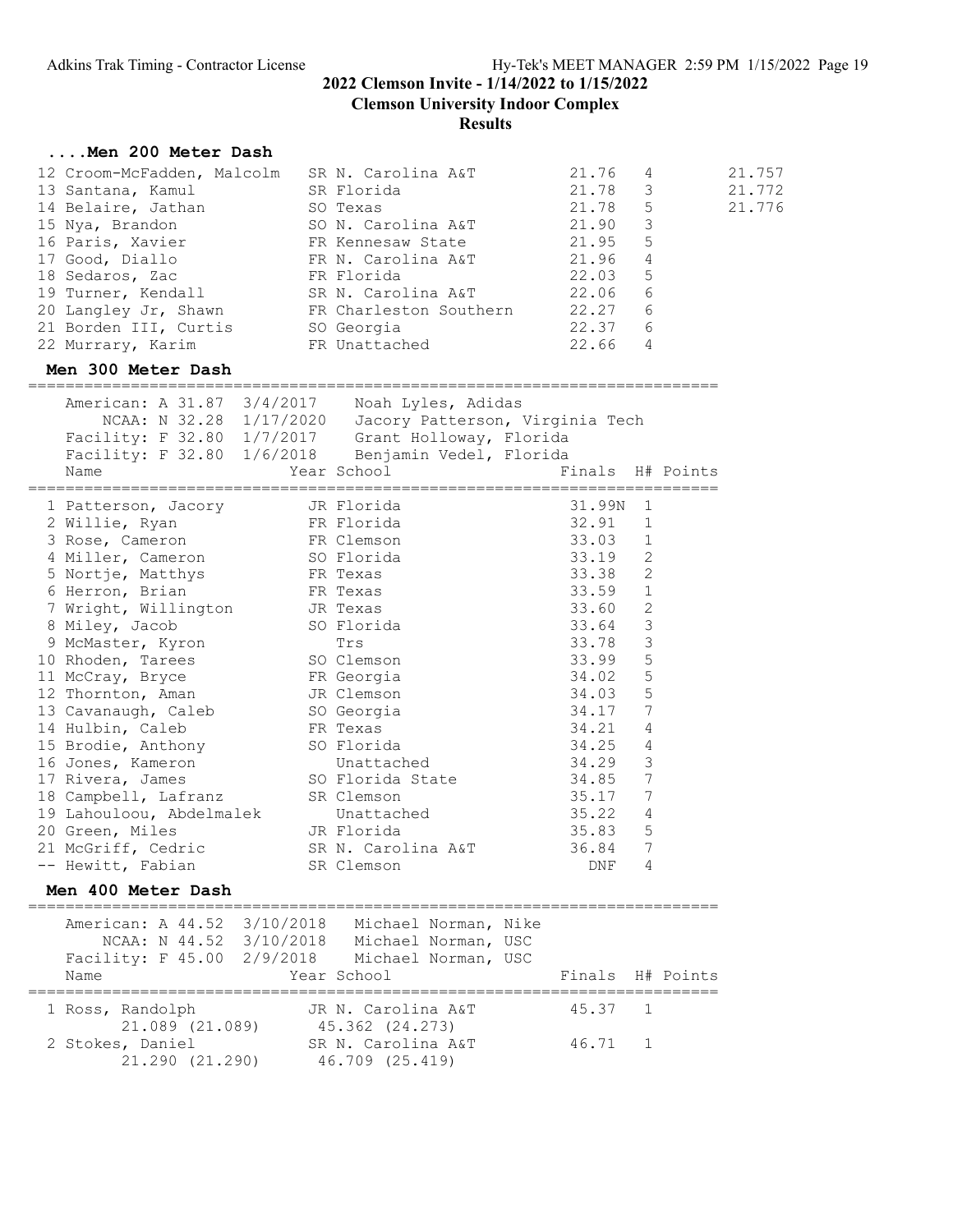## **2022 Clemson Invite - 1/14/2022 to 1/15/2022 Clemson University Indoor Complex**

| Men 400 Meter Dash                         |                                                                                                                |                                       |
|--------------------------------------------|----------------------------------------------------------------------------------------------------------------|---------------------------------------|
| 3 Cavanaugh, Caleb                         | SO Georgia                                                                                                     | 48.11<br>$\overline{\phantom{a}}$     |
| 22.247 (22.247)<br>4 Langley Jr, Shawn     | 48.107 (25.860)<br>FR Charleston Southern                                                                      | 2<br>48.55                            |
| 22.498 (22.498)<br>5 Williams, Jevon       | 48.543 (26.045)<br>FR Clemson                                                                                  | 2<br>48.66                            |
| 22.220 (22.220)<br>6 Jackson, Markevus     | 48.655 (26.435)<br>FR N. Carolina A&T                                                                          | 2<br>48.97                            |
| 22.014 (22.014)                            | 48.963 (26.949)                                                                                                |                                       |
| 7 Chambers, Shemar<br>21.651 (21.651)      | JR N. Carolina A&T<br>49.428 (27.777)                                                                          | 49.43<br>$\mathbf{1}$                 |
| 8 Rivera, James<br>22.981 (22.981)         | SO Florida State<br>49.507 (26.526)                                                                            | $\mathfrak{Z}$<br>49.51               |
| 9 Hayles, Reheem                           | FR N. Carolina A&T                                                                                             | 2<br>49.90                            |
| 22.081 (22.081)<br>10 Lindo, Akeem         | 49.893 (27.812)<br>SR N. Carolina A&T                                                                          | $\mathfrak{Z}$<br>50.06               |
| 22.344 (22.344)<br>11 Murrary, Karim       | 50.058 (27.714)<br>FR Unattached                                                                               | 50.31<br>4                            |
| 23.168 (23.168)                            | 50.310 (27.142)                                                                                                |                                       |
| 12 Griffin, Sparticus<br>22.174 (22.174)   | SO Kennesaw State<br>50.751 (28.577)                                                                           | 50.76<br>3                            |
| 13 Barnett, Devin<br>27.855 (27.855)       | FR Kennesaw State<br>59.732 (31.877)                                                                           | 59.74<br>4                            |
| Men 600 Meter Run                          |                                                                                                                |                                       |
| -------------------------------------      |                                                                                                                | =======================               |
|                                            | American: A 1:13.77 3/24/2019  Donavan Brazier, Nike                                                           |                                       |
|                                            | NCAA: N 1:14.96 1/28/2017 Isaiah Harris, Penn State<br>Facility: F 1:16.16 1/16/2021 Kameron Jones, Unattached |                                       |
|                                            |                                                                                                                |                                       |
|                                            |                                                                                                                |                                       |
| Name                                       | Year School                                                                                                    | Finals<br>H#                          |
| 1 Jones, Kameron                           | Unattached                                                                                                     | 1:15.27F<br>$\overline{1}$            |
| 23.863 (23.863)                            | 49.181 (25.318)                                                                                                | $1:15.266$ (26.085)                   |
| 2 Jones, Jonathan                          | JR Texas                                                                                                       | $1:15.61F$ 1                          |
| 24.483 (24.483)                            | 49.424 (24.941)                                                                                                | $1:15.602$ (26.178)                   |
| 3 Austin, Sam                              | FR Florida                                                                                                     | $1:15.96F$ 1                          |
| 24.299 (24.299)                            | 49.822 (25.523)                                                                                                | 1:15.957(26.135)                      |
| 4 Rhoden, Tarees                           | SO Clemson                                                                                                     | 1:17.16<br>$\overline{1}$             |
| 25.004 (25.004)                            | 50.562 (25.558)                                                                                                | $1:17.156$ (26.594)                   |
| 5 Lahouloou, Abdelmalek<br>24.684 (24.684) | Unattached                                                                                                     | 1:18.50 1<br>1:18.496(28.120)         |
|                                            | $50.376$ $(25.692)$                                                                                            | 1                                     |
| 6 Tillman, Carson<br>25.242 (25.242)       | FR Clemson<br>50.799 (25.557)                                                                                  | 1:18.74<br>1:18.736(27.937)           |
| 7 Fernandes, Deshay                        | JR Florida                                                                                                     | 1:18.80<br>- 2                        |
| 24.814 (24.814)                            | 50.696 (25.882)                                                                                                | $1:18.799$ $(28.103)$                 |
| 8 Foucha, Sukeil                           | SO Florida State                                                                                               | 1:19.23<br>- 2                        |
| 25.156 (25.156)                            | 52.522 (27.366)                                                                                                | $1:19.223$ $(26.701)$                 |
| 9 Sieffert, Collin                         | SR Florida                                                                                                     | 1:20.86<br>- 2                        |
| 25.252 (25.252)                            | $52.126$ $(26.874)$                                                                                            | $1:20.856$ (28.730)                   |
| 10 Francois, Joab                          | FR Florida State                                                                                               | 1:20.98<br>- 2                        |
| 25.018 (25.018)                            | 52.111 (27.093)                                                                                                | 1:20.975(28.864)                      |
| 11 Paulk, Cameron                          | JR Kennesaw State                                                                                              | 1:22.41<br>- 2                        |
| 26.775 (26.775)                            | 53.319 (26.544)                                                                                                | 1:22.410(29.091)                      |
| 12 Daniel, Cameron<br>24.988 (24.988)      | FR Florida State<br>51.764 (26.776)                                                                            | 1:24.90<br>- 2<br>$1:24.892$ (33.128) |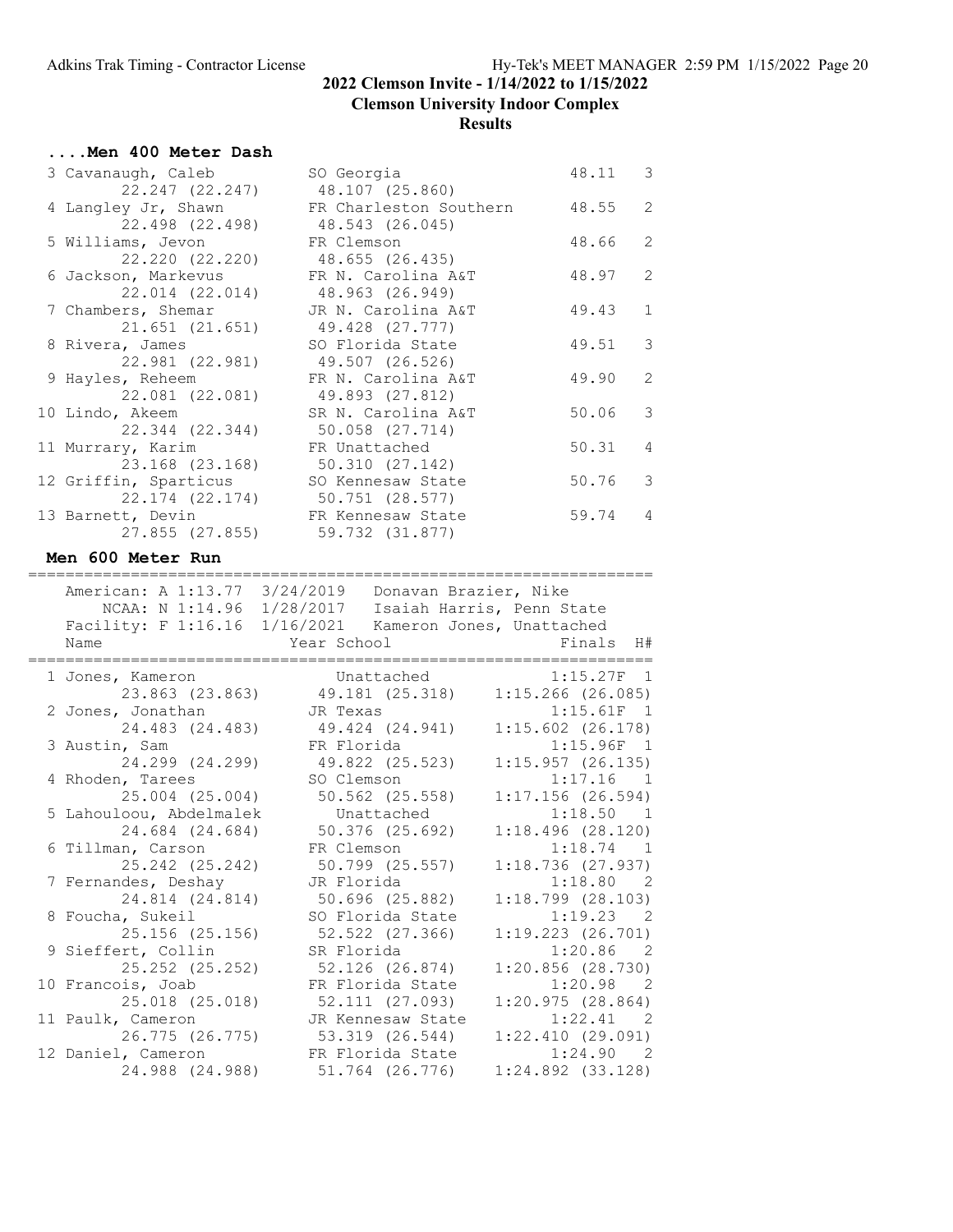**Clemson University Indoor Complex**

| Men 600 Meter Run                     |                                                    |                       |                       |  |
|---------------------------------------|----------------------------------------------------|-----------------------|-----------------------|--|
| -- Quinn, Winston                     | SO Florida State                                   | DNF <sub>2</sub>      |                       |  |
|                                       | 25.103 (25.103) 51.901 (26.798) 1:19.223 (27.322)  |                       |                       |  |
| Men 800 Meter Run                     |                                                    |                       |                       |  |
|                                       | American: A 1:44.22 2/9/2020 Donavan Brazier, Nike |                       |                       |  |
|                                       | NCAA: N 1:44.84 1/19/1989 Paul Ereng, Virginia     |                       |                       |  |
|                                       | Facility: F 1:45.90 2019 Marco Arop, Miss State    |                       |                       |  |
|                                       | Facility: F 1:45.90 2019 Neil Gourley              |                       |                       |  |
| Name                                  | Year School                                        | Finals H# Points      |                       |  |
| 1 Lindhorst, Cole                     | FR Texas                                           | $1:48.64$ 1           |                       |  |
|                                       | 27.198 (27.198) 53.249 (26.051) 1:20.330 (27.081)  |                       | 1:48.636(28.306)      |  |
| 2 Hebert, Brendan                     | JR Texas                                           | 1:50.37 1             |                       |  |
|                                       | 26.976 (26.976) 53.047 (26.071) 1:20.536 (27.489)  |                       | $1:50.363$ (29.827)   |  |
| 3 Joyce, Tom                          | JR Charleston Southern 1:51.76 1                   |                       |                       |  |
| $27.562$ $(27.562)$                   | 55.100 (27.538) 1:23.171 (28.071)                  | $1:54.46$ 1           | $1:51.760$ (28.589)   |  |
| 4 Myers, Cole<br>27.630 (27.630)      | FR Clemson<br>54.937 (27.307) 1:24.046 (29.109)    |                       | 1:54.460(30.414)      |  |
| 5 Wedding, Zach                       | FR Charleston Southern 1:54.70 2                   |                       |                       |  |
| 29.399 (29.399)                       | 58.244 (28.845) 1:27.027 (28.783)                  |                       | $1:54.700$ $(27.673)$ |  |
| 6 Williams, Koi                       | JR Kennesaw State                                  | $1:55.36$ 1           |                       |  |
| 27.745 (27.745)                       | 55.962 (28.217) 1:25.162 (29.200)                  |                       | $1:55.358$ (30.196)   |  |
| 7 Ruskin, Chase                       | SO Florida                                         | 1:55.47 2             |                       |  |
| 29.031 (29.031)                       | 57.721 (28.690) 1:26.549 (28.828)                  |                       | $1:55.466$ (28.917)   |  |
| 8 Chin, Jalen                         | SO N. Carolina A&T                                 | 1:55.93 2             |                       |  |
| 29.185 (29.185)                       | 57.899 (28.714)                                    | $1:26.801$ (28.902)   | $1:55.926$ (29.125)   |  |
| 9 Majerus, Nicholas                   | FR Texas                                           | 1:56.17 2             |                       |  |
| 28.942 (28.942)                       | 57.594 (28.652)                                    | $1:31.578$ (33.984)   | $1:56.166$ (24.588)   |  |
| 10 Paulk, Cameron                     | JR Kennesaw State                                  | $1:56.73$ 2           |                       |  |
| 29.690 (29.690)                       | 58.051 (28.361)                                    | $1:27.253$ (29.202)   | $1:56.727$ (29.474)   |  |
| 11 Douglas, Amari                     | SO Florida State                                   | $1:56.99$ 1           |                       |  |
| $27.656$ $(27.656)$                   | 55.643 (27.987)                                    | $1:25.526$ (29.883)   | $1:56.986$ (31.460)   |  |
| 12 Wedding, Jeff                      | FR Charleston Southern 1:57.01 2                   |                       |                       |  |
| 29.551 (29.551)                       | 58.514 (28.963) 1:27.364 (28.850)                  |                       | $1:57.006$ (29.642)   |  |
| 13 Caviness, Colby                    | SR Clemson<br>56.158 (28.307) 1:25.389 (29.231)    | $1:57.08$ 1           |                       |  |
| 27.851 (27.851)<br>14 Frick, Gavin    | FR Kennesaw State                                  | 1:57.91<br>2          | 1:57.080(31.691)      |  |
| 29.497 (29.497)                       | 58.421 (28.924) 1:27.677 (29.256)                  |                       | 1:57.910(30.233)      |  |
| 15 Johnson, Devin                     | FR Clemson                                         | 1:57.97<br>1          |                       |  |
| 27.451 (27.451)                       | 54.911 (27.460)                                    | $1:24.814$ (29.903)   | $1:57.965$ (33.151)   |  |
| 16 Driscoll, Patrick                  | FR Clemson                                         | 2:02.35<br>- 2        |                       |  |
| 28.662 (28.662)                       | 58.304 (29.642)                                    | 1:26.990(28.686)      | 2:02.350(35.360)      |  |
| 17 Binnix, Ethan                      | SR Clemson                                         | 2:04.85<br>2          |                       |  |
| 29.338 (29.338)                       | 59.353 (30.015)                                    | $1:28.288$ $(28.935)$ | $2:04.849$ (36.561)   |  |
| -- Akright, Andrew<br>27.898 (27.898) | JR Charleston Southern                             | DNF<br>1              |                       |  |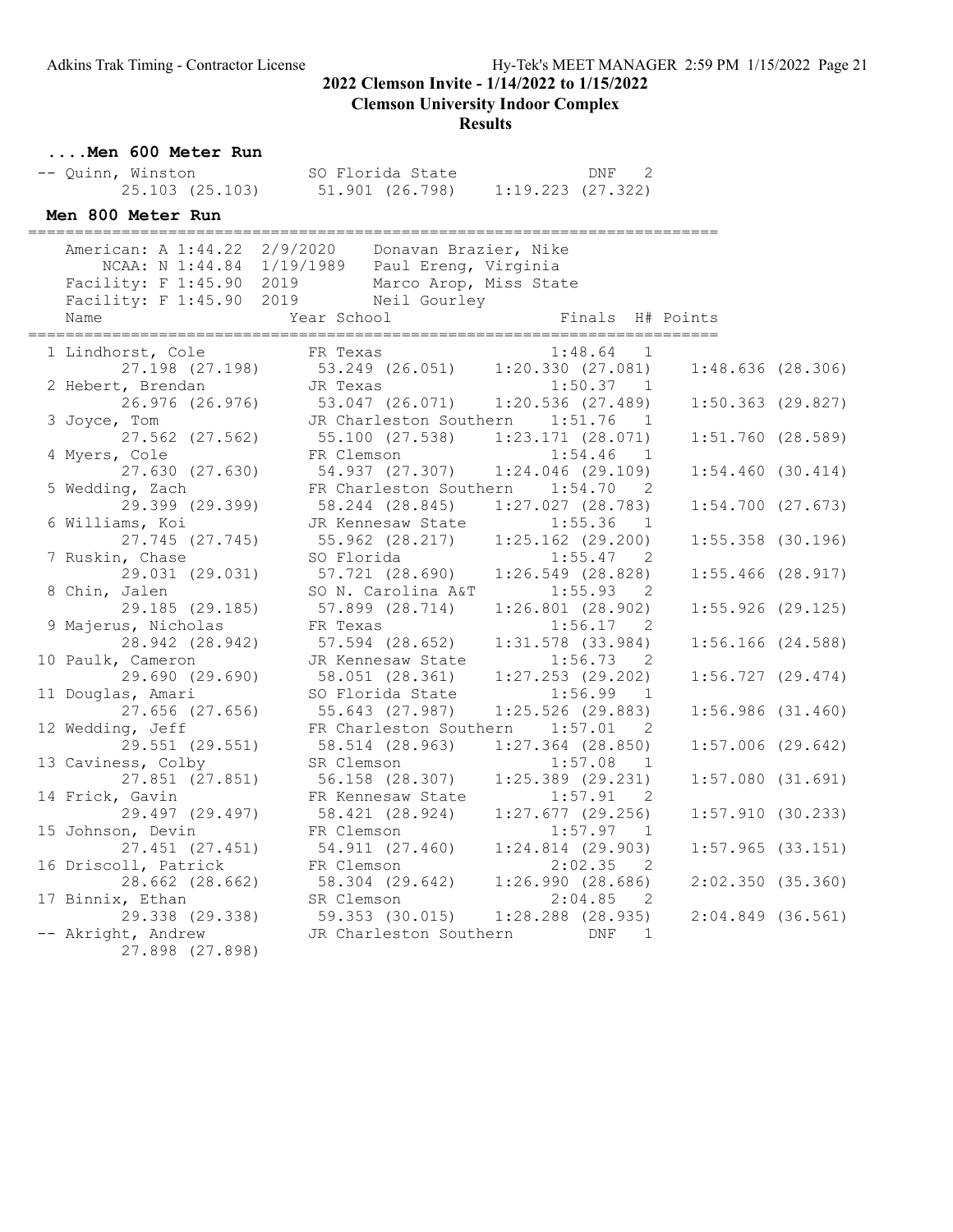#### **Clemson University Indoor Complex**

#### **Results**

**Men 1000 Meter Run**

| Name<br>======================                              | American: A 2:16.76 3/2/2014  David Torrence, Nike<br>NCAA: N 2:18.26 1/16/2016 Brannon Kidder, Penn State<br>Facility: F 2:18.01 1/11/2020 Abraham Alvarado, Atlanta Trac<br>Year School                        | Finals Points                                                                      |                                              |  |
|-------------------------------------------------------------|------------------------------------------------------------------------------------------------------------------------------------------------------------------------------------------------------------------|------------------------------------------------------------------------------------|----------------------------------------------|--|
| 1 Monk, Caden<br>29.750 (29.750)<br>2:26.025(27.653)        | FR Florida                                                                                                                                                                                                       | 2:26.03<br>59.470 (29.720) 1:29.209 (29.739) 1:58.372 (29.163)                     |                                              |  |
| 2 Bowers, Sam<br>30.150(30.150)<br>$2:26.322$ $(28.431)$    | SO Georgia<br>58.939 (28.789)                                                                                                                                                                                    | 2:26.33<br>$1:28.792$ (29.853)                                                     | $1:57.891$ (29.099)                          |  |
| 3 Heron, Karl KC<br>30.400 (30.400)<br>2:26.348 (27.729)    | FR Georgia<br>59.667 (29.267)                                                                                                                                                                                    | 2:26.35<br>1:29.311(29.644)                                                        | 1:58.619(29.308)                             |  |
| 4 Myers, Cole<br>28.210 (28.210)<br>$2:28.057$ (27.468)     | FR Clemson<br>58.281 (30.071)                                                                                                                                                                                    | 2:28.06<br>$1:28.898$ (30.617)                                                     | $2:00.589$ $(31.691)$                        |  |
| 5 Brittenham, Hugh<br>29.952 (29.952)<br>2:29.529 (31.371)  | SO Florida<br>59.129 (29.177)                                                                                                                                                                                    | 2:29.53<br>1:28.997(29.868)                                                        | $1:58.158$ (29.161)                          |  |
| 6 Caviness, Colby<br>28.943 (28.943)<br>$2:33.266$ (34.667) | SR Clemson<br>59.111 (30.168)                                                                                                                                                                                    | 2:33.27<br>$1:29.448$ (30.337)                                                     | $1:58.599$ (29.151)                          |  |
| Men 1 Mile Run<br>==========================                |                                                                                                                                                                                                                  |                                                                                    |                                              |  |
|                                                             | American: A 3:49.89 2/11/2005 Bernard Lagat, Nike<br>NCAA: N 3:52.01 2/26/2017 Edward Cheserek, Oregon                                                                                                           |                                                                                    |                                              |  |
| Name                                                        | Facility: F 3:59.01 2019 Alex Rogers, Texas<br>Year School                                                                                                                                                       | Finals H# Points                                                                   |                                              |  |
| ===============<br>1 Abdalla, Yaseen                        | FR Texas                                                                                                                                                                                                         | 4:01.39<br>$\overline{1}$                                                          | 2:00.842 (29.779)                            |  |
| 2:30.657(29.815)<br>2 Gilpatric, Micah                      | 31.429 (31.429) $1:01.689$ (30.260) $1:31.063$ (29.374)<br>:30.657 (29.815) 3:00.473 (29.816) 3:30.295 (29.822)<br>FR Charleston Southern 4:05.01 1<br>$31.753$ (31.753) $1:02.015$ (30.262) $1:31.803$ (29.788) |                                                                                    | $4:01.381$ $(31.086)$<br>2:02.122 (30.319)   |  |
| 3 Rivera, Rodger<br>31.782 (31.782)                         | $2:33.453$ (31.331) 3:04.799 (31.346) 3:35.253 (30.454)<br>FR Texas                                                                                                                                              | 4:05.58<br>$\overline{1}$                                                          | $4:05.009$ $(29.756)$<br>$2:02.362$ (30.211) |  |
| $2:33.657$ (31.295)<br>4 Wedding, Zach<br>31.994 (31.994)   | FR Charleston Southern 4:08.03 1<br>$1:02.336$ (30.342) $1:32.396$ (30.060)                                                                                                                                      |                                                                                    | 4:05.575(29.601)<br>$2:02.674$ (30.278)      |  |
| 2:33.840(31.166)<br>5 Smith, Michael                        | $3:05.635$ (31.795) $3:36.890$ (31.255)<br>JR Clemson                                                                                                                                                            | 4:13.83<br>$\overline{1}$                                                          | 4:08.030(31.140)                             |  |
| 32.252 (32.252)<br>$2:36.414$ $(31.586)$<br>6 Frick, Gavin  | $1:02.552$ (30.300)<br>$3:08.506$ (32.092)<br>FR Kennesaw State                                                                                                                                                  | $1:33.421$ (30.869)<br>$3:40.887$ (32.381)<br>4:18.00 2                            | $2:04.828$ (31.407)<br>4:13.827(32.940)      |  |
| 31.876 (31.876)<br>$2:43.991$ (32.839)<br>7 Williams, Mekhi | $1:04.324$ $(32.448)$<br>3:15.640(31.649)<br>JR Kennesaw State                                                                                                                                                   | 1:37.815(33.491)<br>$3:47.199$ $(31.559)$<br>4:18.41<br>$\overline{\phantom{0}}^2$ | $2:11.152$ (33.337)<br>$4:17.993$ $(30.794)$ |  |
| 32.103 (32.103)<br>$2:44.109$ (32.334)<br>8 Finley, Stanley | 1:04.557(32.454)<br>3:16.645(32.536)<br>Unattached                                                                                                                                                               | $1:38.146$ (33.589)<br>3:48.745(32.100)<br>4:19.06<br>$\overline{\phantom{0}}^2$   | 2:11.775(33.629)<br>4:18.401(29.656)         |  |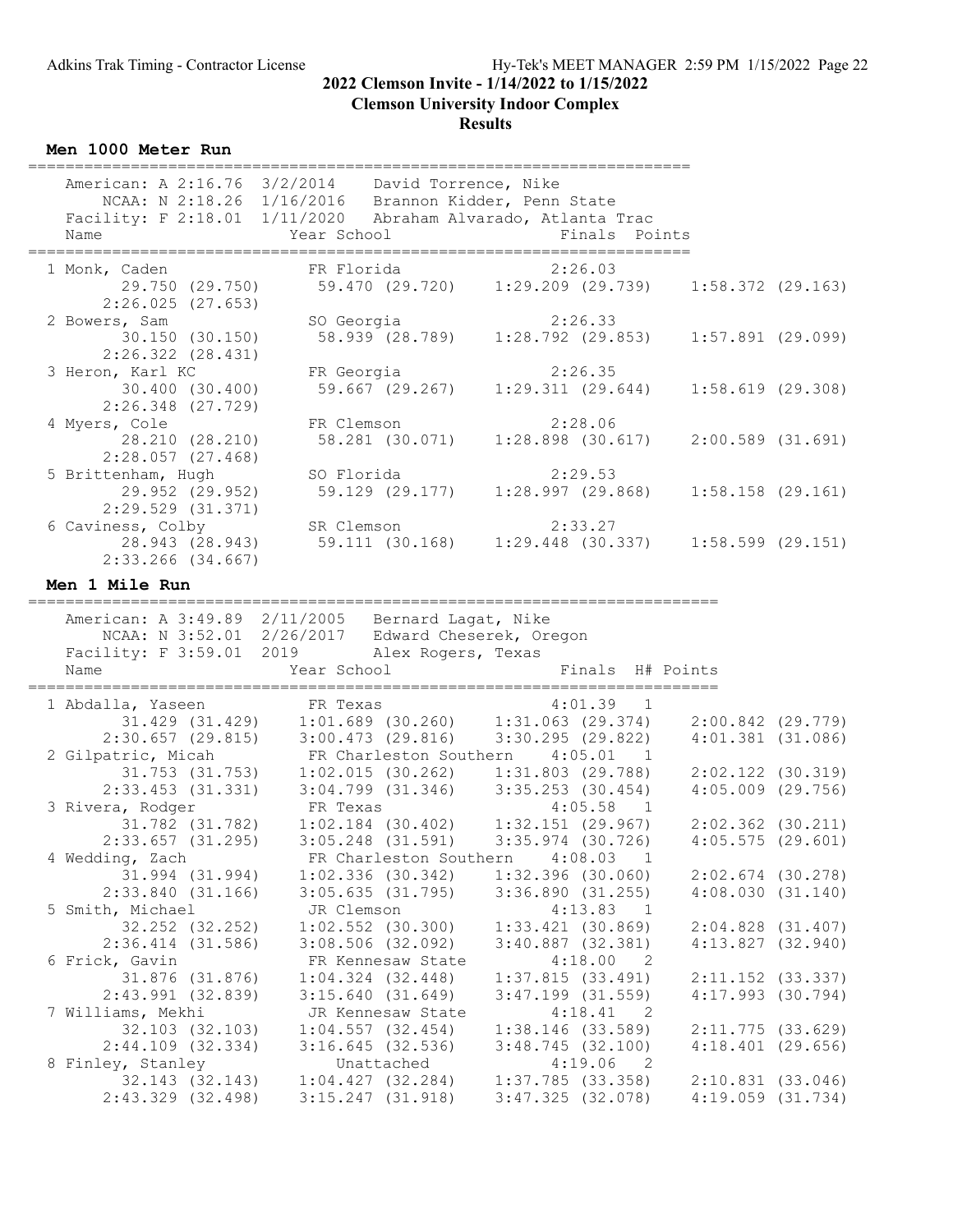**Clemson University Indoor Complex**

#### **Results**

#### **....Men 1 Mile Run**

| 9 Young, Marlin       | JR Clemson                                    | 4:19.28<br>$\overline{2}$               |                       |
|-----------------------|-----------------------------------------------|-----------------------------------------|-----------------------|
| 32.455 (32.455)       |                                               | $1:04.562$ (32.107) $1:37.231$ (32.669) | $2:10.193$ (32.962)   |
| $2:43.048$ (32.855)   | 3:15.513(32.465)                              | $3:47.736$ (32.223)                     | $4:19.279$ $(31.543)$ |
| 10 Williams, Koi      | JR Kennesaw State                             | $4:23.38$ 1                             |                       |
| 31.541 (31.541)       | $1:01.792$ (30.251)                           | $1:31.392$ $(29.600)$                   | 2:01.710(30.318)      |
| $2:34.493$ (32.783)   | $3:09.556$ (35.063)                           | 3:45.956(36.400)                        | $4:23.378$ $(37.422)$ |
| 11 Richardson, Jordan | SR N. Carolina A&T                            | $4:25.90$ 2                             |                       |
| 31.497 (31.497)       | $1:03.894$ (32.397)                           | $1:37.488$ (33.594)                     | $2:11.024$ (33.536)   |
| $2:45.008$ (33.984)   | $3:20.014$ $(35.006)$                         | $3:53.871$ (33.857)                     | $4:25.898$ $(32.027)$ |
| 12 Wedding, Jeff      | FR Charleston Southern 4:26.78 2              |                                         |                       |
| 31.630 (31.630)       | $1:03.844$ (32.214) $1:36.980$ (33.136)       |                                         | 2:09.980(33.000)      |
| $2:42.797$ (32.817)   | $3:16.228$ $(33.431)$ $3:50.444$ $(34.216)$   |                                         | $4:26.778$ $(36.334)$ |
| 13 Stansell, Jack     | FR Kennesaw State                             | $4:28.74$ 2                             |                       |
| 32.310 (32.310)       | $1:04.732$ $(32.422)$ $2:12.016$ $(1:07.284)$ |                                         | $2:45.798$ (33.782)   |
| $3:20.967$ (35.169)   | $3:56.066$ (35.099) $4:28.734$ (32.668)       |                                         |                       |
| 14 Hamacher, Jake     |                                               | SO Charleston Southern 4:28.79 2        |                       |
| 31.882 (31.882)       | $1:04.127$ (32.245) $1:37.501$ (33.374)       |                                         | $2:10.493$ (32.992)   |
| $2:43.788$ (33.295)   | $3:18.261$ (34.473) $3:54.066$ (35.805)       |                                         | $4:28.783$ $(34.717)$ |
| 15 Dagan, Sawyer      | FR Clemson                                    | $4:29.44$ 1                             |                       |
| 32.162 (32.162)       | $1:02.408$ (30.246) $1:34.138$ (31.730)       |                                         | $2:07.134$ (32.996)   |
| $2:41.181$ (34.047)   | $3:16.431$ (35.250)                           | $3:52.578$ (36.147)                     | $4:29.437$ $(36.859)$ |
| 16 Chin, Jalen        | SO N. Carolina A&T                            | $4:31.73$ 2                             |                       |
| 31.321 (31.321)       | $1:03.619$ $(32.298)$                         | $1:37.049$ $(33.430)$                   | $2:10.198$ (33.149)   |
| $2:43.038$ $(32.840)$ | $3:16.046$ (33.008)                           | $3:52.599$ (36.553)                     | $4:31.722$ (39.123)   |
| 17 Kimble, Morris     | SR N. Carolina A&T                            | $4:42.57$ 2                             |                       |
| 31.987 (31.987)       | 1:04.441(32.454)                              | 1:38.037(33.596)                        | 2:11.995(33.958)      |
| $2:47.798$ (35.803)   | 3:25.770(37.972)                              | 4:04.105(38.335)                        | $4:42.569$ $(38.464)$ |
| -- Majerus, Nicholas  | FR Texas                                      | DNF<br>$\overline{1}$                   |                       |
| 30.972 (30.972)       | 1:01.180(30.208)                              | $1:30.614$ $(29.434)$                   | 2:00.590(29.976)      |
| -- Gomez, Cruz        | SO Texas                                      | DNF 1                                   |                       |
| 31.205 (31.205)       | $1:01.472$ (30.267)                           | 1:30.845(29.373)                        | $2:00.553$ (29.708)   |
| $2:30.443$ (29.890)   |                                               |                                         |                       |
| -- Joyce, Tom         | JR Charleston Southern                        | DNF 1                                   |                       |
| $31.015$ $(31.015)$   |                                               | $1:01.311$ (30.296) $1:30.695$ (29.384) | 2:00.625(29.930)      |
| -- Curtin, Fearghal   | JR Charleston Southern                        | <b>DNF</b><br>1                         |                       |
| $31.621$ $(31.621)$   | $1:02.462$ $(30.841)$                         |                                         |                       |

#### **Men 3000 Meter Run**

========================================================================== American: A 7:30.16 2/21/2013 Galen Rupp, Nike NCAA: N 7:38.59 2/14/2004 Alistair Cragg, Arkansas Facility: F 7:53.87 1/20/2018 Jacob Thomson, Kentucky Name The Year School Team Points H# Points ========================================================================== 1 Deogracias, Alan SO Charleston Southern 8:13.74 1 33.161 (33.161) 1:05.864 (32.703) 2:12.358 (1:06.494) 3:18.564 (1:06.206) 3:51.716 (33.152) 4:24.996 (33.280) 4:58.341 (33.345) 5:32.009 (33.668) 6:06.566 (34.557) 6:40.205 (33.639) 7:13.121 (32.916) 7:44.084 (30.963) 8:13.733 (29.649) 2 Bowers, Sam SO Georgia 8:14.66 1 33.270 (33.270) 1:06.163 (32.893) 1:39.490 (33.327) 2:12.667 (33.177) 2:45.251 (32.584) 3:18.835 (33.584) 3:51.996 (33.161) 4:25.282 (33.286) 4:58.645 (33.363) 5:32.281 (33.636) 6:06.836 (34.555) 6:39.942 (33.106) 7:12.761 (32.819) 7:44.262 (31.501) 8:14.660 (30.398)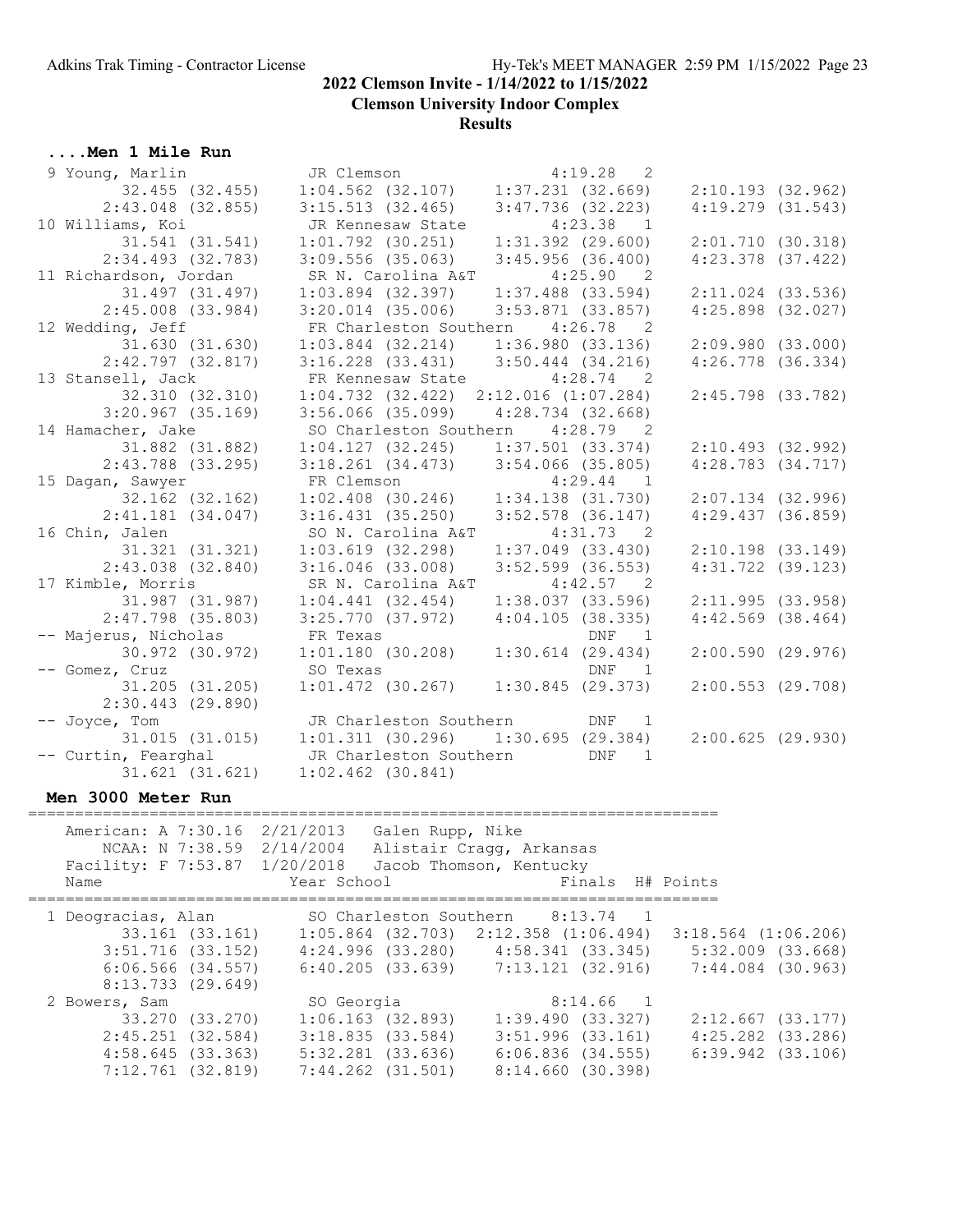**Clemson University Indoor Complex**

#### **Results**

## **....Men 3000 Meter Run**

| 3 Field, Sam            |                        | SO Florida State 8:25.50 1<br>1:07.111 (32.991) 1:41.019 (33.908) |                       |
|-------------------------|------------------------|-------------------------------------------------------------------|-----------------------|
| 34.120 (34.120)         |                        |                                                                   | $2:14.778$ (33.759)   |
| $2:47.951$ (33.173)     |                        | $3:21.573$ (33.622) $3:56.762$ (35.189)                           | $4:30.438$ $(33.676)$ |
| $5:04.246$ (33.808)     | $5:38.449$ $(34.203)$  | $6:12.858$ $(34.409)$                                             | 6:47.326(34.468)      |
| $7:21.898$ $(34.572)$   | 7:54.687 (32.789)      | 8:25.500(30.813)                                                  |                       |
| 4 Kuhlenbeck, Gavin     | FR Charleston Southern | 8:25.52 1                                                         |                       |
| 33.668 (33.668)         | 1:07.311(33.643)       | 1:39.225(31.914)                                                  | $2:13.669$ $(34.444)$ |
| $2:44.994$ (31.325)     | $3:19.103$ $(34.109)$  | $3:52.364$ (33.261)                                               | 4:25.735(33.371)      |
| 4:59.141(33.406)        | $5:33.353$ $(34.212)$  | 6:08.744 (35.391)                                                 | $6:44.264$ $(35.520)$ |
| $7:19.888$ $(35.624)$   |                        | 7:54.707 (34.819) 8:25.511 (30.804)                               |                       |
| 5 Smith, Michael        | JR Clemson             |                                                                   |                       |
| 33.869 (33.869)         |                        | JR Clemson 8:28.15 1<br>1:07.342 (33.473) 1:40.408 (33.066)       | $2:13.961$ (33.553)   |
| 2:46.895(32.934)        |                        |                                                                   | 4:30.177(34.034)      |
|                         |                        | $3:21.345$ (34.450) $3:56.143$ (34.798)                           |                       |
| $5:38.662$ $(1:08.485)$ | 6:13.107(34.445)       | $7:22.118$ $(1:09.011)$                                           | 7:55.605(33.487)      |
| 8:28.150(32.545)        |                        |                                                                   |                       |
| 6 Williams, Mekhi       | JR Kennesaw State      | $8:30.43$ 1                                                       |                       |
| 33.476 (33.476)         | 1:06.577(33.101)       | $1:39.676$ (33.099)                                               | 2:13.072 (33.396)     |
| $2:45.869$ (32.797)     | $3:19.249$ $(33.380)$  | 3:24.994(5.745)                                                   | $3:52.589$ (27.595)   |
| $4:25.978$ $(33.389)$   | $4:59.318$ $(33.340)$  | $5:33.528$ $(34.210)$                                             | 6:08.461(34.933)      |
| $6:44.006$ $(35.545)$   | $7:19.604$ (35.598)    | $8:30.428$ $(1:10.824)$                                           |                       |
| 7 Hayes, Noah           | FR Georgia             | $8:37.93$ 2                                                       |                       |
| 34.800 (34.800)         | $1:08.729$ $(33.929)$  | $1:43.572$ $(34.843)$                                             | 2:18.461 (34.889)     |
| $2:53.066$ (34.605)     | 3:27.957(34.891)       | $4:02.684$ $(34.727)$                                             | $4:37.442$ $(34.758)$ |
| 5:12.119(34.677)        | 5:47.105(34.986)       | $6:22.723$ $(35.618)$                                             | $6:57.487$ $(34.764)$ |
| $7:31.366$ (33.879)     | 8:05.138 (33.772)      | 8:37.929 (32.791)                                                 |                       |
| 8 McManus, Jack         | FR Clemson             | $8:39.71$ 1                                                       |                       |
| 33.596 (33.596)         |                        | $1:40.751$ $(1:07.155)$ $2:14.577$ $(33.826)$                     | 2:49.304 (34.727)     |
| 4:00.497(1:11.193)      | 4:35.970(35.473)       | 5:10.885(34.915)                                                  | $5:45.712$ $(34.827)$ |
| $6:21.307$ $(35.595)$   | $6:57.301$ (35.994)    | 7:33.937(36.636)                                                  | 8:09.596 (35.659)     |
| $8:39.702$ (30.106)     |                        |                                                                   |                       |
| 9 Richardson, Jordan    | SR N. Carolina A&T     | $8:43.39$ 2                                                       |                       |
| 33.451 (33.451)         | 1:08.120(34.669)       | 1:42.885(34.765)                                                  | 2:17.727(34.842)      |
| $2:52.596$ $(34.869)$   | $3:27.497$ $(34.901)$  | 4:02.713(35.216)                                                  | $4:37.807$ (35.094)   |
| $5:13.978$ (36.171)     | $5:49.902$ $(35.924)$  | 6:25.833(35.931)                                                  | $7:01.773$ $(35.940)$ |
| $7:37.053$ (35.280)     | 8:11.632(34.579)       | 8:43.390 (31.758)                                                 |                       |
| 10 Bray, Will           | FR Georgia             | $8:43.65$ 2                                                       |                       |
| 35.030 (35.030)         | $1:08.808$ (33.778)    | $1:43.794$ $(34.986)$                                             | 2:18.596(34.802)      |
| $2:53.462$ $(34.866)$   | 3:28.235(34.773)       | $4:02.944$ $(34.709)$                                             | $4:37.954$ (35.010)   |
| 5:13.235(35.281)        | 5:48.527(35.292)       | $6:24.225$ (35.698)                                               | 7:00.433(36.208)      |
| $7:36.857$ (36.424)     | 8:11.849 (34.992)      | 8:43.643(31.794)                                                  |                       |
| 11 Fox, Tyler           | JR Georgia             | 8:45.56                                                           |                       |
| 34.566 (34.566)         | $1:08.552$ (33.986)    | 1:43.360(34.808)                                                  | 2:18.220(34.860)      |
| $2:52.801$ (34.581)     | $3:27.701$ $(34.900)$  | 4:02.416(34.715)                                                  | $4:37.172$ $(34.756)$ |
| $5:11.861$ (34.689)     | 5:46.829(34.968)       | $6:22.501$ $(35.672)$                                             | $6:58.067$ $(35.566)$ |
| $7:34.743$ (36.676)     | $8:11.904$ (37.161)    | $8:45.554$ (33.650)                                               |                       |
| 12 Depue, Timothy       | JR Charleston Southern | 8:45.70<br>$\overline{\phantom{0}}^2$                             |                       |
| 34.814 (34.814)         | 1:08.940(34.126)       | $1:43.942$ (35.002)                                               | 2:18.947(35.005)      |
| 2:54.300(35.353)        | $3:29.334$ (35.034)    | $4:04.447$ $(35.113)$                                             | $4:40.083$ $(35.636)$ |
| $5:15.192$ (35.109)     | $5:50.643$ (35.451)    | $6:27.245$ (36.602)                                               | $7:03.457$ (36.212)   |
| 7:38.730 (35.273)       | 8:13.516(34.786)       | 8:45.695(32.179)                                                  |                       |
| 13 Fontova, Nicolas     | FR Georgia             | 8:47.74<br>$\overline{\phantom{0}}^2$                             |                       |
| 35.198 (35.198)         | $1:08.959$ $(33.761)$  | $1:43.987$ (35.028)                                               | $2:18.794$ (34.807)   |
| 2:53.705 (34.911)       | $3:28.478$ $(34.773)$  | 4:03.210(34.732)                                                  | $4:38.436$ (35.226)   |
| $5:13.024$ $(34.588)$   | 5:48.311(35.287)       | $6:23.982$ $(35.671)$                                             | 7:00.185(36.203)      |
| $7:37.389$ (37.204)     | 8:13.089 (35.700)      | 8:47.732 (34.643)                                                 |                       |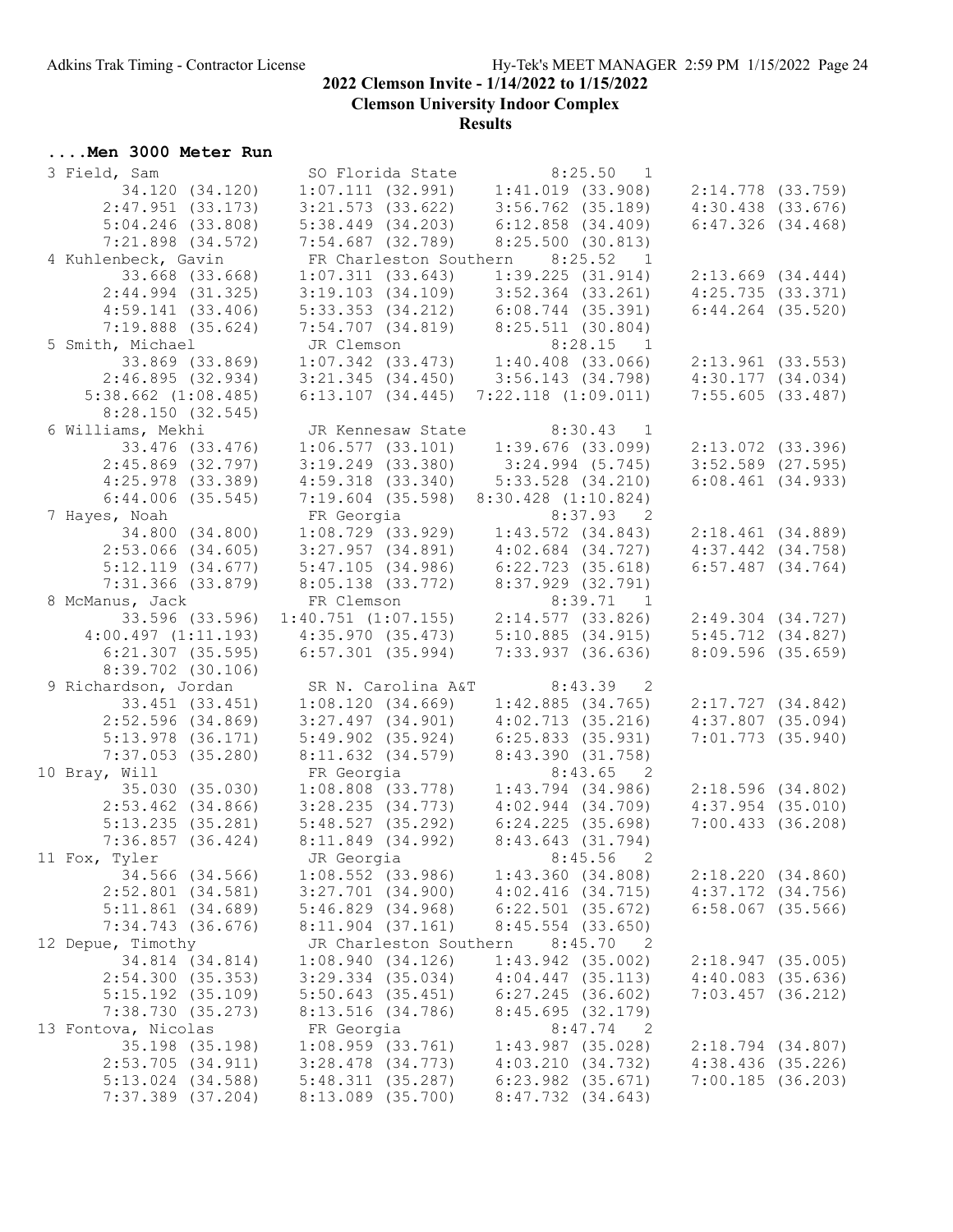**Clemson University Indoor Complex**

#### **Results**

## **....Men 3000 Meter Run**

| 14 Finley, Stanley                                    |                     | Unattached            | $8:47.80$ 1             |                 |                       |  |
|-------------------------------------------------------|---------------------|-----------------------|-------------------------|-----------------|-----------------------|--|
| 34.047 (34.047)                                       |                     | $1:08.064$ $(34.017)$ | 1:41.313(33.249)        |                 | $2:15.251$ (33.938)   |  |
| $2:49.449$ $(34.198)$                                 |                     | $3:24.756$ (35.307)   | 4:00.140(35.384)        |                 | 4:35.633(35.493)      |  |
| $5:11.086$ (35.453)                                   | 5:46.455(35.369)    |                       | $6:22.186$ $(35.731)$   |                 | $6:58.681$ (36.495)   |  |
| $7:35.497$ (36.816)                                   | $8:12.055$ (36.558) |                       | $8:47.791$ (35.736)     |                 |                       |  |
| 15 Stansell, Jack                                     |                     | FR Kennesaw State     |                         | $8:49.56$ 2     |                       |  |
| 34.477 (34.477)                                       |                     | 1:08.690(34.213)      | 1:43.713(35.023)        |                 | 2:18.716(35.003)      |  |
| $2:54.057$ (35.341)                                   |                     | $3:29.092$ $(35.035)$ | $4:04.216$ (35.124)     |                 | 4:39.823(35.607)      |  |
| 5:15.321(35.498)                                      |                     | $5:50.541$ (35.220)   | $6:26.966$ $(36.425)$   |                 | $7:03.216$ (36.250)   |  |
| $7:39.234$ $(36.018)$                                 |                     | 8:15.135(35.901)      | $8:49.552$ $(34.417)$   |                 |                       |  |
| 16 Fabiano, Michael                                   | SO Clemson          |                       |                         | $8:56.64$ 2     |                       |  |
| 33.122 (33.122)                                       |                     | 1:07.580(34.458)      | $1:42.562$ $(34.982)$   |                 | 2:17.430(34.868)      |  |
| $2:52.205$ (34.775)                                   |                     | $3:27.208$ $(35.003)$ | $4:02.342$ $(35.134)$   |                 | $4:38.051$ $(35.709)$ |  |
| 5:14.231(36.180)                                      |                     | $5:50.462$ $(36.231)$ | $6:27.507$ $(37.045)$   |                 | $7:04.201$ $(36.694)$ |  |
| $7:42.188$ (37.987)                                   |                     | 8:20.327(38.139)      | $8:56.633$ (36.306)     |                 |                       |  |
| 17 Pontrelli, Joe                                     |                     | FR Kennesaw State     | $8:58.96$ 2             |                 |                       |  |
| 33.630 (33.630)                                       |                     | 1:08.313(34.683)      | 1:43.110(34.797)        |                 | 2:18.013(34.903)      |  |
| $2:53.125$ (35.112)                                   | 3:28.874 (35.749)   |                       | $4:04.479$ $(35.605)$   |                 | $4:40.598$ $(36.119)$ |  |
| 5:16.935(36.337)                                      | 5:53.789 (36.854)   |                       | 6:31.095(37.306)        |                 | $7:08.586$ $(37.491)$ |  |
| $7:45.852$ (37.266)                                   | 8:23.043 (37.191)   |                       | 8:58.955 (35.912)       |                 |                       |  |
| 18 Garringer, Samuel                                  |                     | FR Clemson            | $9:00.30$ 1             |                 |                       |  |
| 33.659 (33.659)                                       |                     | 1:06.777(33.118)      | $1:39.941$ (33.164)     |                 | $2:13.401$ (33.460)   |  |
| 2:46.680(33.279)                                      |                     | $3:21.268$ $(34.588)$ | $3:56.638$ (35.370)     |                 | $4:32.508$ $(35.870)$ |  |
| $5:09.255$ $(36.747)$                                 |                     | $5:46.962$ $(37.707)$ | $7:04.693$ $(1:17.731)$ |                 | $7:43.865$ (39.172)   |  |
| $8:22.247$ (38.382)                                   |                     | $9:00.292$ $(38.045)$ |                         |                 |                       |  |
| 19 Kimble, Morris                                     |                     | SR N. Carolina A&T    | $9:22.67$ 2             |                 |                       |  |
| 34.987 (34.987)                                       |                     | 1:09.040(34.053)      | 1:44.141(35.101)        |                 | $2:19.068$ $(34.927)$ |  |
| $2:54.412$ (35.344)                                   |                     | $3:29.609$ (35.197)   | $4:05.211$ $(35.602)$   |                 | $4:42.266$ (37.055)   |  |
| $5:20.462$ (38.196)                                   |                     | 5:59.650(39.188)      | $6:40.194$ $(40.544)$   |                 | 7:21.695(41.501)      |  |
| $8:03.203$ $(41.508)$                                 |                     | $8:43.524$ (40.321)   | 9:22.670(39.146)        |                 |                       |  |
| -- Heron, Karl KC                                     | FR Georgia          |                       |                         | DNF<br>$\sim$ 1 |                       |  |
| 32.948 (32.948) 1:05.646 (32.698) 2:12.124 (1:06.478) |                     |                       |                         |                 | 2:44.761(32.637)      |  |
| 3:18.337(33.576)                                      | $3:51.483$ (33.146) |                       | $3:51.486$ (0.003)      |                 | 4:24.717(33.231)      |  |
| 4:58.378 (33.661)                                     | 5:04.314(5.936)     |                       | $6:25.669$ $(1:21.355)$ |                 | $6:47.678$ $(22.009)$ |  |
| $7:55.147$ $(1:07.469)$                               |                     |                       |                         |                 |                       |  |

## **Men 60 Meter Hurdles**

| American: A 7.35 3/9/2019<br>NCAA: N 7.35 3/9/2019<br>Facility: F 7.38 2/14/2020 Grant Holloway, Adidas<br>Name | Grant Holloway, Nike<br>Grant Holloway, Florida<br>Year School | Prelims   | H#            |
|-----------------------------------------------------------------------------------------------------------------|----------------------------------------------------------------|-----------|---------------|
| Preliminaries                                                                                                   |                                                                |           |               |
| 1 Cunningham, Trey                                                                                              | SR Florida State                                               | 7.560 3   |               |
| 2 Brown, Rasheem                                                                                                | SR N. Carolina A&T                                             | 7.700 1   |               |
| 3 Mustari, Leonard                                                                                              | FR N. Carolina A&T                                             | 7.710 2   |               |
| 4 Brooks, Devon                                                                                                 | SR Clemson                                                     | $7.80q$ 2 |               |
| 5 McGriff, Cedric                                                                                               | SR N. Carolina A&T                                             | $7.85q$ 3 |               |
| 6 Garland, Kyle                                                                                                 | SO Georgia                                                     | 7.95q 1   |               |
| 7 Powdar, Kurt                                                                                                  | SO Florida                                                     | 7.97q 3   |               |
| 8 Foster, Caleb                                                                                                 | FR Florida                                                     | $8.01q$ 3 |               |
| 9 Skyers, Osaji                                                                                                 | JR Florida                                                     | 8.09      | $\mathcal{L}$ |
| 10 Dunning, Robert                                                                                              | Adidas                                                         | 8.20      | 1             |
| 11 Neugebauer, Leo                                                                                              | SO Texas                                                       | 8.28      | 3             |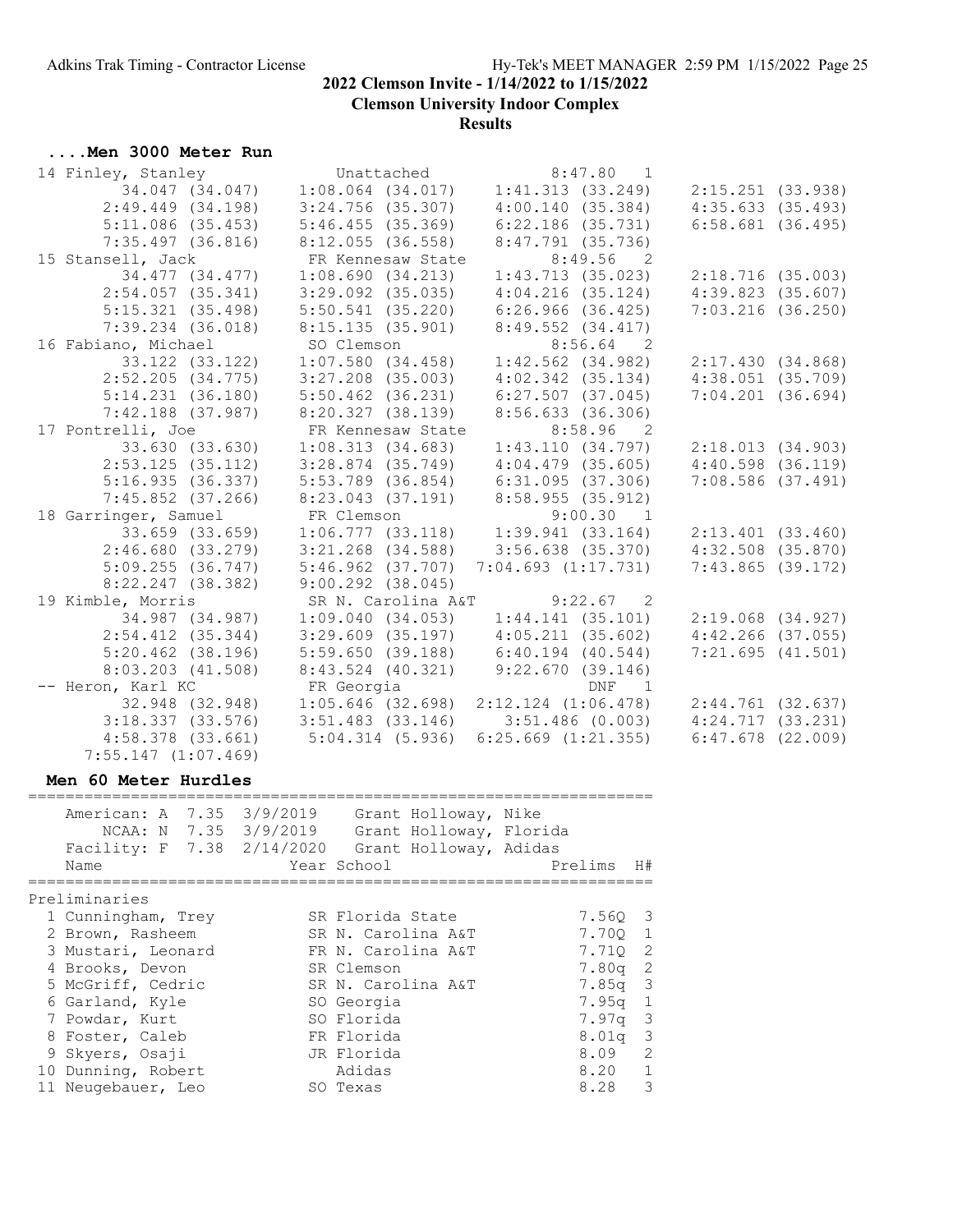## **2022 Clemson Invite - 1/14/2022 to 1/15/2022 Clemson University Indoor Complex**

#### **Results**

#### **....Men 60 Meter Hurdles**

| 12 Stravato, Joseph        | FR Florida        | 8.33 |                |
|----------------------------|-------------------|------|----------------|
| 13 Ellis, Isaiah           | SR Kennesaw State | 8.35 |                |
| 14 Loving, Alex            | JR Texas          | 8.37 | $\overline{2}$ |
| 15 Zoller, Siegfried Ziggy | JR Georgia        | 8.40 | - 3            |
| 16 Fick, Jordan            | FR Kennesaw State | 8.47 |                |
| 17 Whitsett, Demetri       | SR Texas          | 8.68 |                |

#### **Men 60 Meter Hurdles**

|        | American: A 7.35 3/9/2019<br>NCAA: N 7.35 3/9/2019<br>Facility: F 7.38 2/14/2020<br>Name | Grant Holloway, Nike<br>Grant Holloway, Florida<br>Grant Holloway, Adidas<br>Year School | Finals Points |
|--------|------------------------------------------------------------------------------------------|------------------------------------------------------------------------------------------|---------------|
| Finals |                                                                                          |                                                                                          |               |
|        | 1 Cunningham, Trey                                                                       | SR Florida State                                                                         | 7.57          |
|        | 2 Brown, Rasheem                                                                         | SR N. Carolina A&T                                                                       | 7.71          |
|        | 3 Mustari, Leonard                                                                       | FR N. Carolina A&T                                                                       | 7.76          |
|        | 4 Powdar, Kurt                                                                           | SO Florida                                                                               | 7.88          |
|        | 5 McGriff, Cedric                                                                        | SR N. Carolina A&T                                                                       | 7.90          |
|        | 6 Brooks, Devon                                                                          | SR Clemson                                                                               | 7.92          |
|        | 7 Foster, Caleb                                                                          | FR Florida                                                                               | 7.97          |
|        | 8 Garland, Kyle                                                                          | SO Georgia                                                                               | 8.03          |

#### **Men 4x400 Meter Relay**

========================================================================== American: A 3:00.77 3/18/2018 , USC Shinnick, Benjamin, Morgan, Norman NCAA: N 3:00.77 3/10/2018 USC, USC Z Shinnick, R Benjamin, R Morgan Jr, M Norman Facility: F 3:01.51 2019 Houston, Houston Lattin, Igbokwe, Holt, Montgomery School **Finals** H# Points ========================================================================== 1 Texas 'A' 3:05.21 1 1) Jones, Jonathan JR 2) Nortje, Matthys FR 3) Wright, Willington JR (4) Herron, Brian FR 45.895 (45.895) 1:32.649 (46.754) 2:19.177 (46.528) 3:05.209 (46.032)<br>2 Florida 'A' 3:07.34 1 2 Florida 'A' 3:07.34 1 1) Willie, Ryan FR 2) Miley, Jacob SO 3) Brodie, Anthony SO 4) Austin, Sam FR 46.463 (46.463) 1:32.830 (46.367) 2:19.817 (46.987) 3:07.340 (47.523) 3 N. Carolina A&T 'A' 3:10.01 1 1) Chambers, Shemar JR 2) Hayles, Reheem FR 3) Lindo, Akeem SR 4) Jackson, Markevus FR 48.205 (48.205) 1:35.172 (46.967) 2:22.801 (47.629) 3:10.010 (47.209) 4 Florida State 'A' 3:13.69 2 1) Willis, Amir SO 2) Watkins, Sean FR 3) Collier, Alex SO 4) Butler, DaeQwan JR 51.448 (51.448) 1:39.424 (47.976) 2:26.006 (46.582) 3:13.683 (47.677) 5 Texas 'B' 3:17.49 3 1) Belaire, Jathan SO 2) Neugebauer, Leo SO 3) Hulbin, Caleb FR 4) Garland, Daniel FR 50.039 (50.039) 1:39.894 (49.855) 2:28.867 (48.973) 3:17.490 (48.623)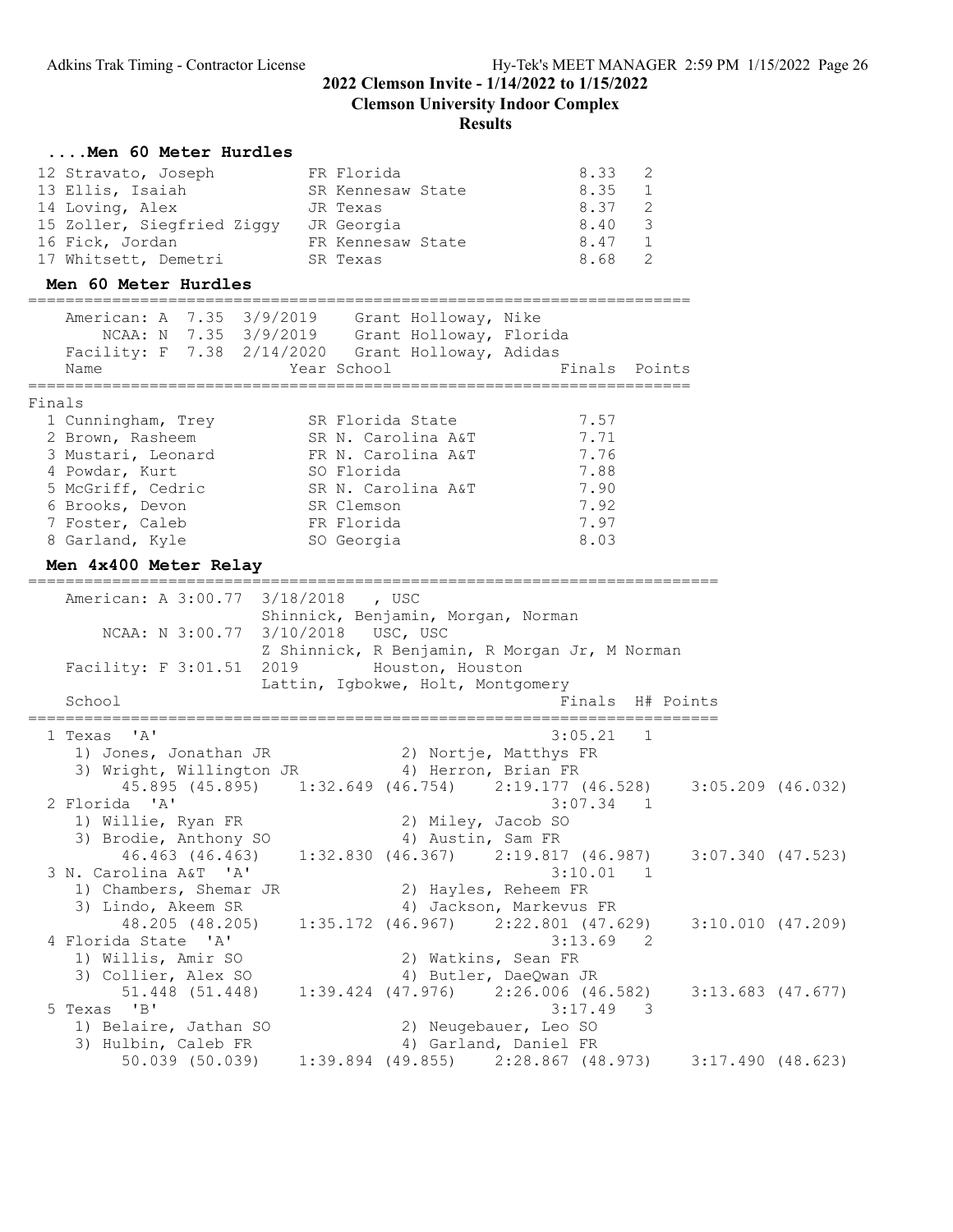#### **Clemson University Indoor Complex**

|  |  |  |  |  | Men 4x400 Meter Relay |  |
|--|--|--|--|--|-----------------------|--|
|--|--|--|--|--|-----------------------|--|

| 6 Florida 'B'                       | 3:19.61<br>3                                                                                               |                     |  |
|-------------------------------------|------------------------------------------------------------------------------------------------------------|---------------------|--|
| 1) Sieffert, Collin SR              | 2) Fernandes, Deshay JR                                                                                    |                     |  |
| 3) Green, Miles JR                  | 4) Ruskin, Chase SO                                                                                        |                     |  |
|                                     | $50.779$ (50.779) 1:41.390 (50.611) 2:29.613 (48.223)                                                      | 3:19.603(49.990)    |  |
| 7 Clemson 'B'                       | 3:24.80<br>- 3                                                                                             |                     |  |
| 1) Tillman, Carson FR               | 2) Johnson, Devin FR                                                                                       |                     |  |
| 3) Binnix, Ethan SR                 | 4) Driscoll, Patrick FR                                                                                    |                     |  |
| 50.248 (50.248)                     | $1:40.659$ (50.411) $2:32.103$ (51.444)                                                                    | 3:24.793 (52.690)   |  |
| 8 N. Carolina A&T 'B'               | 3:27.50<br>3                                                                                               |                     |  |
| 1) Nya, Brandon SO                  | 2) Chin, Jalen SO                                                                                          |                     |  |
| 3) Brown, Rasheem SR                | 4) Turner, Kendall SR                                                                                      |                     |  |
| 49.791 (49.791)                     | $1:39.495$ (49.704) $2:32.519$ (53.024)                                                                    | $3:27.499$ (54.980) |  |
| -- Florida State 'B'                | <b>DNF</b><br>3                                                                                            |                     |  |
| 1) Douglas, Amari SO                | 2) Foucha, Sukeil SO                                                                                       |                     |  |
| 3) Francois, Joab FR                | 4) Quinn, Winston SO                                                                                       |                     |  |
| 50.535 (50.535)                     |                                                                                                            |                     |  |
| -- Clemson 'A'                      | 2<br>DNF                                                                                                   |                     |  |
| 1) Williams, Jevon FR               | 2) Thornton, Aman JR                                                                                       |                     |  |
| 3) Rose, Cameron FR                 | 4) Rhoden, Tarees SO                                                                                       |                     |  |
| 48.588 (48.588)                     | $1:35.679$ (47.091) $2:25.175$ (49.496)                                                                    |                     |  |
| -- Kennesaw State 'A'               | DNF<br>2                                                                                                   |                     |  |
| 1) Diaz, Omar SR                    | 2) Goodwin, Aaron SR                                                                                       |                     |  |
| 3) Hussie, Tyriq SO                 | 4) Hussie, Malik SO                                                                                        |                     |  |
| 49.170 (49.170)                     | 1:38.606 (49.436) 2:26.552 (47.946)                                                                        |                     |  |
|                                     |                                                                                                            |                     |  |
| Men Distance Medley                 |                                                                                                            |                     |  |
|                                     |                                                                                                            |                     |  |
|                                     |                                                                                                            |                     |  |
| American: A 9:19.93 1/31/2015 , USA |                                                                                                            |                     |  |
|                                     | Centrowitz, Berry, Sowinski, Casey                                                                         |                     |  |
| NCAA: N 9:24.52 1/31/2020           | , Oregon                                                                                                   |                     |  |
|                                     | West, Miller, Hunter, Teare                                                                                |                     |  |
| Facility: F 9:38.31                 | 2017 , Virginia Tech                                                                                       |                     |  |
| School                              | Jaskowak, Thomas, Yanga, Gourley<br>Finals                                                                 |                     |  |
|                                     |                                                                                                            |                     |  |
| 1 Texas 'A'                         | 9:37.58F                                                                                                   |                     |  |
|                                     | 2) Wright, Willington JR                                                                                   |                     |  |
| 1) Lindhorst, Cole FR               | 4) Carrozza, Crayton SO                                                                                    |                     |  |
| 3) Bizimana, Yusuf FR               | 3:42.789 (3:42.789) 5:32.629 (1:49.840) 9:37.573 (4:04.944)                                                |                     |  |
| 2 Texas 'B'                         | 10:03.33                                                                                                   |                     |  |
|                                     |                                                                                                            |                     |  |
| 1) Gomez, Cruz SO                   | 2) Nortje, Matthys FR                                                                                      |                     |  |
|                                     | 3) Abdalla, Yaseen FR 4) Rivera, Rodger FR<br>3:46.698 (3:46.698) 5:42.757 (1:56.059) 10:03.327 (4:20.570) |                     |  |
|                                     |                                                                                                            |                     |  |
| Men High Jump                       |                                                                                                            |                     |  |
| Opening Height: 1.85m               |                                                                                                            |                     |  |
|                                     |                                                                                                            |                     |  |
|                                     | 1.85m, 1.90m, 1.95m, 2.00m, 2.05m, 2.10m, 2.13m, 2.16m (+0.3m)                                             |                     |  |
|                                     | American: A 2.40m 3/10/1991 Hollis Conway, USA                                                             |                     |  |
|                                     | NCAA: N 2.37m 3/11/1989 Hollis Conway, Louisiana-Lafayette                                                 |                     |  |
| Name                                | Facility: F 2.27m 1/6/2018 Keenon Laine, Georgia<br>Year School<br>Finals                                  | Points              |  |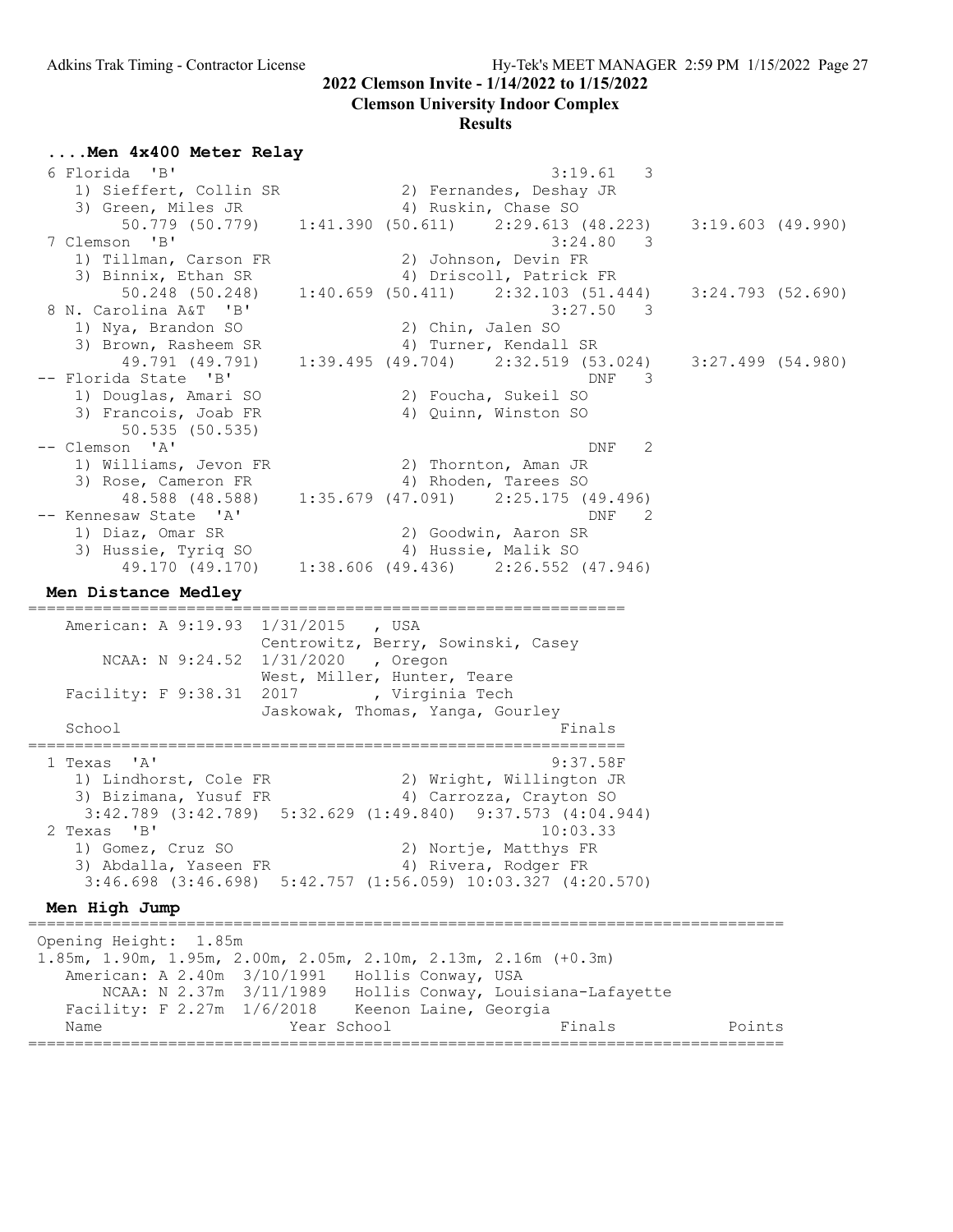### **Clemson University Indoor Complex**

| Men High Jump                                                                                                                                                                                                 |                                                              |                    |                     |              |
|---------------------------------------------------------------------------------------------------------------------------------------------------------------------------------------------------------------|--------------------------------------------------------------|--------------------|---------------------|--------------|
| 1 Hurley, Sam<br>1.85 1.90 1.95 2.00 2.05 2.10 2.13 2.16                                                                                                                                                      | FR Texas                                                     |                    | $2.13m$ $6-11.75$   |              |
| PPP<br>O XO XXO XXO XO XO XXX<br>2 Simms, Sultan<br>1.85 1.90 1.95 2.00 2.05 2.10 2.13 2.16<br>PPP PPP PPP O XO O PPP                                                                                         | SO Kennesaw State<br>XXX                                     |                    | 2.10m 6-10.75       |              |
| 3 Foreman, Riley<br>1.85 1.90 1.95 2.00 2.05 2.10<br>PPP PPP 0 0 XO XXX                                                                                                                                       | FR Texas                                                     |                    | $2.05m$ 6-08.75     |              |
| 4 Livesey, Max<br>1.85 1.90 1.95 2.00<br>O XO XXX<br>$\circ$                                                                                                                                                  | FR Clemson                                                   |                    | $1.95m$ 6-04.75     |              |
| 5 Goodes, Kendrell<br>1.85 1.90 1.95 2.00<br>PPP PPP XXO XXX                                                                                                                                                  | FR N. Carolina A&T J1.95m 6-04.75                            |                    |                     |              |
| 6 Bouchard, Adam<br>1.85 1.90 1.95<br>O XXX<br>$\circ$                                                                                                                                                        | SR Florida                                                   | 1.90m              | $6 - 02.75$         |              |
| 7 Gerth, Holden<br>1.85 1.90 1.95<br>O XO XXX                                                                                                                                                                 | FR Charleston Southern J1.90m 6-02.75                        |                    |                     |              |
| Men Pole Vault                                                                                                                                                                                                |                                                              |                    |                     |              |
| Opening Height: 4.50m<br>4.50m, 4.65m, 4.80m, 4.95m, 5.05m, 5.15m,<br>$5.25m, 5.30m (+0.5m)$<br>American: A 6.00m 2/24/2002<br>NCAA: N 5.94m 1/16/2021 KC Lightfoot, Baylor<br>Facility: F 5.72m 2019<br>Name | Jeff Hartwig, Nike<br>Jacob Wooten, Texas A&M<br>Year School | Finals             | Points              |              |
| 1 Johnson, AJ<br>4.50 4.65 4.80                                                                                                                                                                               | FR Kennesaw State $4.65$ m 15-03.00                          |                    |                     | jumpoff 4.80 |
| $\circ$<br>XO XXX<br>2 Rhea, Jack<br>4.50 4.65 4.80<br>PPP<br>XO XXX                                                                                                                                          | SR Kennesaw State J4.65m                                     |                    | $15 - 03.00$        |              |
| 3 Smith, Stephen<br>4.50 4.65<br>O XXX                                                                                                                                                                        | SO Kennesaw State                                            | $4.50m$ $14-09.00$ |                     |              |
| 4 Loving, Alex<br>4.50 4.65<br>XO XXX                                                                                                                                                                         | JR Texas                                                     |                    | $J4.50m$ $14-09.00$ |              |
| 5 Whitsett, Demetri<br>4.50 4.65<br>XXO XXX                                                                                                                                                                   | SR Texas                                                     | J4.50m             | $14 - 09.00$        |              |
| 5 Napier, Nick<br>4.50 4.65<br>XXO XXX                                                                                                                                                                        | JR Florida State                                             |                    | $J4.50m$ $14-09.00$ |              |
| -- Miller, Warren SO Texas<br>4.50 4.65 4.80 4.95 5.05 5.15                                                                                                                                                   |                                                              | NH                 |                     |              |
| PPP PPP PPP PPP PPP XXX<br>-- Fick, Jordan                                                                                                                                                                    |                                                              |                    |                     |              |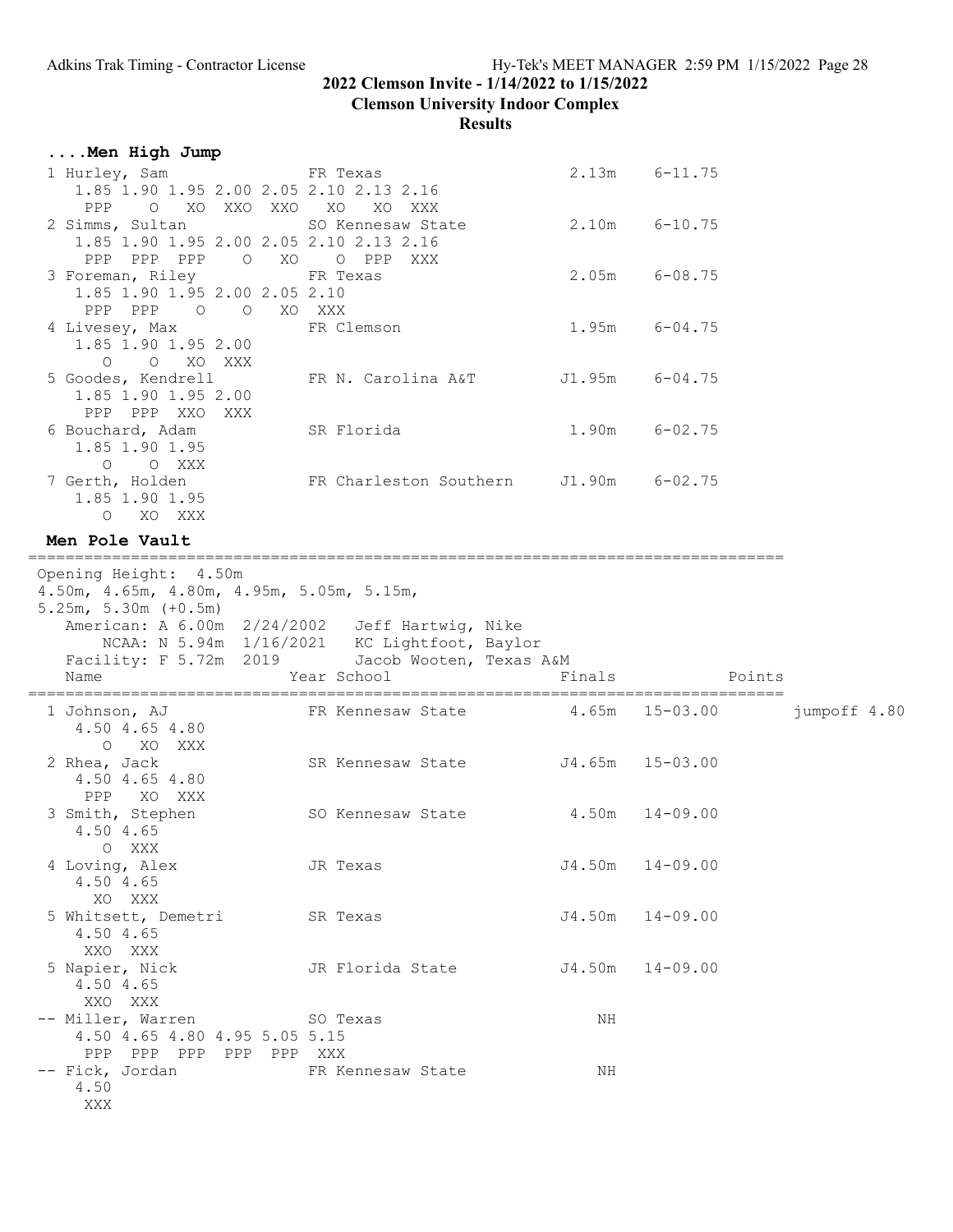**Clemson University Indoor Complex**

**Results**

**Men Long Jump**

| TOP 9 ADVANCE TO FINALS<br>American: A 8.79m 1/27/1984 Carl Lewis, Santa Monica TC         | NCAA: N 8.59m 3/1/2002 Miguel Pate, Alabama                                                            |        |                      |                |  |
|--------------------------------------------------------------------------------------------|--------------------------------------------------------------------------------------------------------|--------|----------------------|----------------|--|
| Facility: F 8.18m 1/29/2021  Isaac Grimes, Florida Stat<br>Name                            | Year School                                                                                            | Finals | H# Points            |                |  |
| 1 Boling, Matthew SO Georgia                                                               |                                                                                                        |        |                      |                |  |
| 2 McCarter, Steffin<br>7.75m 8.10m 7.93m 8.09m 7.84m 7.87m                                 | ling, Matthew SU Georgia<br>1.73m 8.25m PASS PASS PASS PASS<br>Nike<br>$\frac{1}{26-07.00}$ 26-07.00 2 |        |                      |                |  |
| 3 Hicklin, Brandon SR N. Carolina A&T 7.85m 25-09.25 2<br>FOUL 7.53m 7.85m FOUL 7.35m FOUL |                                                                                                        |        |                      |                |  |
| 4 Neugebauer, Leo SO Texas<br>FOUL FOUL 7.60m 7.70m 7.16m 7.37m                            |                                                                                                        | 7.70m  | $25 - 03.25$ 2       |                |  |
| 5 Brown Jr, Stacy<br>FOUL FOUL 7.45m FOUL 7.67m 7.60m                                      |                                                                                                        | 7.67m  | $25 - 02.00$ 2       |                |  |
| 6 Clemons, Malcolm FR Florida<br>7.54m 7.52m 7.61m                                         |                                                                                                        |        | 7.61m  24-11.75  2   |                |  |
| FR Florida<br>7 Foster, Caleb<br>5.65m FOUL 7.58m 7.42m 7.40m FOUL                         |                                                                                                        |        | $7.58m$ $24-10.50$   | $\overline{c}$ |  |
| 8 Austin, PJ<br>7.44m 7.19m 7.56m 7.21m 7.26m PASS                                         | JR Florida                                                                                             |        | 7.56m 24-09.75 2     |                |  |
| 9 Irving, Jacore Mark JR Florida State<br>7.47m FOUL FOUL FOUL 7.44m 7.32m                 |                                                                                                        |        | $7.47m$ $24-06.25$ 1 |                |  |
| 10 Mustari, Leonard FR N. Carolina A&T 7.44m<br>FOUL 7.44m PASS                            |                                                                                                        |        | $24 - 05.00$         | 2              |  |
| 11 Garland, Kyle SO Georgia<br>7.34m 7.17m 7.36m                                           |                                                                                                        | 7.36m  | $24 - 01.75$ 2       |                |  |
| 12 Chance, Jalen<br>FOUL 7.35m 7.35m                                                       | SO Florida                                                                                             | 7.35m  | $24 - 01.50$ 2       |                |  |
| 13 Zoller, Siegfried Ziggy JR Georgia<br>FOUL 7.03m 7.31m                                  |                                                                                                        |        | 7.31m  23-11.75  1   |                |  |
| 14 Loving, Alex<br>7.11m FOUL 7.12m                                                        | JR Texas                                                                                               | 7.12m  | $23 - 04.50$ 1       |                |  |
| 15 Belaire, Jathan<br>6.74m 7.06m 6.87m                                                    | SO Texas                                                                                               | 7.06m  | $23 - 02.00$ 1       |                |  |
| $S$ R Texas<br>16 Whitsett, Demetri<br>6.65m 6.96m 6.61m                                   |                                                                                                        |        | $6.96m$ $22-10.00$ 1 |                |  |
| 17 Holloway II, Michael SO Florida<br>6.55m 6.62m 6.84m                                    |                                                                                                        |        | $6.84m$ $22-05.25$ 1 |                |  |
| 18 Olusanya, David<br>FOUL 6.54m 6.71m                                                     | FR Kennesaw State                                                                                      | 6.71m  | $22 - 00.25$ 1       |                |  |
| 19 Fick, Jordan<br>6.38m FOUL 6.62m                                                        | FR Kennesaw State                                                                                      | 6.62m  | $21 - 08.75$         | 1              |  |
| 20 Livesey, Max<br>6.40m  6.53m  FOUL                                                      | FR Clemson                                                                                             | 6.53m  | $21 - 05.25$         | 1              |  |
| 21 Gerth, Holden<br>FOUL FOUL 5.92m                                                        | FR Charleston Southern                                                                                 | 5.92m  | $19 - 05.25$         | 1              |  |
| 22 Mitchell, Kaelen<br>FOUL FOUL 4.14m                                                     | FR Kennesaw State                                                                                      | 4.14m  | $13 - 07.00$         | 1              |  |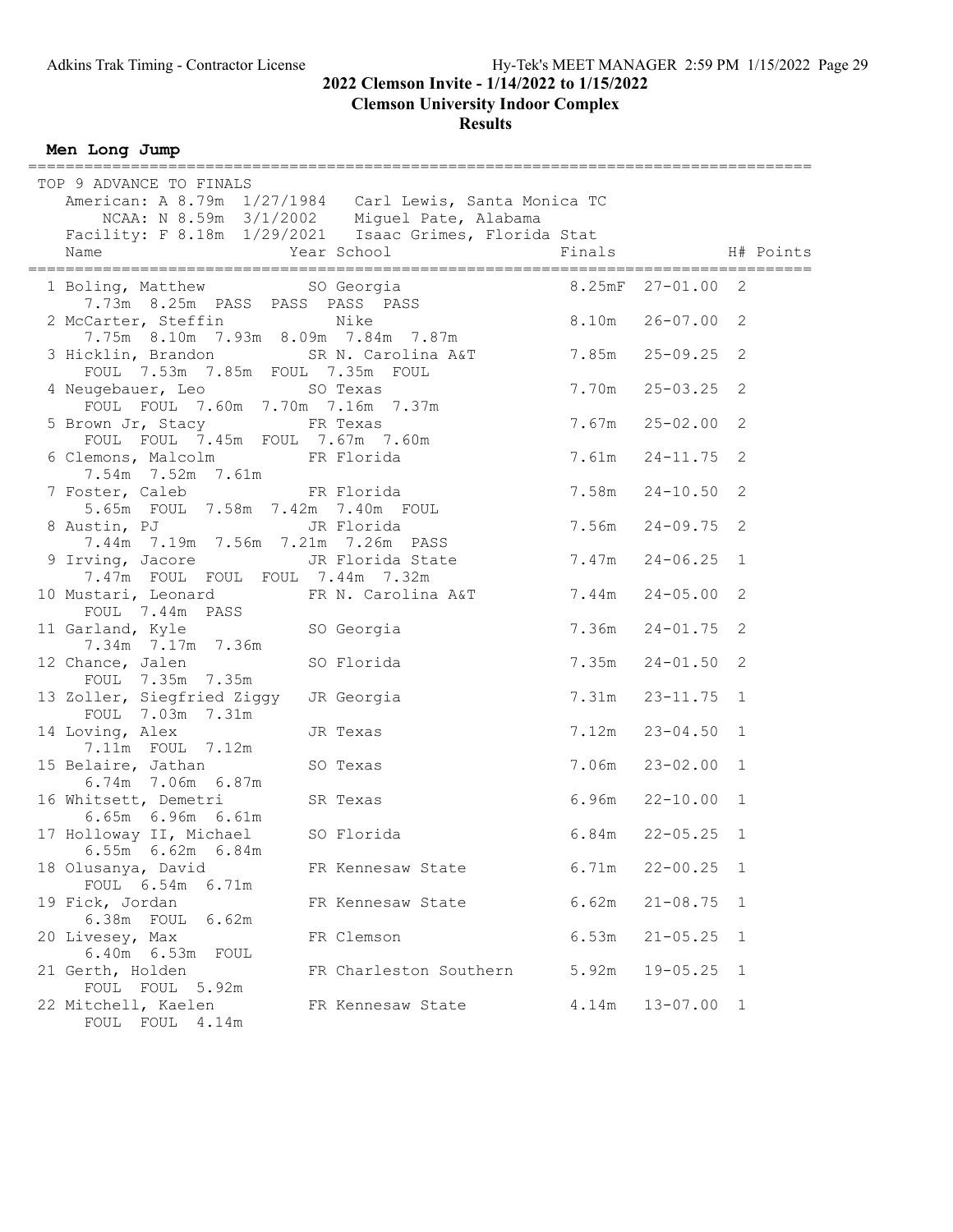#### **Clemson University Indoor Complex**

**Results**

**Men Triple Jump**

| TOP 9 ADVANCE TO FINALS<br>American: A 17.76m 2/27/1987 Mike Conley, Tyson TC                                                                                                                                                    |                       |              |              |
|----------------------------------------------------------------------------------------------------------------------------------------------------------------------------------------------------------------------------------|-----------------------|--------------|--------------|
| NCAA: N 17.50m 1/17/1986 Charlie Simplkins, Charleston Southern                                                                                                                                                                  |                       |              |              |
| Facility: F 17.02m 2/15/2020 Jordan Scott, Virginia<br>Year School<br>Name                                                                                                                                                       | Finals                | Points       |              |
| 1 Miller, Jonathan JR Florida 15.87m 52-01.00<br>FOUL 15.48m FOUL 15.61m 15.87m 15.40m                                                                                                                                           |                       |              |              |
| 2 Irving, Jacore Manuel JR Florida State<br>14.28m FOUL 15.67m 15.37m FOUL 15.54m                                                                                                                                                | 15.67m 51-05.00       |              |              |
| 3 Ledell, DJ SR Clemson<br>FOUL FOUL 15.09m 15.13m FOUL 14.98m                                                                                                                                                                   | 15.13m 49-07.75       |              |              |
| 4 Campbell, Kelvin JR Kennesaw State 15.03m 49-03.75<br>FOUL 14.78m FOUL FOUL FOUL 15.03m 14.63m 48-00.00<br>5 Brown Jr, Stacy FR Texas 14.63m 48-00.00                                                                          |                       |              |              |
| PASS FOUL 14.61m 14.63m FOUL FOUL                                                                                                                                                                                                |                       |              |              |
| 6 Olusanya, David FR Kennesaw State 14.61m 47-11.25<br>FOUL FOUL FOUL 14.61m FOUL 13.87m                                                                                                                                         |                       |              |              |
| 7 Campbell, Justin FR Kennesaw State 13.97m 45-10.00<br>FOUL FOUL 13.97m FOUL FOUL 13.03m                                                                                                                                        |                       |              |              |
| Men Shot Put                                                                                                                                                                                                                     |                       |              |              |
| TOP 9 ADVANCE TO FINALS<br>American: A 22.66m 1/20/1989 Randy Barnes, Mazada TC<br>NCAA: N 21.81m 2/23/2019 Payton Otterdahl, North Dakota State<br>Facility: F 21.31m 2006 Reese Hoffa, NY Athletic Club<br>Year School<br>Name | Finals                |              | H# Points    |
| 1 Piperi, Adrian SR Texas                                                                                                                                                                                                        | $20.71m$ $67-11.50$ 2 |              |              |
| 2 Stona, Roje Gallery JR Clemson<br>17.69m FOUL 18.95m 18.71m 18.20m 18.73m                                                                                                                                                      | 18.95m 62-02.25 2     |              |              |
| 3 Brewer, Jalil SR Texas<br>FOUL 18.71m 18.54m FOUL 17.89m FOUL                                                                                                                                                                  | 18.71m 61-04.75 2     |              |              |
| 4 Blalock, Tyler 5R Kennesaw State 18.65m 61-02.25 2<br>16.44m FOUL 17.40m 18.65m FOUL FOUL                                                                                                                                      |                       |              |              |
| 5 Lawrence, Courtney 50 Kennesaw State 18.44m 60-06.00 2<br>18.20m 17.62m 18.44m 18.09m 17.93m FOUL                                                                                                                              |                       |              |              |
| 6 Harrison, Anthony SO Kennesaw State 17.46m 57-03.50 1<br>17.46m<br>16.21m<br>17.15m<br>16.89m FOUL FOUL                                                                                                                        |                       |              |              |
| SO Georgia<br>7 Beverage, Gavin<br>16.44m 17.26m<br>17.20m<br>FOUL FOUL FOUL                                                                                                                                                     | 17.26m                | $56 - 07.50$ | 2            |
| JR Florida State<br>8 Ingraham, Milton<br>17.22m 16.96m<br>16.83m<br>16.91m FOUL                                                                                                                                                 | 17.22m                | $56 - 06.00$ | 2            |
| 16.81m<br>9 Piperi, Patrick<br>SO Texas                                                                                                                                                                                          | 16.98m                | $55 - 08.50$ | 2            |
| 16.84m 16.38m<br>16.65m<br>FOUL 16.98m<br>16.74m<br>10 Neugebauer, Leo<br>SO Texas<br>15.44m<br>14.24m 14.67m                                                                                                                    | 15.44m                | $50 - 08.00$ | $\mathbf 1$  |
| 11 Calhoun, Michael<br>FR Charleston Southern<br>15.09m 15.26m<br>FOUL                                                                                                                                                           | 15.26m                | $50 - 00.75$ | 1            |
| SO Georgia<br>12 Garland, Kyle                                                                                                                                                                                                   | 15.04m                | $49 - 04.25$ | $\mathbf{1}$ |
| 14.75m FOUL 15.04m<br>13 Myers, Nathan<br>SO Charleston Southern<br>13.76m  14.23m  FOUL                                                                                                                                         | 14.23m                | $46 - 08.25$ | 1            |